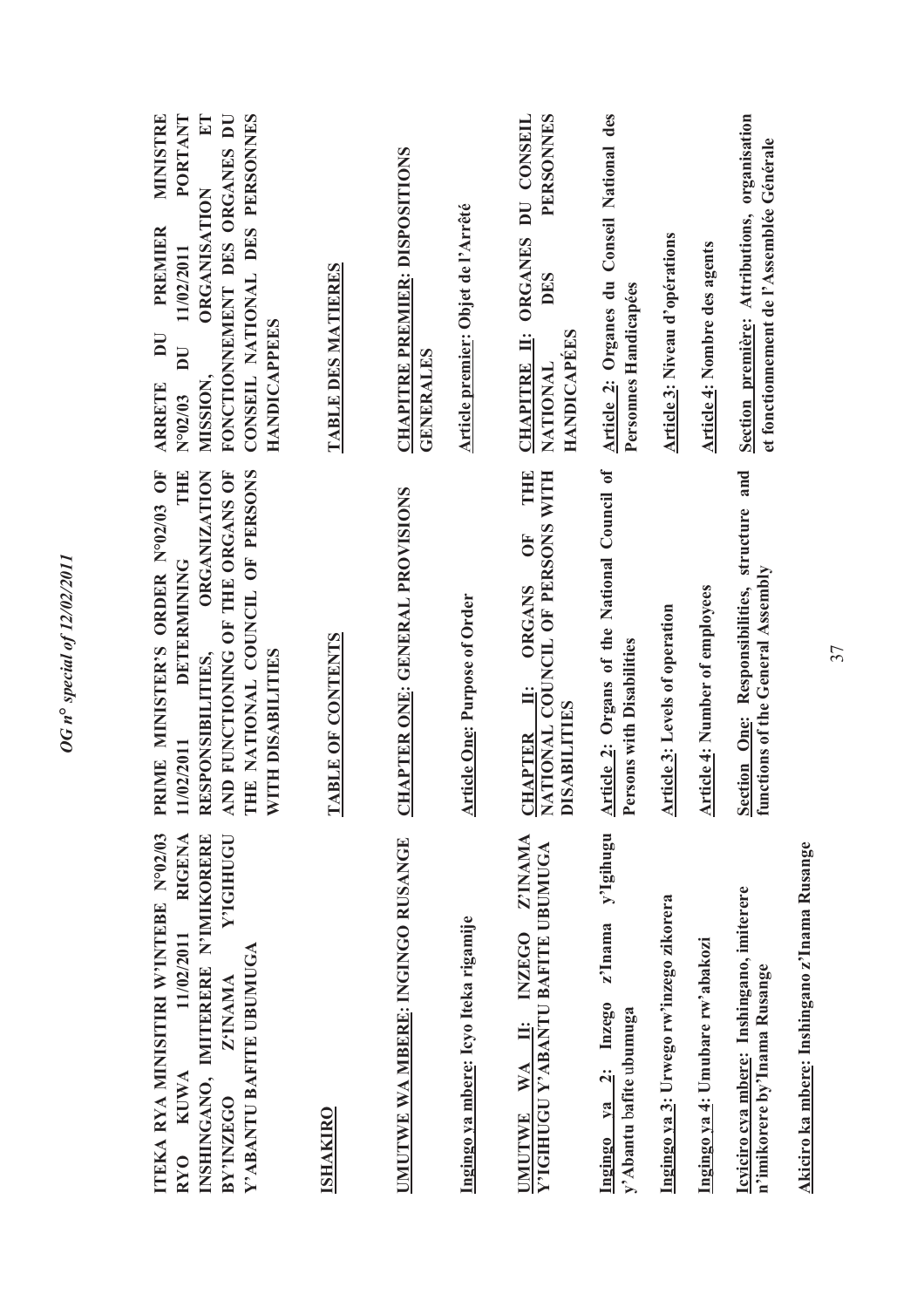|                                                                                     | the<br>$\sigma$<br>Responsibilities<br>One:<br>Sub-section                                          | $\mathbf{d}\mathbf{e}$<br><b>Attributions</b><br>première:<br>section<br>Sous                         |
|-------------------------------------------------------------------------------------|-----------------------------------------------------------------------------------------------------|-------------------------------------------------------------------------------------------------------|
|                                                                                     | <b>General Assembly</b>                                                                             | l'Assemblée Genérale                                                                                  |
| Ingingo ya 5: Inshingano z'Inama Rusange<br>Akiciro ka 2: Imiterere y'Inama Rusange | General<br>the<br>$\mathbf{f}$<br>Responsibilities<br>ή<br>Assembly<br>Article                      | l'Assemblée<br>de<br><b>Attributions</b><br>ທີ່<br>Générale<br>Article                                |
|                                                                                     | General<br>the<br>$\mathfrak{b}$<br>Structure<br>$\ddot{\mathbf{q}}$<br>Sub-section<br>Assembly     | l'Assemblée<br>Structure de<br><u> منا</u><br>Sous section<br>Générale                                |
| Ingingo ya 6: Abagize Inama Rusange ku rwego<br>rw'Akagari                          | Article 6: Members of the General Assembly at<br>the Cell level                                     | de l'Assemblée<br>Générale au niveau de la Cellule<br>Article 6: Membres du                           |
| Ingingo ya 7: Abagize Inama Rusange ku rwego<br>rw'Umurenge                         | <b>Article 7: Members of the General Assembly at</b><br>the Sector level                            | Article 7: Membres de l'Assemblée Générale<br>au niveau du Secteur                                    |
| Ingingo ya 8: Abagize Inama Rusange ku rwego<br>rw'Akarere                          | Article 8: Members of the General Assembly at<br>the District level                                 | Article 8: Membres de l'Assemblée Générale<br>au niveau du District                                   |
| Ingingo ya 9: Abagize Inama Rusange ku rwego<br>rw'Intara n'urw'Umujyi wa Kigali    | Article 9: Members of the General Assembly at<br>Provincial and Kigali City levels                  | Article 9: Membres de l'Assemblée Générale<br>Ville de<br>au niveau de la Province et de la<br>Kigali |
| Ingingo 10: Abagize Inama Rusange ku rwego<br>rw'Igihugu                            | Article 10: Members of the General Assembly<br>the national level<br>$\overline{\mathbf{a}}$        | Article 10: Membres de l'Assemblée Générale<br>au niveau national                                     |
| Akiciro ka 3: Imikorere y'Inama Rusange                                             | General<br>the<br>$\mathbf{f}$<br>Functions<br>$\ddot{\dot{\mathbf{c}}}$<br>Sub-section<br>Assembly | $\mathbf{d}\mathbf{e}$<br>Fonctionnement<br>l'Assemblée Générale<br>$\ddot{\cdot}$<br>section<br>Sous |
| gutumiza Inama<br>Ingingo ya 11: Gutegura no<br>Rusange                             | Article 11: Organization and invitation to the<br>General Assembly                                  | $\rm de$<br>et l'invitation<br>Organisation<br>l'Assemblée Générale<br>Article 11:                    |
| Ingingo ya 12: Umubare wa ngombwa w'abagize<br>Inama Rusange                        | <b>Article 12: Quorum of the General Assembly</b>                                                   | Article 12: Quorum de l'Assemblée Générale                                                            |

Ingingo ya 13: Abandi batumirwa mu Nteko **Ingingo ya 13: Abandi batumirwa mu Nteko**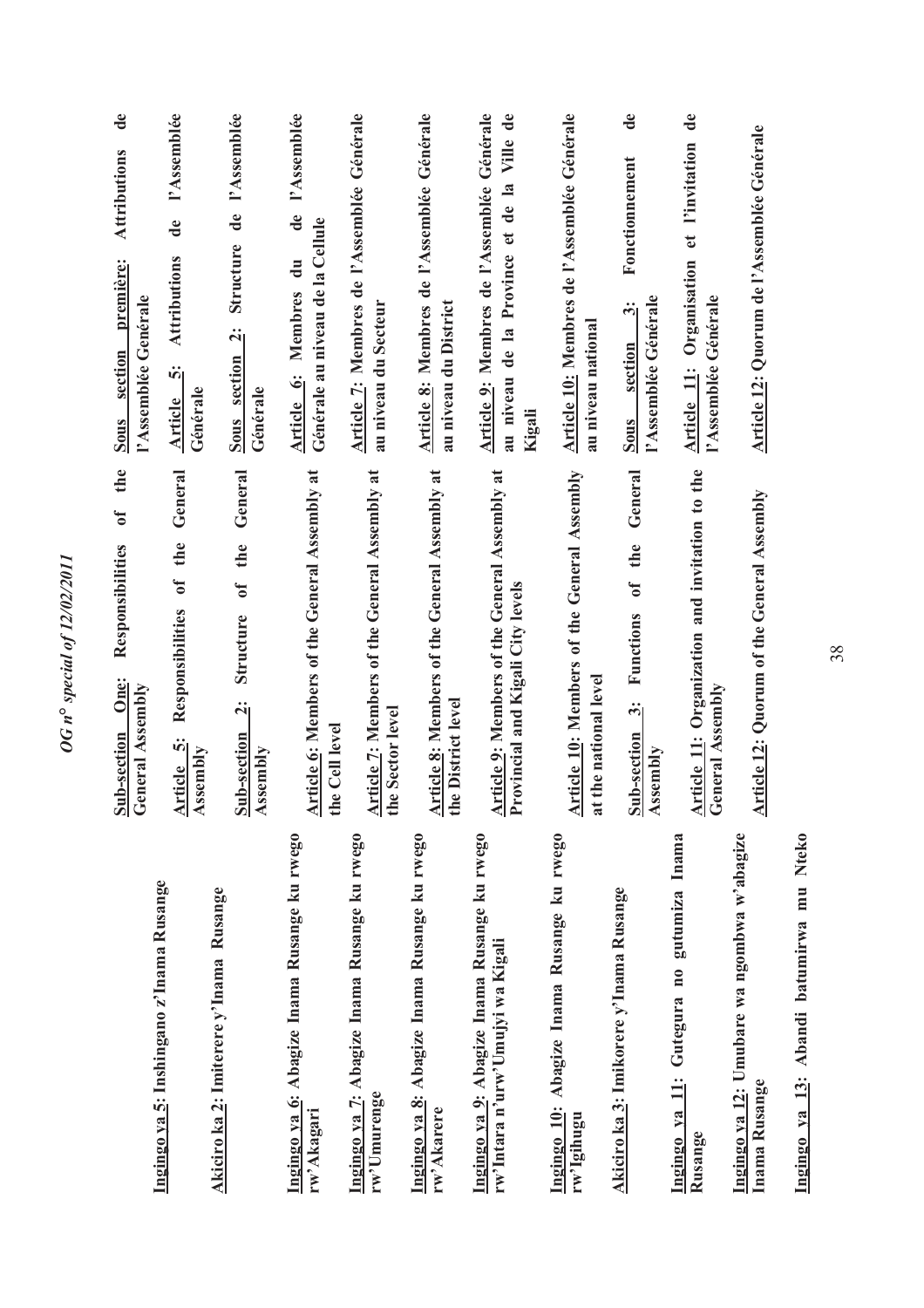| Rusange                                                                     | participants in General<br><b>Other</b><br>Assembly meetings<br>Article 13:                                      | l'Assemblée<br>$\tilde{\mathbf{z}}$<br>Autres invités<br><b>Article</b> 13:<br>Générale                                                    |
|-----------------------------------------------------------------------------|------------------------------------------------------------------------------------------------------------------|--------------------------------------------------------------------------------------------------------------------------------------------|
| Ingingo ya 14: Uburyo Inama Rusange ifata<br>ibyemezo                       | Article 14: Decision-making methods of the                                                                       | Article 14: Modalités de prise de décision par<br>l'Assemblée Générale                                                                     |
| Ingingo ya 15: Inzego zohererezwa ibyemezo                                  | General Assembly                                                                                                 |                                                                                                                                            |
| by'Inama Rusange                                                            | Article 15: Institutions receiving decisions of<br>the General Assembly                                          | <b>Article 15: Organes destinataires des décisions</b><br>de l'Assemblée Générale                                                          |
| zohererezwa<br>Inzego<br><b>16:</b><br>V2<br>Ingingo                        |                                                                                                                  |                                                                                                                                            |
| inyandikomvugo y'lnama Rusange                                              | Article 16: Institutions receiving the minutes of<br>General Assembly meetings                                   | Article 16: Instances destinataires du compte-<br>rendu de l'Assemblée Générale                                                            |
| Icyiciro cya 2: Inshingano, Imiterere n'imikorere                           |                                                                                                                  |                                                                                                                                            |
| y'Igihugu<br>y'Inama<br>y'Abantu bafite Ubumuga<br>Nyobozi<br>Komite<br>bya | Section 2: Responsibilities, organization and<br>functions of the Executive Committee of the<br>organization and | đ<br>$\mathbf{d}\mathbf{u}$<br>Exécutif<br>Structure<br>Fonctionnement du Comité<br>Attributions,<br>$\ddot{\mathbf{c}}$<br><b>Section</b> |
|                                                                             | ational Council of Persons with Disabilities<br>Z                                                                | Conseil National Des Personnes Handicappées                                                                                                |
| Akiciro ka mbere: Imiterere ya Komite Nyobozi                               |                                                                                                                  |                                                                                                                                            |
|                                                                             | <b>Sub-section One:</b> Structure of the Executive<br>Committee<br>ommittee                                      | Sous section première: Structure du Comité<br>Exécutif                                                                                     |
| bya<br>n'ububasha<br>Inshingano<br>Ingingo ya 17:                           |                                                                                                                  |                                                                                                                                            |
| Komite Nyobozi                                                              | Article 17: Responsibilities and competence of<br>the Executive Committee                                        | $\ddot{=}$<br>Article 17: Attributions et compétences<br>Comité Exécutif                                                                   |
| muri<br>abakandida<br>Ibisabwa<br><b>18:</b><br>Ingingo ya                  |                                                                                                                  |                                                                                                                                            |
| Komite Nyobozi                                                              | for<br>requirements<br>Executive Committee membership<br>Candidacy<br>Article 18:                                | Article 18: Conditions exigées pour candidat<br>au Comité Exécutif                                                                         |
| Ingingo ya 19: Abagize Komite Nyobozi                                       |                                                                                                                  |                                                                                                                                            |
|                                                                             | <b>Article 19: Executive Committee Members</b>                                                                   | Article 19: Membres du Comité Exécutif                                                                                                     |
| Ingingo ya 20: Manda ya Komite Nyobozi                                      | Executive<br>the<br>$\mathbf{f}$<br>Mandate<br><b>20:</b><br>ommittee<br>Article<br>Committ                      | Article 20: Mandat du Comité Exécutif                                                                                                      |
| Akiciro ka 2: Inshingano za Komite Nyobozi                                  |                                                                                                                  |                                                                                                                                            |
|                                                                             | <b>Sub-section 2: Responsibilities of the Executive</b><br>Committee<br>ommittee                                 | Comité<br>$\ddot{a}$<br><b>Attributions</b><br>$\ddot{a}$<br><b>Sous</b> section<br>Exécutif                                               |
| Ingingo ya 21: Inshingano za Komite Nyobozi                                 |                                                                                                                  |                                                                                                                                            |
|                                                                             | Article 21: Responsibilities of the Executive                                                                    |                                                                                                                                            |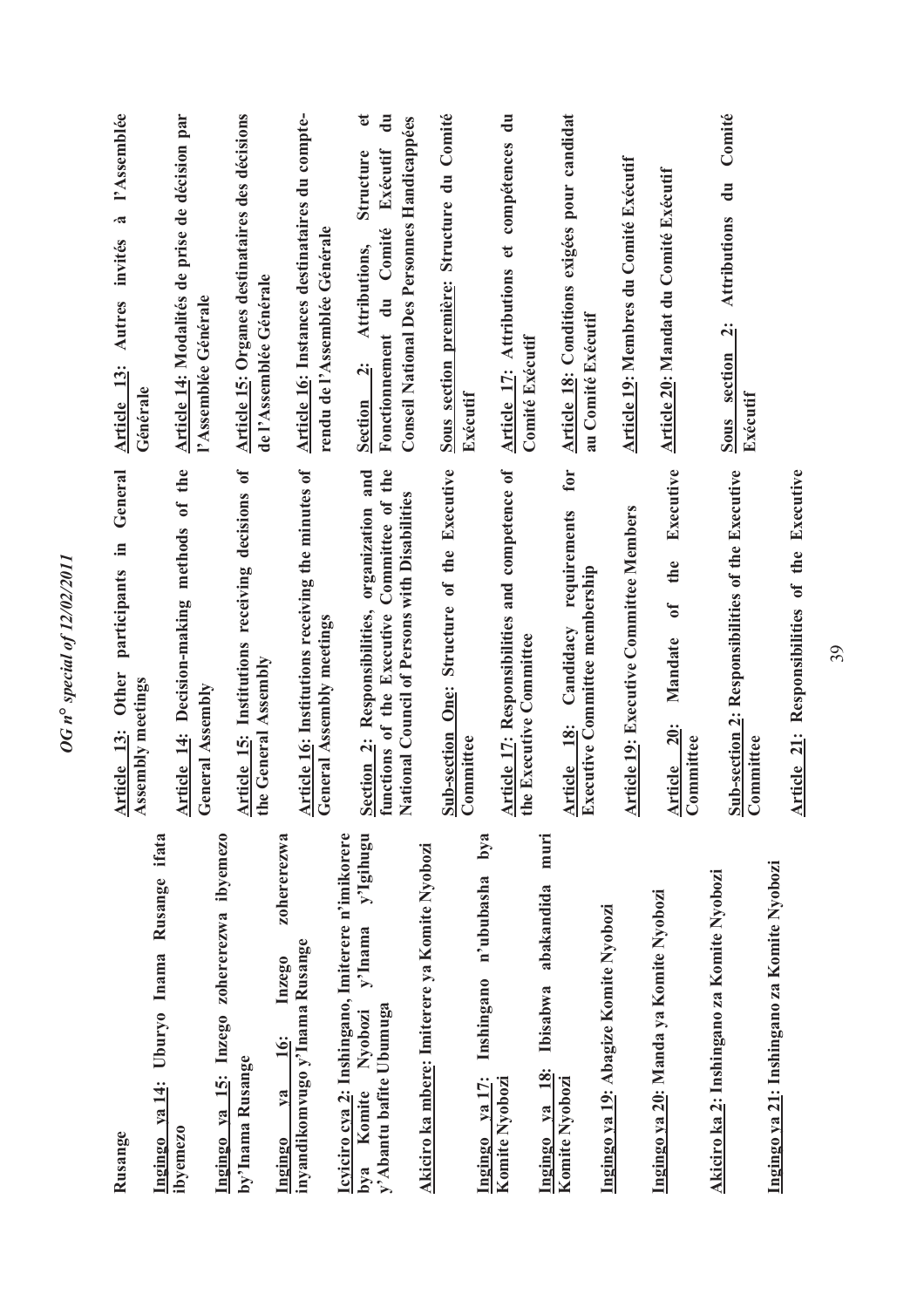|                                                                              | Committee                                                                                                                | Article 21: Attributions du Comité Exécutif                                        |
|------------------------------------------------------------------------------|--------------------------------------------------------------------------------------------------------------------------|------------------------------------------------------------------------------------|
| Ingingo ya 22: Inshingano z'Umuhuzabikorwa<br>wa Komite Nyobozi              | Responsibilities of the Executive<br><b>Committee Coordinator</b><br>Article 22:                                         | Article 22: Attributions du Coordinateur du                                        |
| 23: Inshingano z'Umuhuzabikorwa<br>Ingingo ya                                |                                                                                                                          | Comité Exécutif                                                                    |
| Wungirije                                                                    | Responsibilities of the Deputy<br>Coordinator<br>Article 23:                                                             | Article 23: Attributions du Coordinateur                                           |
| Ingingo ya 24: Inshingano z'Umunyamabanga                                    |                                                                                                                          | adjointe                                                                           |
| wa Komite Nyobozi                                                            | <b>Article 24:</b> Responsibilities of the Executive<br>Committee Secretary                                              | $\mathbf{d}$ u<br>Secrétaire<br>Article 24: Attributions de                        |
| bagize<br>z'abandi<br>Inshingano<br>ya 25:<br>Ingingo                        |                                                                                                                          | <b>Comité Exécutif</b>                                                             |
| Komite Nyobozi                                                               | other<br>the<br>members of the Executive Committee<br>$\mathfrak{h}$<br>Responsibilities<br><b>25:</b><br><b>Article</b> | Article 25: Attributions des autres membres                                        |
| Akiciro ka 3: Imikorere ya Komite Nyobozi                                    |                                                                                                                          | du Comité Exécutif                                                                 |
|                                                                              | Executive<br>the<br>$\sigma$<br>Functions<br>$\ddot{\dot{\mathbf{c}}}$<br><b>Sub-section</b><br>Committee                | Comité<br>Sous section 3: Fonctionnement du                                        |
| Ingingo ya 26: Inama za Komite Nyobozi                                       |                                                                                                                          | Exécutif                                                                           |
| Ingingo ya 27: Ibigenerwa abitabiriye inama ya                               | Executive<br>the<br>$\mathfrak{b}$<br>Meetings<br><b>26:</b><br>ommittee<br>Article<br>Commit                            | Article 26: Réunions du Comite Exécutifs                                           |
| Komite Nyobozi                                                               | sitting<br>Committee's<br>Executive<br>Article 27:<br>llowance<br>ಡ                                                      | les<br>pour<br>Article 27: Jétons de présence                                      |
| Ingingo ya 28: Abahagarariye Inama y'Igihugu                                 | Article 28: Legal Representatives of National                                                                            | membres du comité Exécutif                                                         |
| <b>puryo</b><br>mu<br>ubumuga<br>bafite<br>bw'amategeko<br>y'Abantu          | <b>Council of Persons with Disabilities</b>                                                                              | Article 28: Répresentants Legales du Conseil<br>National des Personnes Handicapées |
| Ingingo ya 29: Abagize biro y'Inama y'Igihugu                                |                                                                                                                          |                                                                                    |
| y'Abantu bafite ubumuga                                                      | <b>Article 29: Bureau of the National Council of</b><br>Persons with Disabilitiae<br>ersons with Disabilities            | Conseil<br>Article 29: Membres du bureau du<br>National des Personnes Handicapées  |
| Ingingo ya 30: Inama za biro                                                 | <b>Article 30: Bureau meetings</b>                                                                                       | Article 30: Réunions des bureaux                                                   |
| Ubunyamabanga<br>$\ddot{\dot{\delta}}$<br>c <sub>va</sub><br><b>Icviciro</b> |                                                                                                                          |                                                                                    |
| Nshingwabikorwa                                                              | <b>Section 3: Executive Secretariat</b>                                                                                  |                                                                                    |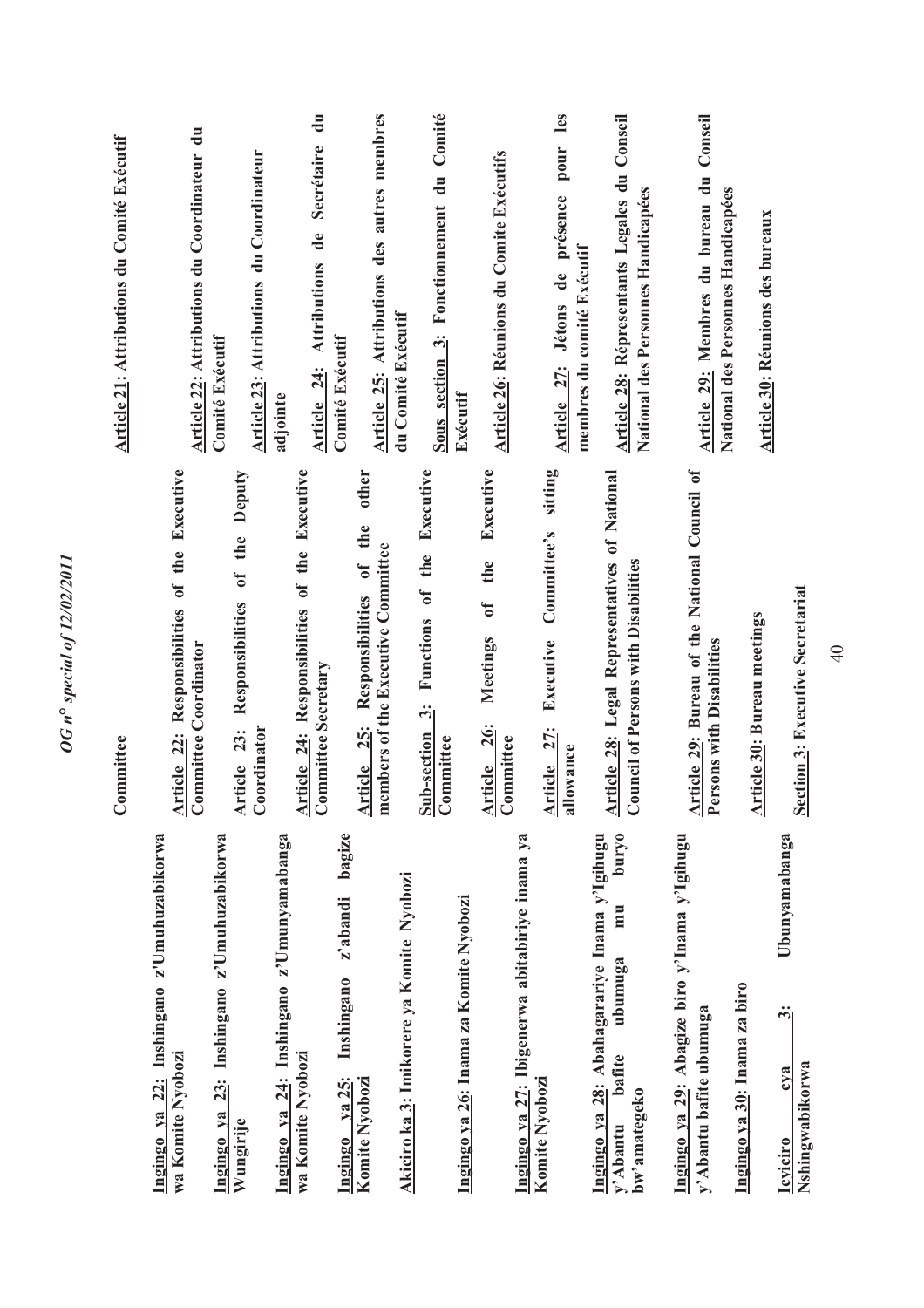|                                                                                                                  |                                                                                                                                                                                                    | Section 3: Du Secrétariat Exécutif                                                            |
|------------------------------------------------------------------------------------------------------------------|----------------------------------------------------------------------------------------------------------------------------------------------------------------------------------------------------|-----------------------------------------------------------------------------------------------|
| Ingingo ya 31: Imiterere y'Ubunyamabanga<br>Nshingwabikorwa                                                      | Executive<br>the<br>0f<br>Structure<br>Article 31:<br>Secretariat                                                                                                                                  | <b>Article 31: Structure du Secrétariat Exécutif</b>                                          |
| y'Igihugu<br>Abakozi b'Ubunyamabanga<br>bw'Inama<br>y'Abantu bafite ubumuga<br>Nshingwabikorwa<br>Ingingo ya 32: | Article 32: Staff of the Executive Secretariat of<br>with<br>Persons<br>ð<br>Council<br>National<br><b>Disabilities</b><br>the                                                                     | Article 32: Personnel du Secrétariat du<br>Conseil National des Personnes Handicapées         |
| Ingingo ya 33: Inshingano z'Umunyamabanga<br>Nshingwabikorwa                                                     | Responsibilities of the Executive<br>Article 33:                                                                                                                                                   | Secrétariat<br>$\mathbf{d}$ u<br><b>Attributions</b><br>Article 33:                           |
| Ingingo ya 34: Gutanga raporo                                                                                    | <b>Article 34: Submission of report</b>                                                                                                                                                            | Exécutif                                                                                      |
| Ingingo ya 35: Impamvu zituma ugize Komite<br>Nyobozi kuri buri rwego avanwa kuri uwo                            | $\mathbf{C}$<br>replacement of Executive Committee members<br>dismissal<br>for<br>Reasons<br>35:<br><b>Article</b>                                                                                 | <b>Article 34: Transmission du rapport</b>                                                    |
| mwanya                                                                                                           | at each level                                                                                                                                                                                      | Article 35: Motifs de la perte de la qualité de<br>membre du Comité Exécutif à chaque échelon |
| <b>UMUTWE WA III: IMIKORANIRE Y'INAMA</b><br>Y'IGIHUGU Y'ABANTU BAFITE UBUMUGA<br>HAMWE N'IZINDI NZECO           | THE NATIONAL COUNCIL OF PERSONS<br><b>OTHER</b><br><b>CHAPTER III: COOPERATION BETWEEN<br/>THE NATIONAL COUNCIL OF PERSONS</b><br>AND<br><b>DISABILITIES</b><br><b>INSTITUTIONS</b><br><b>WITH</b> | ENTRE<br>DES<br>CHAPITRE III: COOPERATION<br>NATIONAL<br>CONSEIL<br>E                         |
| Ingingo ya 36: Imikoranire n'izindi nzego                                                                        | <b>Article 36: Cooperation with other institutions</b>                                                                                                                                             | PERSONNES HANDICAPEES ET AUTRES<br><b>INSTITUTIONS</b>                                        |
| Ingingo ya 37: Ubufatanye n'izindi nzego                                                                         | <b>Article 37: Partnership</b>                                                                                                                                                                     | d'autres<br>avec<br>Coopération<br>36:<br>institutions<br>Article                             |
| UMUTWE WA IV: UMUTUNGO                                                                                           | <b>CHAPTER IV: PROPERTY</b>                                                                                                                                                                        | <b>Article 37: Partenariat</b>                                                                |
| Ingingo ya 38: Umutungo                                                                                          | <b>Article 38: Property</b>                                                                                                                                                                        | <b>CHAPITRE IV: PATRIMOINE</b>                                                                |
| Ingingo ya 39: Igenzura ry'umutungo                                                                              | Article 39: Audit                                                                                                                                                                                  | <b>Article 38: Patrimoine</b>                                                                 |
| <b>INITWE WA V. INGINGO ZINVITRANYE</b>                                                                          |                                                                                                                                                                                                    |                                                                                               |

*OG n***°** *special of 12/02/2011* 

OG n° special of 12/02/2011

**UMUTWE WA V: INGINGO ZINYURANYE TIAIT** עונע<br>ל J ١ ַ Į. .<br>اخ  $\frac{1}{2}$ ו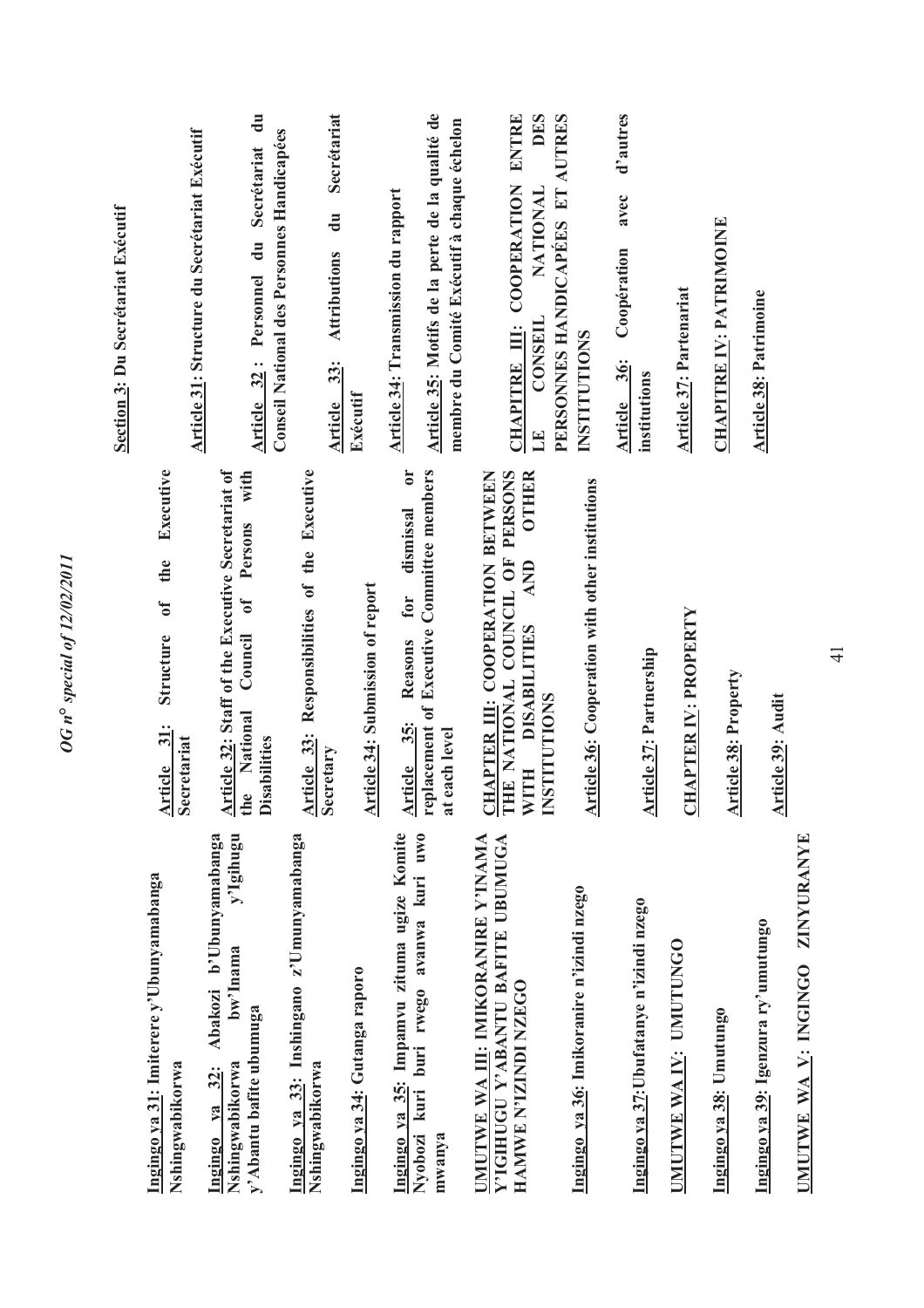| IZ'INZIBACYUHO N'IZISOZA                                     | MISCELLANEOUS, Article 39: Audit<br>CHAPTER V:                                                                                 |                                                            |
|--------------------------------------------------------------|--------------------------------------------------------------------------------------------------------------------------------|------------------------------------------------------------|
| Ingingo ya 40: Abemerewe gutora nogutorwa                    | Article 40: Persons allowed to vote and be <b>CHAPITRE Y: DISPOSITIONS DIVERSES</b> ,<br><b>RANSITORY AND FINAL PROVISIONS</b> |                                                            |
| Ingingo ya 41: Aho gahunda zakoreraga mu                     | elected                                                                                                                        | TRANSITOIRES ET FINALES                                    |
| bafite<br>y'Abantu<br>Mpuzamashyirahamwe<br>Ubumuga zimuriwe | Article 41: Transfer of activities of the National<br>Federation of Persons with Disabilities                                  | Article 40: Personnes admisse à être élues ou à<br>vote    |
| Ingingo ya 42: Ibyari umutungo wa FENAPH                     | <b>Article 42: Assets of FENAPH</b>                                                                                            | Article 41: Transfert des activités de la                  |
| Ingingo ya 43: Ivanwaho rya FENAPH                           | <b>Article 43: Dissolution of FENAPH</b>                                                                                       | Personnes<br>des<br>Nationale<br>Handicapées<br>Fédération |
| ry'ingingo<br>Ingingo ya 44: Ivanwaho                        |                                                                                                                                | Article 42: Actuel patrimoine de la FENAPH                 |
| zinyuranyije n'iri tegeko                                    | <b>Article 44: Repealing provisions</b>                                                                                        | Article 43: Dissolution de la FENAPH                       |
| Ingingo ya 45: Igihe iteka ritangira gukurikizwa             | Article 45: Commencement                                                                                                       | <b>Article 44: Disposition abrogatoire</b>                 |
|                                                              |                                                                                                                                | Article 45: Entrée en vigueur                              |

*OG n***°** *special of 12/02/2011* 

OG n° special of 12/02/2011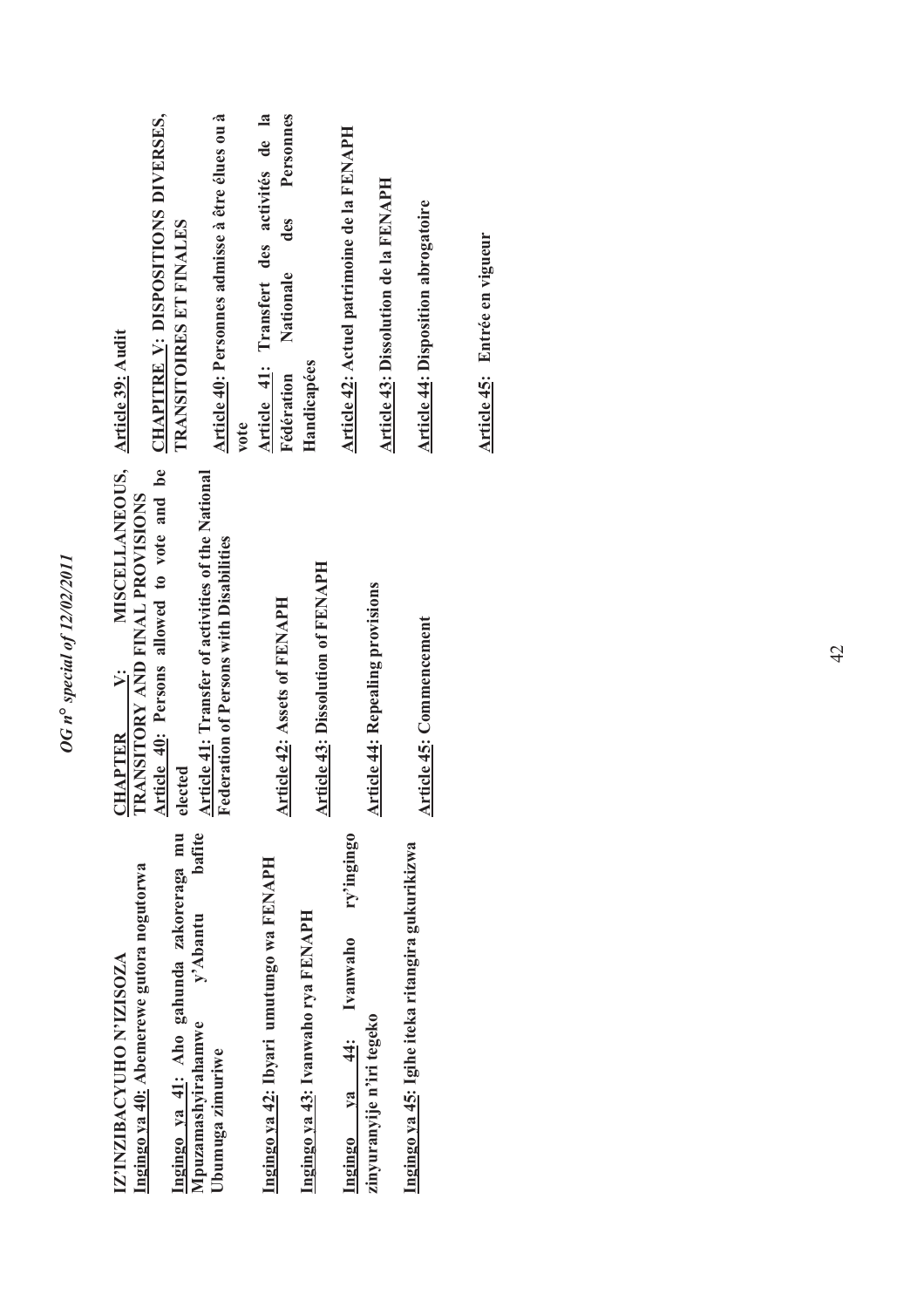| ET<br>MINISTRE<br><b>PORTANT</b><br>FONCTIONNEMENT DES ORGANES DU<br><b>ORGANISATION</b><br><b>PREMIER</b><br>11/02/2011<br>$\overline{\mathbf{D}}$<br>$\overline{\mathbf{D}}$<br>MISSION,<br><b>ARRETE</b><br>N°02/03 | CONSEIL NATIONAL DES PERSONNES<br><b>HANDICAPPEES</b> | Vu la Constitution de la République du Rwanda<br>du 04 juin 2003, telle que révisée à ce jour,<br>Le Premier Ministre                                                                                   | spécialement en ses articles 108, 121, 188 bis et<br>Vu la Loi Organique nº 29/2005 du 31/12/2005<br>201;                                                    | portant organisation des entités administratives<br>de la République du Rwanda, spécialement en<br>Vu la Loi nº03/2011 du 10/02/2011 déterminant<br>son article 2;         | la mission, organisation et fonctionnement du<br>Conseil National des Personnes Handicapées;              |
|------------------------------------------------------------------------------------------------------------------------------------------------------------------------------------------------------------------------|-------------------------------------------------------|---------------------------------------------------------------------------------------------------------------------------------------------------------------------------------------------------------|--------------------------------------------------------------------------------------------------------------------------------------------------------------|----------------------------------------------------------------------------------------------------------------------------------------------------------------------------|-----------------------------------------------------------------------------------------------------------|
| THE NATIONAL COUNCIL OF PERSONS<br>AND FUNCTIONING OF THE ORGANS OF<br><b>ORGANIZATION</b><br>PRIME MINISTER'S ORDER Nº02/03 OF<br>THE<br><b>DETERMINING</b><br>WITH DISABILITES<br>RESPONSIBILITIES,<br>11/02/2011    | The Prime Minister                                    | Pursuant to the Constitution of the Republic of<br>Rwanda of 04 June 2003, as amended to date,<br>especially in Articles 108, 121, 188 bis and 201;                                                     | Pursuant to Organic Law nº 29/2005 of<br>31/12/2005 determining the administrative entities<br>of the Republic of Rwanda, especially in Article<br>$\dot{c}$ | determining the responsibilities, organization and<br>Pursuant the Law n°03/2011 of 10/02/2011<br>functioning of the National Council of the Persons<br>with Disabilities; | Local<br>$\sigma f$<br>Minister<br>the<br>$\overline{\mathcal{S}}$<br>proposal<br>Government;<br>$\delta$ |
| ITEKA RYA MINISITIRI W'INTEBE N°02/03<br>Y'IGIHUGU<br>RIGENA<br>INSHINGANO, IMITERERE N'IMIKORERE<br>Y'ABANTU BAFITE UBUMUGA<br>Z'INAMA<br>RYO KUWA 11/02/2011<br>BY'INZEGO                                            | Minisitiri w'Intebe                                   | Ashingiye ku Itegeko Nshinga rya Repubulika y'u<br>Rwanda ryo kuwa 04 Kamena 2003 nk'uko<br>ryavuguruye kugeza ubu, cyane cyane mu ngingo<br>zaryo iya 108, iya 118, iya 121, iya 188 bis n'iya<br>201; | Ashingiye ku itegeko ngenga n° 29/2005 ryo kuwa<br>31/12/2005 rigena inzego z'imitegekere y'Igihugu<br>cy'u Rwanda cyane cyane mu ngingo yaryo ya 2;         | y'Inama y'Igihugu y'Abantu bafite<br>Ashingiye ku itegeko n°03/2011 ryo ku wa<br>rigena inshingano, imiterere n'<br>10/02/2011<br>imikorere<br>ubumuga;                    | Bisabwe na Minisitiri w'Ubutegetsi bw'Igihugu;                                                            |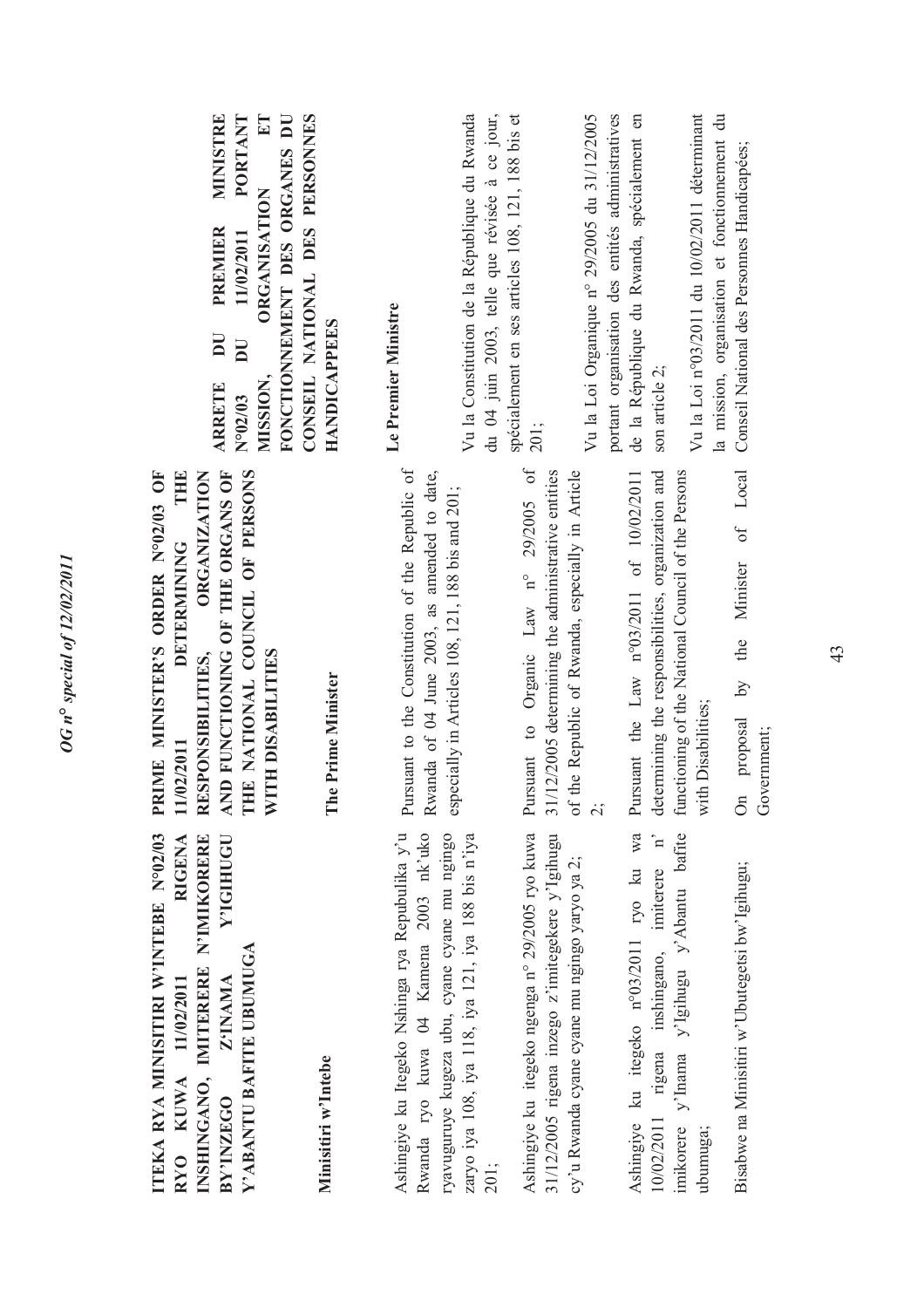| Sur proposition du Ministre de l'Administration<br>Locale;<br>After consideration and approval by the Cabinet<br>in its session of 11/02/2011; | Après l'examen et adoption par le Conseil des<br>Ministres en sa séance du 11/02/2011;<br><b>HEREBY ORDERS:</b> | $\ddot{\phantom{0}}$<br><b>ARRETE</b><br><b>CHAPTER ONE: GENERAL PROVISIONS</b> | <b>CHAPITRE PREMIER: DISPOSITIONS</b><br><b>GENERALES</b><br><b>Article One: Purpose of Order</b> | autres<br>attributions, l'organisation et fonctionnement des<br>les<br>Article premier: Objet de l'Arrêté<br>détermine<br>arrêté<br>présent<br>$\mathbb{R}$<br>responsibities,<br>organization and functioning of the organs of the<br>National Council of Persons with Disabilities.<br>determines<br>Order | organes du Conseil National des Personnes<br>Handicapées.<br>THE<br>NATIONAL COUNCIL OF PERSONS WITH<br>OF<br><b>ORGANS</b><br>$\ddot{=}$ | PERSONNES<br>DU CONSEIL<br><b>ORGANES</b><br>DES<br><b>HANDICAPEES</b><br>CHAPITRE II:<br>NATIONAL<br>Article 2: Organs of the National Council of<br>Persons with Dischafted<br>ersons with Disabilities | Article 2: Organes du Conseil National des<br>Personnes Handicapées<br>The National Council of Persons with Disabilities<br>shall be composed of the following organs: | Le Conseil National des Personnes Handicapées<br>comprend les organes suivants:<br>The Executive Committee;<br>The Executive Secretariat.<br>The General Assembly; |
|------------------------------------------------------------------------------------------------------------------------------------------------|-----------------------------------------------------------------------------------------------------------------|---------------------------------------------------------------------------------|---------------------------------------------------------------------------------------------------|--------------------------------------------------------------------------------------------------------------------------------------------------------------------------------------------------------------------------------------------------------------------------------------------------------------|-------------------------------------------------------------------------------------------------------------------------------------------|-----------------------------------------------------------------------------------------------------------------------------------------------------------------------------------------------------------|------------------------------------------------------------------------------------------------------------------------------------------------------------------------|--------------------------------------------------------------------------------------------------------------------------------------------------------------------|
|                                                                                                                                                |                                                                                                                 |                                                                                 |                                                                                                   | This                                                                                                                                                                                                                                                                                                         | <b>DISABILITIES</b><br><b>CHAPTER</b>                                                                                                     |                                                                                                                                                                                                           |                                                                                                                                                                        | $\frac{0}{1}$<br>$2^{\circ}$                                                                                                                                       |
| Inama y' Abaminisitiri yateranye ku wa 11/02/20111<br>imaze kubisuzuma no kubyemeza;                                                           | <b>ATEGETSE</b>                                                                                                 | UMUTWE WA MBERE: INGINGO RUSANGE                                                | Ingingo ya mbere: Icyo iri teka rigamije                                                          | Iri teka rigena inshingano, imiterere n'imikorere<br>bafite<br>y'Abantu<br>y'Igihugu<br>z'Inama<br>by'inzego<br>ubumuga                                                                                                                                                                                      | Z'INAMA<br>Y'IGIHUGU Y'ABANTU BAFITE UBUMUGA<br><b>INZEGO</b><br>Ë<br>WA<br><b>UMUTWE</b>                                                 | y'Igihugu<br>z'Inama<br>Ingingo ya 2: Inzego<br>y'Abantu bafite ubumuga                                                                                                                                   | Inama y'Igihugu y'Abantu bafite ubumuga igizwe<br>n'inzego zikurikira:                                                                                                 | Ubunyamabanga Nshingwabikorwa.<br>Komite Nyobozi;<br>Inama Rusange;<br>$\frac{1}{2}$<br>$\frac{1}{2}$<br>$3^\circ$                                                 |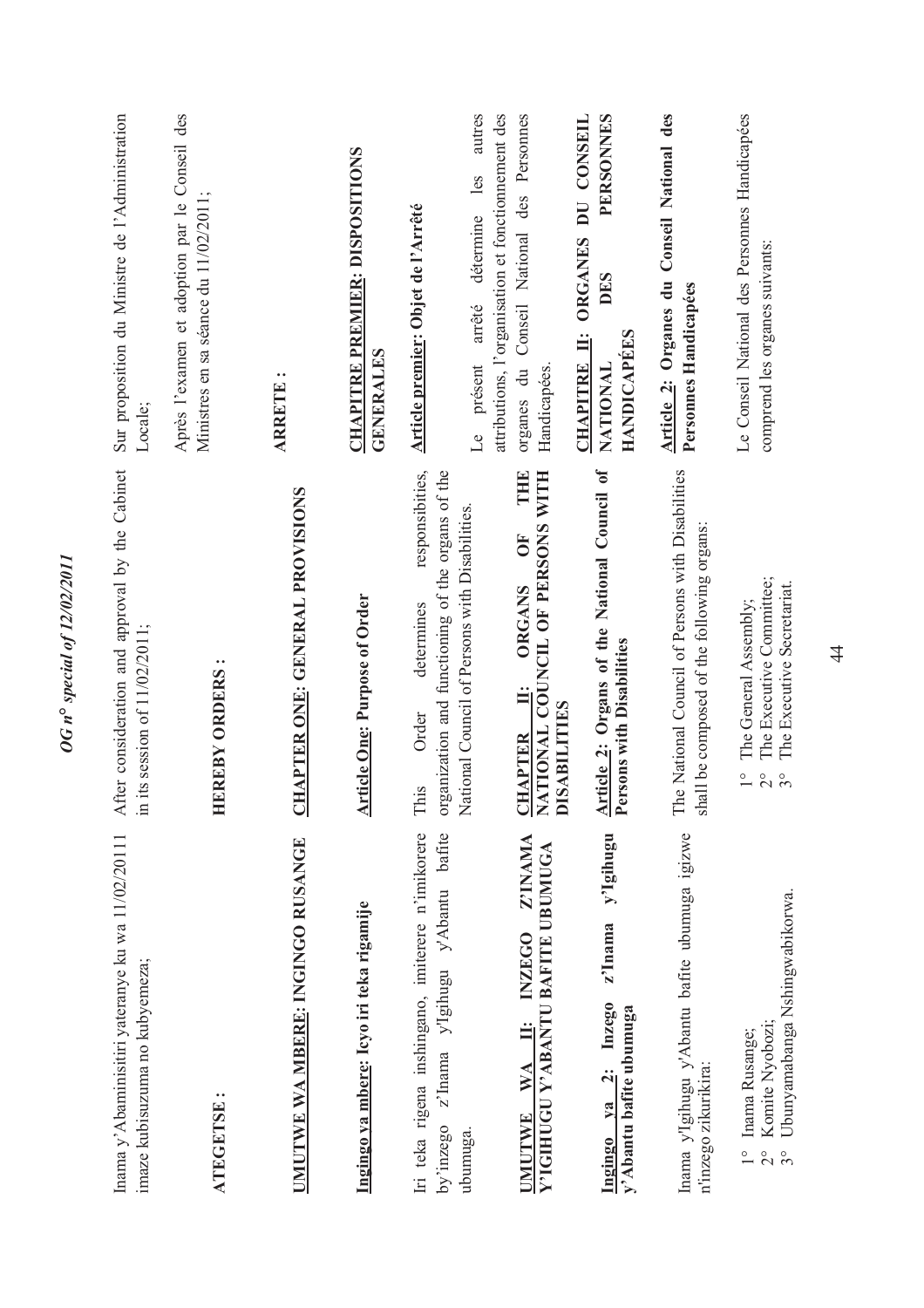| J<br>ļ      |
|-------------|
| i<br>D<br>i |
| J<br>l<br>١ |
| i           |
| į<br>i      |

y'Igihugu y'Abantu bafite ubumuga ziri ku rwego Inama Rusange na Komite Nyobozi by'Inama Inama Rusange na Komite Nyobozi by'Inama y'Igihugu y'Abantu bafite ubumuga ziri ku rwego rw'igihugu, urw'Intara, urw'Umujyi wa Kigali, rw'igihugu, urw'Intara, urw'Umujyi wa Kigali, urw'Akarere, urw'Umurenge n' urw'Akagari. urw'Akarere, urw'Umurenge n' urw'Akagari. Ubunyamabanga Nshingwabikorwa buri ku rwego rw'Igihugu gusa, naho ku rwego rw'Umujyi wa Kigali n'urw'Akarere hari umukozi ushinzwe Ubunyamabanga Nshingwabikorwa buri ku rwego rw'Igihugu gusa, naho ku rwego rw'Umujyi wa Kigali n'urw'Akarere hari umukozi ushinzwe ibikorwa by'Inama y'Igihugu y'Abantu bafite ibikorwa by'Inama y'Igihugu y'Abantu bafite ubumuga.

## Ingingo ya 4: Umubare rw'abakozi **Ingingo ya 4: Umubare rw'abakozi**

Abakozi bashobora kwiyongera no kugera ku zindi nzego z'Imitegekere y'Igihugu hakurikijwe Abakozi bashobora kwiyongera no kugera ku zindi nzego z'Imitegekere y'Igihugu hakurikijwe ibikorwa by'lnama y'Igihugu y'Abantu bafite ibikorwa by'Inama y'Igihugu y'Abantu bafite ubumuga n'ubushobozi bw'izi nzego. ubumuga n'ubushobozi bw'izi nzego. bashyirwaho Abakozi bateganywa kandi bashyirwaho hakurikijwe amategeko agenga abakozi ba Leta. hakurikijwe amategeko agenga abakozi ba Leta. kandi bateganywa Abakozi

**Icyiciro cya mbere: Inshingano, imiterere**  Icyiciro cya mbere: Inshingano, imiterere n'imikorere by'Inama Rusange **n'imikorere by'Inama Rusange** Akiciro ka mbere: Inshingano z'Inama Rusange **Akiciro ka mbere: Inshingano z'Inama Rusange**

### **Article 3: Levels of operation**  Article 3: Levels of operation

Committee of the National Council of Persons with Disabilities are established at the national, The General Assembly and the Executive Committee of the National Council of Persons with Disabilities are established at the national, Provincial, Kigali City, District, Sector and Cell Provincial, Kigali City, District, Sector and Cell The General Assembly and the Executive levels.

charge of the activities of the National Council of established at national level, whereas Kigali City and each District shall have an employee in The Executive Secretariat shall only be established at national level, whereas Kigali City and each District shall have an employee in charge of the activities of the National Council of The Executive Secretariat shall only be Persons with Disabilities. Persons with Disabilities.

### **Article 4: Number of employees Article 4: Number of employees**

employees in charge of the activities of the National Council of Persons with Disabilities may be increased according to the capacities of such At the other administrative levels, the number of At the other administrative levels, the number of employees in charge of the activities of the National Council of Persons with Disabilities may be increased according to the capacities of such administrative organs. administrative organs.

These employees shall be recruited and appointed These employees shall be recruited and appointed according to the law governing public servants. according to the law governing public servants.

**Section One: Responsibilities, structure and Section One: Responsibilities, structure and functions of the General Assembly functions of the General Assembly**

**Sub-section One: Responsibilities of the**  Responsibilities of **Sub-section One:**<br>General Assembly **General Assembly** 

the

- 1° L'Assemblée Générale; 1° L'Assemblée Générale;
	- 2° Le Comité Exécutif; 2° Le Comité Exécutif;
- 3° Le Secrétariat Exécutif. 3° Le Secrétariat Exécutif.

### Article 3: Niveau d'opérations **Article 3: Niveau d'opérations**

opèrent à l'échelon national, de la Province, de la L'Assemblée Générale et le Comité Exécutif du Conseil National des Personnes Handicapées Conseil National des Personnes Handicapées opèrent à l'échelon national, de la Province, de la Ville de Kigali, du District, du Secteur, et de la Ville de Kigali, du District, du Secteur, et de la L'Assemblée Générale et le Comité Exécutif du Cellule.

Le Secrétariat Exécutif ne se trouve qu'au niveau national; et au niveau de la Ville de Kigali et du District se trouve un agent chargé des activités Le Secrétariat Exécutif ne se trouve qu'au niveau national; et au niveau de la Ville de Kigali et du District se trouve un agent chargé des activités du Conseil National des Personnes Handicapées. du Conseil National des Personnes Handicapées.

### **Article 4: Nombre des agents**  Article 4: Nombre des agents

Suivant les activités du Conseil National des Personnes Handicapées et la capacité de ces organes, le nombre des agents peut être augmenté organes, le nombre des agents peut être augmenté jusqu'au niveau des autres entités Suivant les activités du Conseil National des Personnes Handicapées et la capacité de ces entités autres  $\mathrm{des}$ niveau administratives. administratives. jusqu'au

Ces agents sont recrutés et placés conformément Ces agents sont recrutés et placés conformément à la loi régissant les agents de l'Etat. à la loi régissant les agents de l'Etat.

**Section première: Attributions, organisation**  Section première: Attributions, organisation et fonctionnement de l'Assemblée Générale **et fonctionnement de l'Assemblée Générale**

**Sous section première: Attributions de**  Attributions de Sous section première: l'Assemblée Genérale **l'Assemblée Genérale**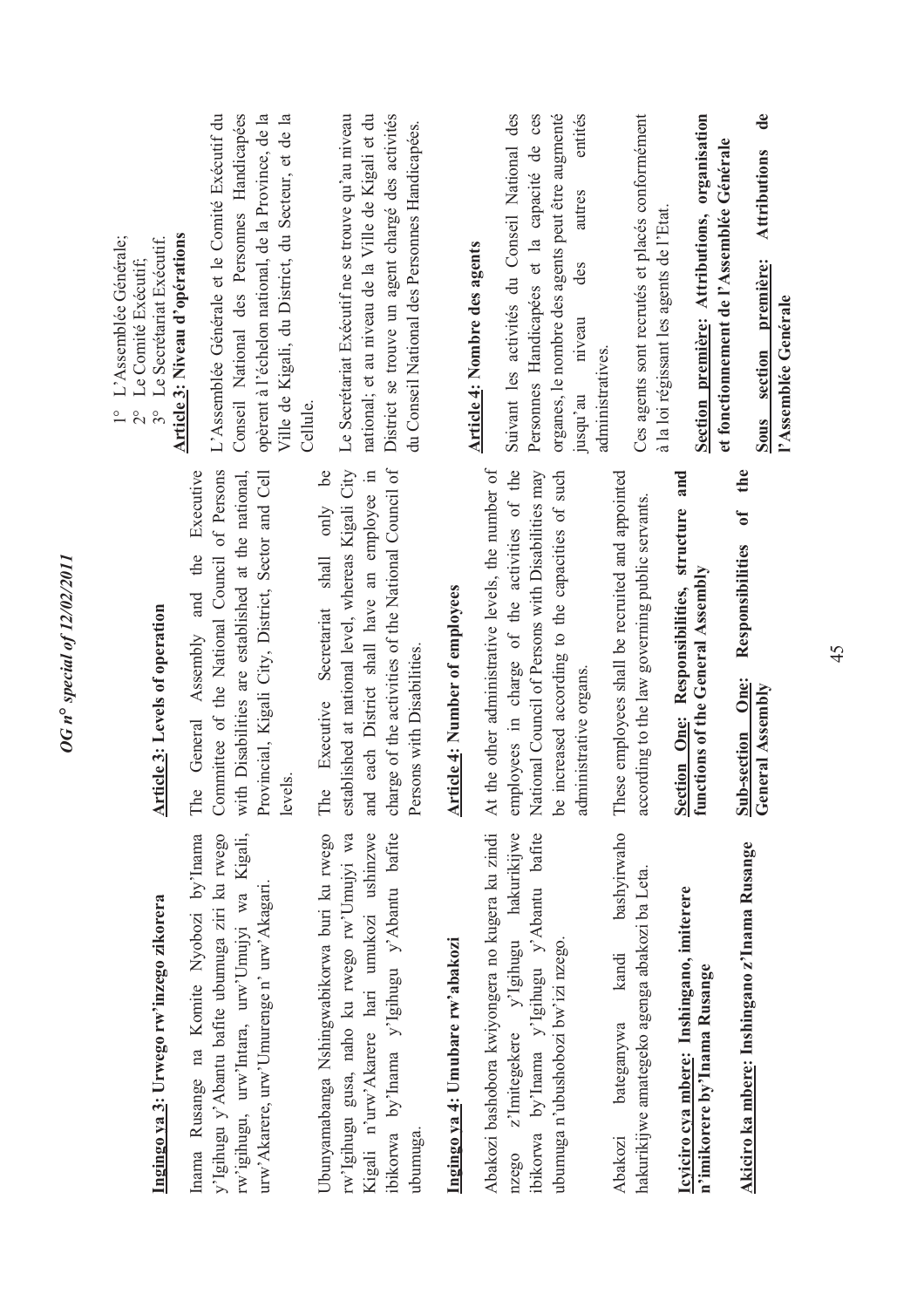| l'Assemblée<br>$\mathbf{d}\mathbf{e}$<br><b>Attributions</b><br>ທີ່<br>Générale<br><b>Article</b> | Sous reserves des dispositions légales, à chaque<br>échelon, l'Assemblée Générale est chargée de:                               | autorités<br>générale visant à protéger les Personnes<br>compétentes l'avant projet de la politique<br>soumettre aux<br>Handicapées;<br>Préparer et<br>$\frac{1}{1}$ | du budget annuel soumis par le Comité<br>Valider le plan d'activités et le rapport<br>avant qu'il soit soumis aux<br>autorités conernées;<br>Exécutif<br>$\frac{1}{2}$            | Personnes<br>Décider sur les problèmes présentés par<br>des<br>National<br>Handicapées;<br>le Conseil<br>$3^{\circ}$           | les<br>l'Assemblée<br>National des<br>œuvre<br>$\epsilon$<br>de<br>Générale du Conseil<br>Personnes Handicapées;<br>mise<br>recommendations<br>Suivre la<br>$\frac{1}{4}$ | Exécutif de l'Assemblée Nationale des<br>Elire, renvoyer et remplacer le Comité<br>Personnes Handicapées;<br>50                                            |
|---------------------------------------------------------------------------------------------------|---------------------------------------------------------------------------------------------------------------------------------|----------------------------------------------------------------------------------------------------------------------------------------------------------------------|-----------------------------------------------------------------------------------------------------------------------------------------------------------------------------------|--------------------------------------------------------------------------------------------------------------------------------|---------------------------------------------------------------------------------------------------------------------------------------------------------------------------|------------------------------------------------------------------------------------------------------------------------------------------------------------|
| General<br>Responsibilities of the<br>Article 5:<br>Assembly                                      | legal<br>provisions the General Assembly at each level<br>the following<br>prejudice to<br>shall be responsible for:<br>Without | submitting to the<br>proposal aimed at protecting persons with<br>competent authorities the general policy<br>and<br>disabilities;<br>Preparing<br>$\frac{1}{2}$     | Approving the activity plan and annual<br>budget report submitted by the Exective<br>Committee before it is submitted to the<br>relevant authorities;<br>$\overline{\mathcal{C}}$ | on issues presented by the<br>with<br>Persons<br>$\sigma$ f<br>Council<br>Disabilities;<br>Deciding<br>National<br>$3^{\circ}$ | $\sigma$<br>Resolutions of the<br>with<br>implementation<br>of Persons<br>General Assembly<br>Council<br>Monitoring the<br>Disabilities;<br>National<br>$\frac{1}{4}$     | members of the Executive Committee of<br>and replacing<br>the National Council of Persons with<br>dismissing,<br>Disabilities;<br>Electing,<br>$5^{\circ}$ |
| Ingingo ya 5: Inshingano z'Inama Rusange                                                          | Inama<br>Rusange ya buri rwego ishinzwe ibi bikurikira:<br>n'amategeko,<br>Haseguriwe ibiteganywa                               | Gutegura no gushyikiriza inzego zibishinzwe<br>Umushinga wa Politiki rusange yo kurengera<br>abantu bafite ubumuga;                                                  | by'umwaka<br>urangiye yatanzwe na Komite Nyobozi mbere<br>v'ibikorwa<br>n'iy'imikoreshereze y'umutungo<br>y'uko ishyikirizwa inzego bireba;<br>raporo<br>Kwemeza<br>$\frac{1}{2}$ | ibibazo byagaragajwe<br>n'Inama y'Igihugu y'Abantu bafite ubumuga;<br>Gufatira umwanzuro<br>$3^\circ$                          | bikorwa<br>$y'$ Inama<br>Rusange<br>y'Igihugu y'Abantu bafite ubumuga;<br>mu<br>ishyirwa<br>$v'$ Inama<br>ry'Imyanzuro<br>Gukurikirana<br>$\frac{6}{4}$                   | Komite Nyobozi y'Inama y'Igihugu y'Abantu<br>abagize<br>gusimbuza<br>gusezerera no<br>bafite ubumuga;<br>Gutora,<br>50                                     |

**OG** n<sup>o</sup> special of 12/02/2011 *OG n***°** *special of 12/02/2011*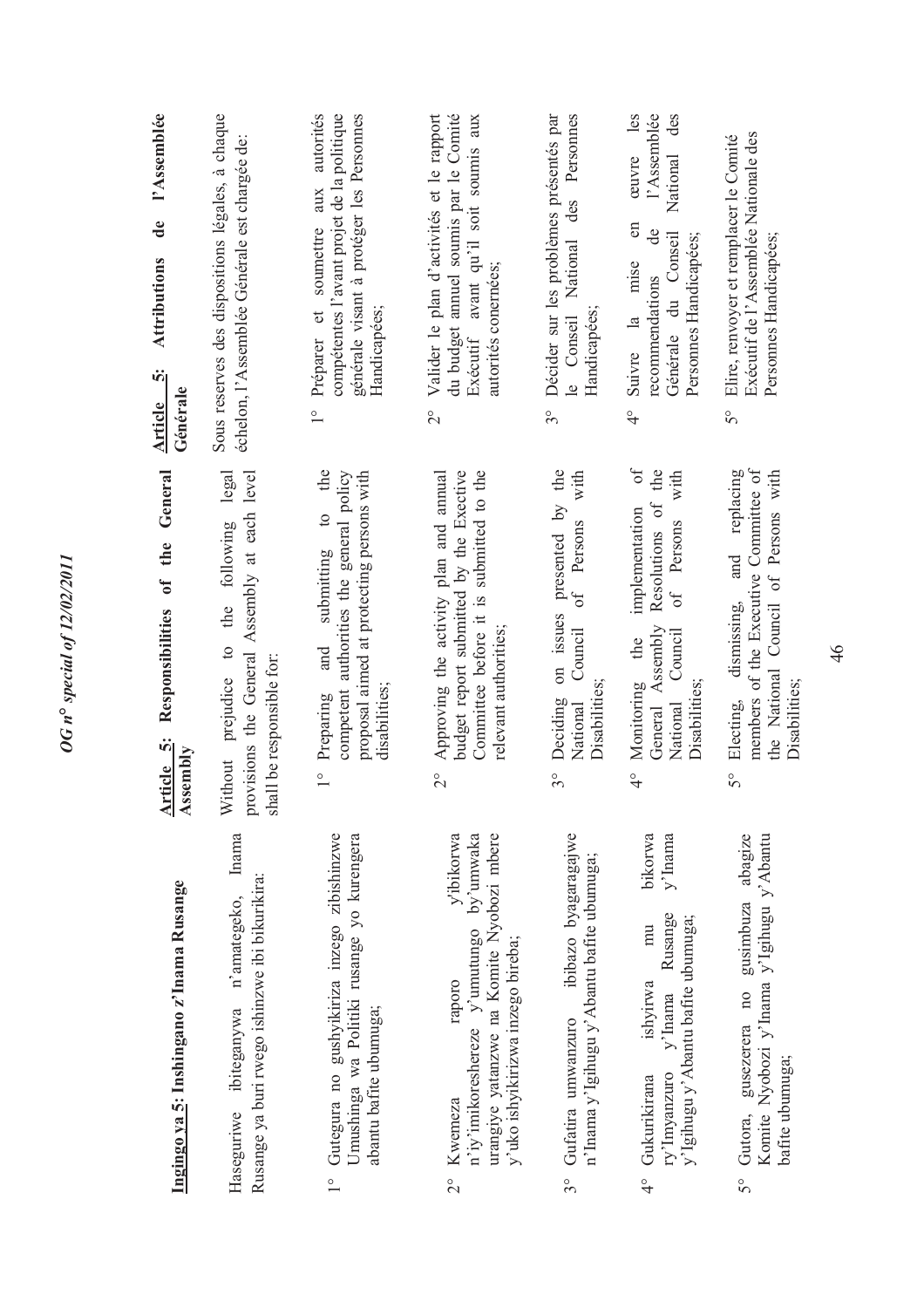| représente les<br>dans Chambre<br>Personnes Handicapées<br>Député qui<br>des Députés;<br>Elire le<br>$\delta^{\circ}$ | les<br>$\mathbf{e}$<br>ಕಿ<br>Elire le Représentant des Personnes<br>Handicapées dans les autres entités en<br>Député qui représente<br>de la Communauté<br>dans<br>Handicapées<br>l'Afrique de l'Est;<br>Parlement<br>Personnes<br>Elire le<br>$\tilde{7}^{\circ}$<br>$8^{\circ}$ | possède dans ses responsabilités spécifiques<br>budget annuel du Conseil National des Personnes<br>approuver le plan d'actions et l'avant projet du<br>national<br>au niveau<br>Générale<br>cas de nécessité.<br>L'Assemblée<br>Handicapées.         | Structure de l'Assemblée<br>Sous section 2:<br>Générale                                                                | l'Assemblée<br>de<br>Générale au niveau de la Cellule<br>Article 6: Membres du | L'Assemblée Générale au niveau de la Cellule<br>est composée:    | des Personnes Handicapées au niveau de<br>Du Comité Exécutif du Conseil National<br>la Cellule;<br>$\frac{1}{\sqrt{2}}$     | au<br>$\mathbf{a}$<br>$(18)$ ans habitant<br>Handicapée ayant<br>Toute personne<br>dix-huit<br>moins<br>$\overset{\circ}{\sim}$ |
|-----------------------------------------------------------------------------------------------------------------------|-----------------------------------------------------------------------------------------------------------------------------------------------------------------------------------------------------------------------------------------------------------------------------------|------------------------------------------------------------------------------------------------------------------------------------------------------------------------------------------------------------------------------------------------------|------------------------------------------------------------------------------------------------------------------------|--------------------------------------------------------------------------------|------------------------------------------------------------------|-----------------------------------------------------------------------------------------------------------------------------|---------------------------------------------------------------------------------------------------------------------------------|
| Electing a representative of persons with<br>disabilities in the Chamber of Deputies;<br>$\delta^{\circ}$             | Electing a representative of persons with<br>as<br>disabilities in the East African Legislative<br>Electing a representative of persons with<br>other entities<br>any<br>$\Xi$<br>disabilities<br>Assembly;<br>$\tilde{7}$<br>$8^{\circ}$                                         | e special responsibility to approve the plan of<br>At the national level, the General Assembly has<br>action and the draft annual budget for the National<br>Council of Persons with Disabilities.<br>required.<br>€                                 | General<br>the<br>ð<br>Structure<br>$\ddot{\mathbf{a}}$<br>Sub-section<br>Assembly                                     | <b>Article 6: Members of the General Assembly at</b><br>the Cell level         | At the Cell level, the General Assembly shall be<br>composed of: | Council of Persons with Disabilities at<br>The Executive Committee of the National<br>Cell level;<br>$\overline{1}$         | All persons with disabilities living in that<br>Cell who are at least eighteen (18) years<br>$\overline{C}$                     |
| Gutora Umudepite Uhagararira abantu bafite<br>ubumuga mu Mutwe w'Abadepite;<br>$\delta^{\circ}$                       | Umudepite<br>Uhagararira abantu bafite ubumuga mu Nteko<br>y'Umuryango w'Afrika y'Iburasirazuba;<br>Gutora abakandida batorwamo<br>$\sqrt{2}$                                                                                                                                     | gahunda<br>rw'lgihugu, Inama rusange ifite<br>w'ingengo<br>Gutora Uhagarariye abantu bafite ubumuga mu<br>nzego zindi mu gihe bibaye ngombwa.<br>yihariye yo kwemeza<br>n'imbanzirizamushinga<br>Ku rwego<br>inshingano<br>y'ibikorwa<br>$8^{\circ}$ | y'Igihugu<br>Akiciro ka 2: Imiterere y'Inama Rusange<br>buri mwaka by'Inama<br>y' Abantu bafite ubumuga.<br>y'imari ya |                                                                                | Ingingo ya 6: Abagize Inama Rusange ku rwego<br>rw'Akagari       | y'Igihugu<br>Inama Rusange ku rwego rw'Akagari igizwe n'aba<br>y'Inama<br>Nyobozi<br>Komite<br>bakurikira:<br>$\frac{1}{1}$ | ku rwego<br>ubumuga<br>bafite<br>rw'Akagari;<br>y'Abantu                                                                        |

# **Akiciro ka 2: Imiterere y'Inama Rusange** Akiciro ka 2: Imit

## **Ingingo ya 6: Abagize Inama Rusange ku rwego**  Ingingo ya 6: Aba<br>rw'Akagari **rw'Akagari**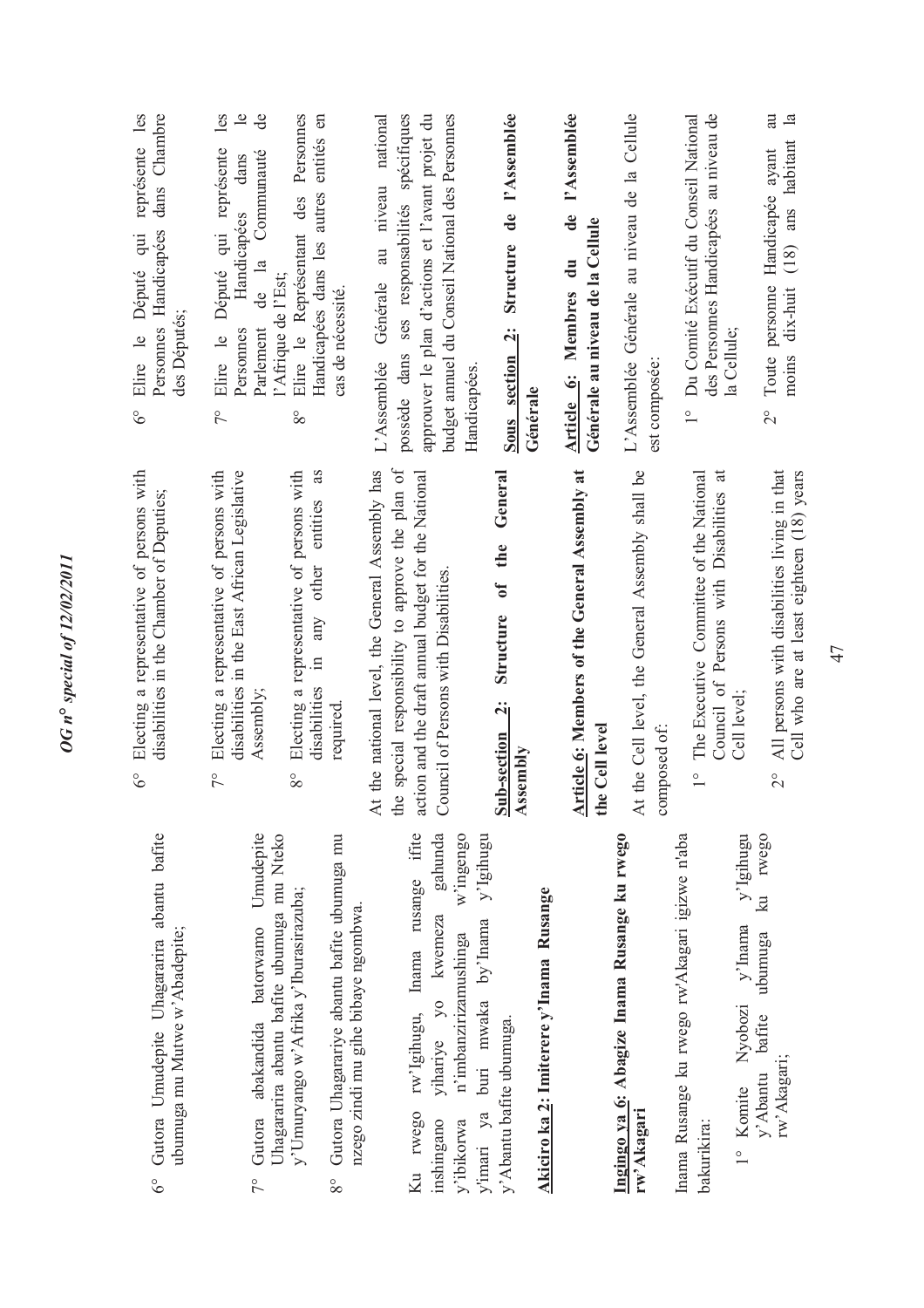| Cellule;                                                                                          | Parent ou représentant d'un enfant qui a<br>$3^{\circ}$                                                  | un handicap mental, à condition qu'il ait<br>la qualité d'électeur.                                                                 | Article 7: Membres de l'Assemblée Générale<br>au niveau du Secteur       | L'Assemblée Générale au niveau du Secteur est               | composée:                                    | Conseil<br>National des Personnes Handicapées au<br>1. Du Comité Exécutif du<br>$\overset{\circ}{\phantom{0}}$   | niveau du Secteur;                                         | Du Comité Exécutif du Conseil National<br>$\overline{c}$                                                 | des Personnes Handicapées au niveau de<br>$\infty$<br>qui forment<br>toutes les Cellules | Secteur.                                                                       | Article 8: Membres de l'Assemblée Générale                          | au niveau du District                        | L'Assemblée Générale au niveau du District est                   | composée:                                       | Du Comité Exécutif du Conseil National<br>$\overline{1}^{\circ}$                                        | des Personnes Handicapées au niveau du<br>District;           | Des coordinateurs du Conseil National<br>$\frac{1}{2}$                | des Personnes Handicapées au niveau de                                                | $\mathbf{e}$<br>Secteurs qui composent<br>tous les<br>District.                           |
|---------------------------------------------------------------------------------------------------|----------------------------------------------------------------------------------------------------------|-------------------------------------------------------------------------------------------------------------------------------------|--------------------------------------------------------------------------|-------------------------------------------------------------|----------------------------------------------|------------------------------------------------------------------------------------------------------------------|------------------------------------------------------------|----------------------------------------------------------------------------------------------------------|------------------------------------------------------------------------------------------|--------------------------------------------------------------------------------|---------------------------------------------------------------------|----------------------------------------------|------------------------------------------------------------------|-------------------------------------------------|---------------------------------------------------------------------------------------------------------|---------------------------------------------------------------|-----------------------------------------------------------------------|---------------------------------------------------------------------------------------|-------------------------------------------------------------------------------------------|
| of age;                                                                                           | A Parent or representative of a child with<br>a mental disability if the child has attained<br>$3^\circ$ | the right to vote.                                                                                                                  | <b>Article 7: Members of the General Assembly at</b><br>the Sector level | At the Sector level, the General Assembly shall be          | composed of:                                 | Council of Persons with Disabilities at the<br>The Executive Committee of the National<br>$\overline{1}^{\circ}$ | Sector level;                                              | Council of Persons with Disabilities at the<br>The Executive Committee of the National<br>$\overline{c}$ | Cell level of all Cells within that Sector.                                              |                                                                                | Article 8: Members of the General Assembly at<br>the District level |                                              | the District level, the General Assembly shall<br>$\overline{A}$ | composed of:<br>ക                               | Council of Persons with Disabilities at the<br>The Executive Committee of the National<br>$\frac{1}{1}$ | District level;                                               | Coordinators of the National Council of<br>$\overline{\mathcal{C}}$   | Persons with Disabilities at the Sector<br>level of all Sectors within that District. |                                                                                           |
| Abantu bose bafite ubumuga bafite nibura<br>imyaka cumi n'umunani (18) y'amavuko<br>$\frac{1}{2}$ | batuye mu Kagari;                                                                                        | Umubyeyi cyangwa Umwishingizi ufite<br>umwana ufite ubumuga bwo mu mutwe<br>ariko uwo mwana agomba kuba afite nibura<br>$3^{\circ}$ | uburenganzira bwo gutora.                                                | Ingingo ya 7: Abagize Inama Rusange ku rwego<br>rw'Umurenge | ku rwego rw'Umurenge igizwe<br>Inama Rusange | n'aba bakurikira:                                                                                                | y'Igihugu<br>y'Inama<br>Nyobozi<br>Komite<br>$\frac{1}{1}$ | rwego<br>$\Xi$<br>ubumuga<br>bafite<br>rw'Umurenge;<br>y'abantu                                          | y'Igihugu<br>$v'$ Inama<br>Nyobozi<br>Komite<br>$\frac{1}{2}$                            | ku rwego<br>rw'Utugari twose tugize uwo Murenge.<br>bafite ubumuga<br>y'Abantu |                                                                     | Ingingo ya 8: Abagize Inama Rusange ku rwego | rw'Akarere                                                       | Inteko Rusange ku rwego rw'Akarere igizwe n'aba | bakurikira:                                                                                             | y'Igihugu<br>$y'$ Inama<br>Nyobozi<br>Komite<br>$\frac{1}{1}$ | rwego<br>$\mathbb{E}$<br>ubumuga<br>bafite<br>rw'Akarere;<br>y'abantu | y'Igihugu<br>b'Inama<br>Abahuzabikorwa<br>$\overline{C}$                              | rwego<br>$\mathbb{R}$<br>rw'Imirenge yose igize ako Karere.<br>ubumuga<br>y'Abantu bafite |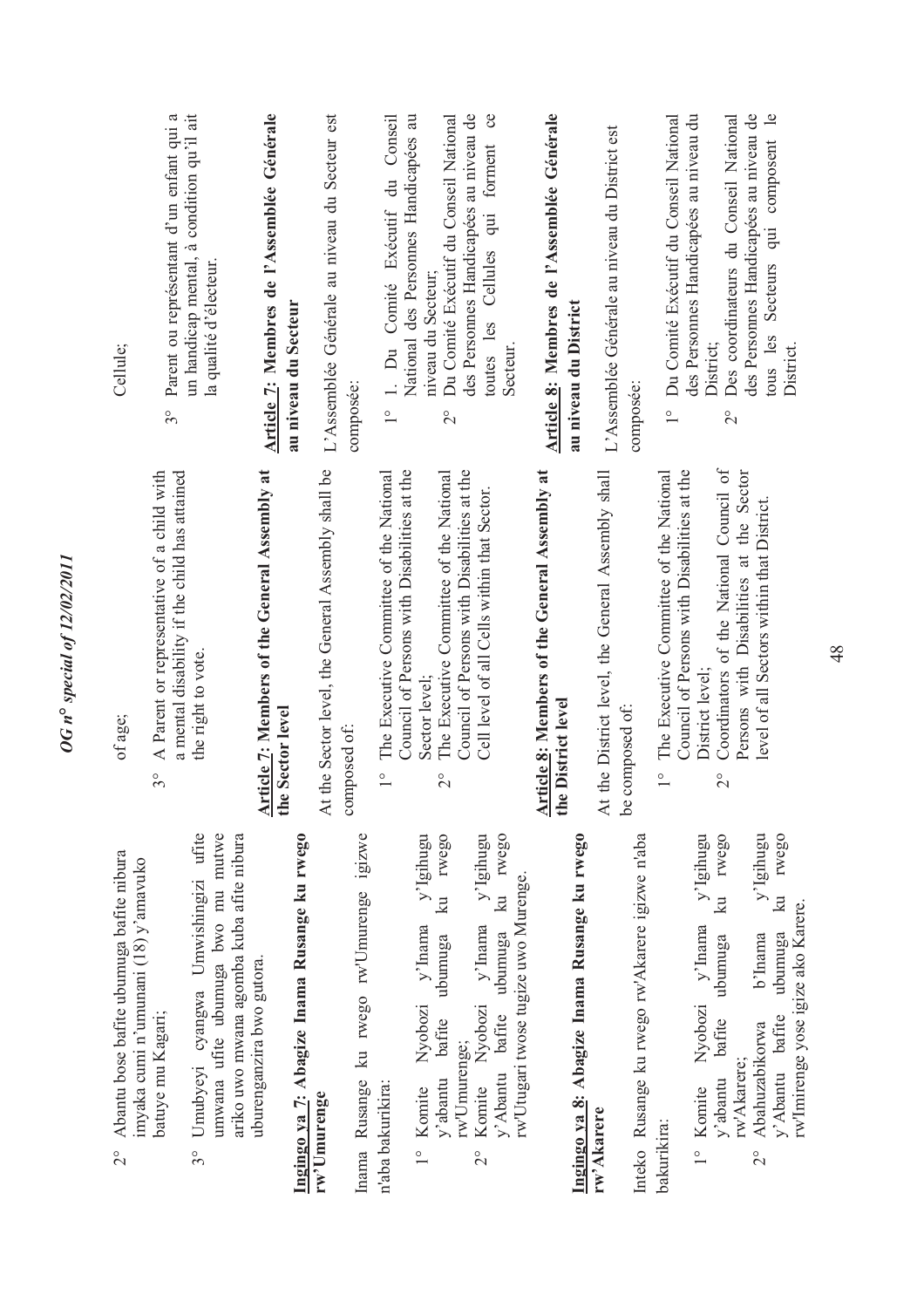| Article 9: Membres de l'Assemblée Générale<br>au niveau de la Province et de la Ville de  | L'Assemblée Générale au niveau de la Province<br>ou de la Ville de Kigali est constituée :<br>Kigali                                              | des Personnes Handicapées au niveau<br>Du Comité Exécutif du Conseil National<br>Du Comité Exécutif du Conseil National<br>des Personnes Handicapées au niveau de<br>tous les Districts de la Province ou de la<br>de la Province ou de la Ville de Kigali;<br>$\frac{1}{1}$<br>$\overset{\circ}{\sim}$ | Article 10: Membres de l'Assemblée Générale<br>Ville de Kigali.<br>au niveau national      | L'Assemblée Générale au niveau national est<br>constituée:              | des Personnes Handicapées au niveau<br>des Personnes Handicapées au niveau de<br>Coordinateurs des Comités Exécutifs au<br>Du Comité Exécutif du Conseil National<br>Du Comité Exécutif du Conseil National<br>la Ville de Kigali et de la Province;<br>niveaus des Districts.<br>national;<br>$\frac{1}{1}$<br>$\overset{\circ}{\sim}$<br>$3^{\circ}$                                                                              |
|-------------------------------------------------------------------------------------------|---------------------------------------------------------------------------------------------------------------------------------------------------|---------------------------------------------------------------------------------------------------------------------------------------------------------------------------------------------------------------------------------------------------------------------------------------------------------|--------------------------------------------------------------------------------------------|-------------------------------------------------------------------------|-------------------------------------------------------------------------------------------------------------------------------------------------------------------------------------------------------------------------------------------------------------------------------------------------------------------------------------------------------------------------------------------------------------------------------------|
| <b>Article 9: Members of the General Assembly at</b><br>Provincial and Kigali City levels | At the Provincial or Kigali City level, the General<br>The Executive Committee of the National<br>Assembly shall be composed of:<br>$\frac{1}{1}$ | Council of Persons with Disabilities at the<br>District level of all Districts within the<br>Council of Persons with Disabilities at<br>The Executive Committee of the National<br>Provincial or Kigali City level;<br>Province or Kigali City.<br>$\overline{c}$                                       | <b>Article 10: Members of the General Assembly</b><br>the national level<br>$\overline{a}$ | At the national level, the General Assembly shall<br>composed of:<br>be | The Executive Committee of the the<br>Council of Persons with Disabilities at the<br>Executive<br>with<br>The Executive Committee of the National<br>National Council of Persons<br>Provincial and Kigali City levels;<br>Disabilities at the national level;<br>The Coordinators of the<br>Comittees at the District level<br>$\frac{1}{\sqrt{2}}$<br>$\overset{\circ}{\sim}$<br>$3^{\circ}$                                       |
| Ingingo ya 9: Abagize Inama Rusange ku rwego<br>rw'Intara n'urw'Umujyi wa Kigali          | Inama Rusange ku rwego rw'Intara cyangwa<br>urw'Umujyi wa Kigali igizwe n'aba bakurikira:                                                         | y'Abantu bafite ubumuga ku rwego<br>bafite ubumuga ku rwego<br>Komite Nyobozi y'Inama y'Igihugu<br>y'Igihugu<br>rw'Uturere twose tugize Intara cyangwa<br>rw'Intara cyangwa urw'Umujyi wa Kigali;<br>Komite Nyobozi y'Inama<br>y'Abantu<br>$\frac{1}{1}$<br>$\overline{c}$                              | Ingingo 10: Abagize Inama Rusange ku rwego<br>Umujyi wa Kigali.<br>rw'Igihugu              | Inama Rusange ku rwego rw'Igihugu igizwe n'aba<br>bakurikira:           | bafite<br>rwego<br>y'Igihugu<br>rwego<br>y'Igihugu<br>Nyobozi<br>k <sub>u</sub><br>$\overline{\mathbf{z}}$<br>rw'Intara n'urw'Umujyi wa Kigali;<br>b'Inama y'Igihugu y'Abantu<br>Abahuzabikorwa ba Komite<br>Komite Nyobozi y'Inama<br>Nyobozi y'Inama<br>ubumuga ku rwego rw'Uturere.<br>y'abantu bafite ubumuga<br>bafite ubumuga<br>rw'Igihugu<br>y'abantu<br>Komite<br>$\frac{1}{2}$<br>$\overline{\mathcal{C}}$<br>$3^{\circ}$ |

*OG n***°** *special of 12/02/2011* 

**OG** n° special of 12/02/2011

The Electoral College as provided in paragraphs Le collège électoral ayant la qualité de voter les The Electoral College as provided in paragraphs

Le collège électoral ayant la qualité de voter les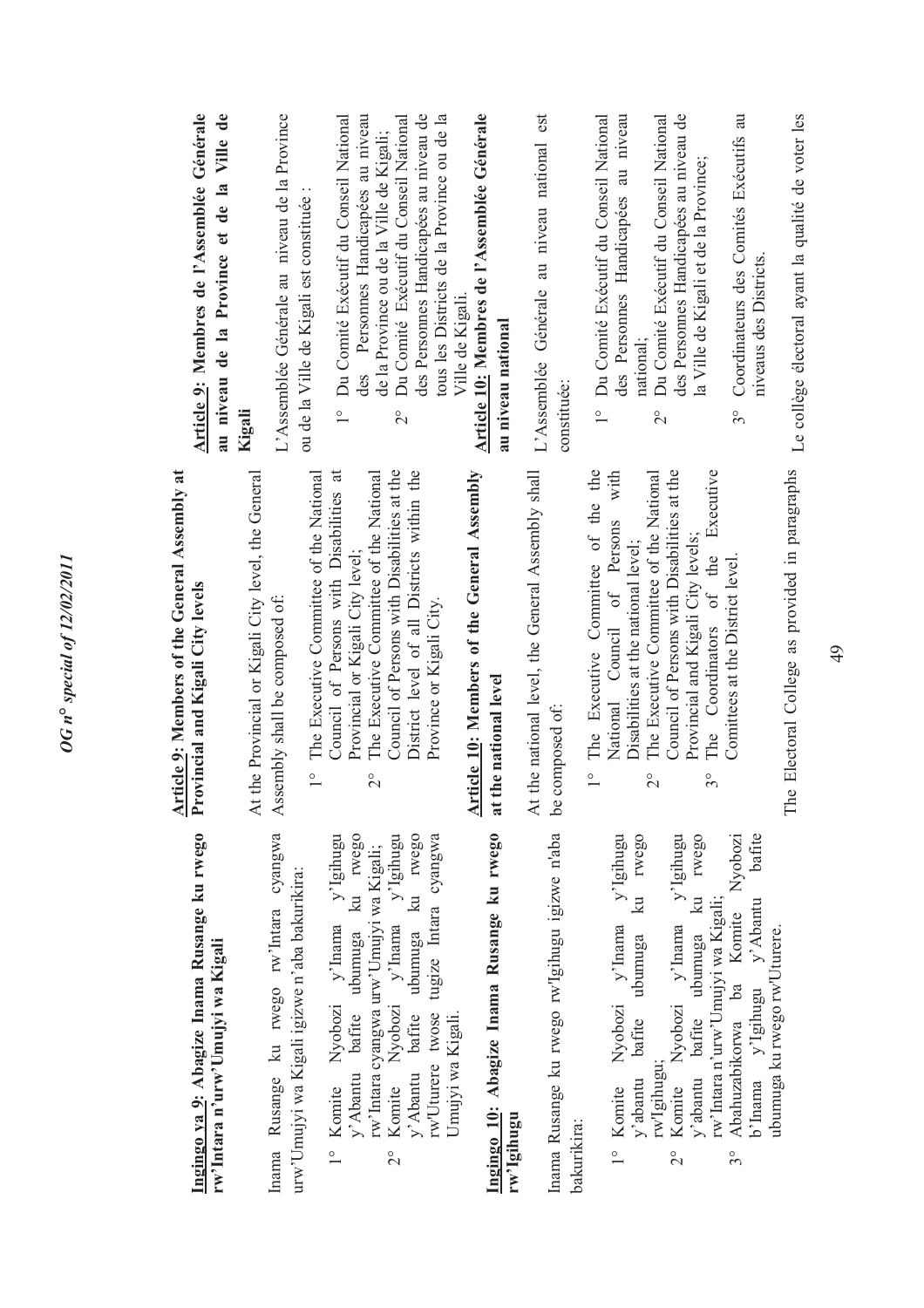| ı                                        |
|------------------------------------------|
| ۳                                        |
| ۶<br>Š                                   |
| $\overline{\phantom{0}}$                 |
| Ù                                        |
| $\tilde{\mathcal{L}}$<br>ì               |
|                                          |
| $\mathbf{s}$<br>$\overline{\phantom{0}}$ |
| $\tilde{\bullet}$<br>ì                   |
|                                          |
| ١<br>,<br>۹                              |
| ٢                                        |
| $\tilde{a}$<br>١                         |
|                                          |
|                                          |
| ĭ                                        |
|                                          |
|                                          |
| š                                        |
|                                          |
| ŧ<br>5                                   |
|                                          |
| ı<br>)                                   |
| $\boldsymbol{z}$                         |
|                                          |
|                                          |
|                                          |
|                                          |
|                                          |

Inteko itora abantu bateganyijwe mu duce twa 6, 7 Inteko itora abantu bateganyijwe mu duce twa 6, 7 n'aka 8 tw'ingingo ya 5 y'iri teka igizwe n'abantu bagize Inama Rusange y'Inama y'Igihugu y'Abantu bafite ubumuga ku rwego rw'Igihugu hiyongereyeho abandi bagize Komite Nyobozi ku n'aka 8 tw'ingingo ya 5 y'iri teka igizwe n'abantu bagize Inama Rusange y'Inama y'Igihugu y'Abantu rwego rw'Igihugu hiyongereyeho abandi bagize Komite Nyobozi ku  $k_{\rm H}$ rwego rw'Uturere twose. rwego rw'Uturere twose. ubumuga bafite

Inteko itora Inzego z'Inama y'Igihugu y'Abantu bafite ubumuga kuri buri rwego igizwe n'abagize bafite ubumuga kuri buri rwego igizwe n'abagize Inteko itora Inzego z'Inama y'Igihugu y'Abantu Inama Rusange kuri buri rwego. Inama Rusange kuri buri rwego.

# Akiciro ka 3: Imikorere y'Inama Rusange **Akiciro ka 3: Imikorere y'Inama Rusange**

## **Ingingo ya 11: Gutegura no gutumiza Inama**  Ingingo ya 11: Gutegura no gutumiza Inama **Rusange**

Inama Rusange isanzwe iterana ku nzego zose Inama Rusange isanzwe iterana ku nzego zose rimwe mu mwaka mu gihembwe cya mbere. shobora no guterana mu nama zidasanzwe igihe Ishobora no guterana mu nama zidasanzwe igihe cyose bibaye ngombwa ikiga gusa ibiri ku murongo gihembwe cya mbere. cyose bibaye ngombwa ikiga gusa ibiri ku murongo rimwe mu mwaka mu w'ibyateganyijwe. w'ibyateganyijwe.

Mu byo Inama Rusange isanzwe yigaho harimo kwemeza raporo y'ibikorwa n'imikoreshereze y'umutungo by'umwaka urangiye n'ingengo y'imari Mu byo Inama Rusange isanzwe yigaho harimo kwemeza raporo y'ibikorwa n'imikoreshereze y'umutungo by'umwaka urangiye n'ingengo y'imari by'umwaka utaha. by'umwaka utaha.

Inama Rusange itumizwa mu nyandiko kandi Komite ikayoborwa n'Umuhuzabikorwa wa Komite Nyobozi kuri buri rwego. Iyo adahari, itumizwa Inama Rusange itumizwa mu nyandiko kandi Nyobozi kuri buri rwego. Iyo adahari, itumizwa  $W<sub>a</sub>$ n'Umuhuzabikorwa ikayoborwa

6, 7 and 8 of Article 5 of the present Order is composed of members of the General Assembly at the national level and members of the Executive 6, 7 and 8 of Article 5 of the present Order is composed of members of the General Assembly at the national level and members of the Executive Committees at District level. Committees at District level. The Electoral College of the National Council of Persons with Disabilities is composed of the The Electoral College of the National Council of Persons with Disabilities is composed of the General Assembly of each administrative level. General Assembly of each administrative level.

Sub-section 3: Functions of the General **Sub-section 3: Functions of the General Assembly** 

### Article 11: Organization and invitation to the **Article 11: Organization and invitation to the General Assembly General Assembly**

An ordinary meeting of the General Assembly An ordinary meeting of the General Assembly shall be held at all levels once a year in the first shall be held at all levels once a year in the first term. If the need arises, the General Assembly may also hold an extraordinary session, but may only consider items on the agenda during that term. If the need arises, the General Assembly may also hold an extraordinary session, but may only consider items on the agenda during that session. As part of the regular items under its approve the narrative and financial reports of the last year and the budget and plan of action for the consideration, the General Assembly shall As part of the regular items under its consideration, the General Assembly shall approve the narrative and financial reports of the last year and the budget and plan of action for the upcoming year upcoming year A General Assembly meeting shall be convened in writing and chaired by the Coordinator of the Executive Committee at each level. In the A General Assembly meeting shall be convened in writing and chaired by the Coordinator of the Executive Committee at each level. In the

des personnes prévues aux points 6, 7 et 8 de l'article 5 du présent arrêté est constitué par les membres du Comité Exécutif au niveau national, et tous du Comité Exécutif au niveau national, et tous les autres membres du Comité Executif des personnes prévues aux points 6, 7 et 8 de l'article 5 du présent arrêté est constitué par les membres les autres membres du Comité Executif Districts.

Le collège électoral du Conseil National des Personnes Handicapées est composé de membres Le collège électoral du Conseil National des Personnes Handicapées est composé de membres de l'Assemblee Générale à chauque niveau. de l'Assemblee Générale à chauque niveau.

#### de **Sous section 3: Fonctionnement de**  Fonctionnement **l'Assemblée Générale**  'Assemblée Générale Sous section 3:

### Article 11: Organisation et l'invitation de **Article 11: Organisation et l'invitation de l'Assemblée Générale**  l'Assemblée Générale

session extraordinaire chaque fois que de besoin L'Assemblée Générale ordinaire se réunit à tous les niveaux une fois l'année au cours du premier trimestre. Elle peut également se réunir en pour n'examiner que les points inscrits à l'ordre L'Assemblée Générale ordinaire se réunit à tous les niveaux une fois l'année au cours du premier trimestre. Elle peut également se réunir en session extraordinaire chaque fois que de besoin pour n'examiner que les points inscrits à l'ordre du jour.

Parmi les points examinés par l'Assemblée Parmi les points examinés par l'Assemblée Générale ordinaire figure l'adoption du rapport d'activités et d'utilisation des finances de d'activités et d'utilisation des finances de l'exercice qui s'achève, l'adoption du budget et l'exercice qui s'achève, l'adoption du budget et Générale ordinaire figure l'adoption du rapport du plan d'actions de l'année suivante. du plan d'actions de l'année suivante.

L'Assemblée Générale est convoquée par écrit et L'Assemblée Générale est convoquée par écrit et dirigée par le Coordinateur du Comité Exécutif à dirigée par le Coordinateur du Comité Exécutif à chaque échelon. En son absence, il est convoqué chaque échelon. En son absence, il est convoqué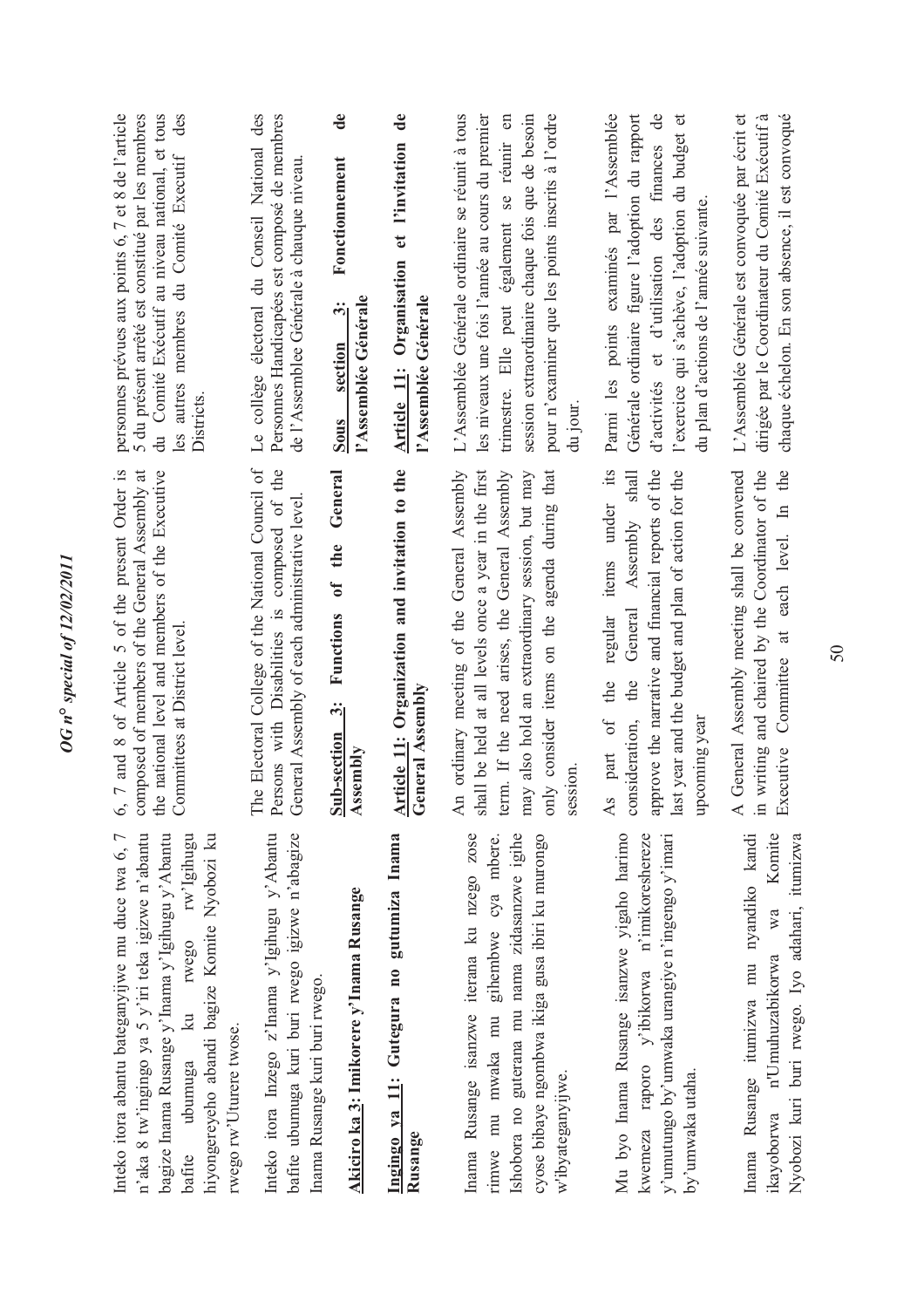### *OG n***°** *special of 12/02/2011*  OG n° special of 12/02/2011

kandi ikayoborwa n'Umwungirije. kandi ikayoborwa n'Umwungirije.

Iyo Umuhuzabikorwa n'umwungirije badashoboye kuboneka cyangwa banze gutumiza inama, Inama Rusange ishobora gutumizwa nibura na kimwe cya gatatu (1/3) cy'abagize Komite Nyobozi y'urwo gatatu (1/3) cy'abagize Komite Nyobozi y'urwo mubare rwego igaterana hatitawe ku mubare w'abayitabiriye. Abitabiriye inama bitoramo lyo Umuhuzabikorwa n'umwungirije badashoboye kuboneka cyangwa banze gutumiza inama, Inama Rusange ishobora gutumizwa nibura na kimwe cya bitoramo  $\overline{\mathbf{a}}$ w'abayitabiriye. Abitabiriye inama igaterana hatitawe uyiyobora. rwego

Inama zisanzwe zimenyeshwa abatumirwa mu ziterana. Ubutumire bw'inama bugaragaza ibiri ku Inama zisanzwe zimenyeshwa abatumirwa mu nyandiko mu minsi cumi n'itanu (15) mbere y'uko ziterana. Ubutumire bw'inama bugaragaza ibiri ku nyandiko mu minsi cumi n'itanu (15) mbere y'uko murongo w'ibyigwa. murongo w'ibyigwa.

### Ingingo ya 12: Umubare wa ngombwa w'abagize **Ingingo ya 12: Umubare wa ngombwa w'abagize Inama Rusange**  Inama Rusange

Inama Rusange kuri buri rwego iterana mu buryo Inama Rusange kuri buri rwego iterana mu buryo bwemewe hari nibura kimwe cya kabiri (1/2) bwemewe hari nibura kimwe cya kabiri (1/2) cy'abayigize. cy'abayigize.

Iyo Inama Rusange itashoboye guterana kubera kubura umubare wa ngombwa, hatumizwa inama ya kabiri mu minsi umunani (8) y'akazi. Icyo gihe kabiri mu minsi umunani (8) y'akazi. Icyo gihe ibyemezo bifatwa n'abitabiriye Inama uko bangana ibyemezo bifatwa n'abitabiriye Inama uko bangana Iyo Inama Rusange itashoboye guterana kubera kubura umubare wa ngombwa, hatumizwa inama ya kose.

Coordinator's absence, it shall be convened and et dirigée par le Coordinateur adjointe. et dirigée par le Coordinateur adjointe. Coordinator's absence, it shall be convened and chaired by the Deputy Coordinator. chaired by the Deputy Coordinator.

both absent or refuse to convene a meeting, the General Assembly may be convened at the request of at least one-third (1/3) of the members of the If the Coordinator and the Deputy Coordinator are both absent or refuse to convene a meeting, the General Assembly may be convened at the request of at least one-third (1/3) of the members of the Executive Committee at each level. Participants in Executive Committee at each level. Participants in this meeting shall elect from among themselves If the Coordinator and the Deputy Coordinator are this meeting shall elect from among themselves the chairperson for the meeting. the chairperson for the meeting.

at least fifteen (15) days before it is to be held. The invitation to the meeting shall indicate the An ordinary session shall be convened in writing at least fifteen (15) days before it is to be held. The invitation to the meeting shall indicate the An ordinary session shall be convened in writing items on the agenda. items on the agenda.

# **Article 12: Quorum of the General Assembly**  Article 12: Quorum of the General Assembly

and make valid decisions where a quorum of at At each level, the General Assembly shall meet and make valid decisions where a quorum of at At each level, the General Assembly shall meet least one-half (1/2) of its members are present. least one-half (1/2) of its members are present.

lack of a quorum, a second meeting shall be convened within the following eight (8) working days and valid deliberations shall occur regardless When the General Assembly cannot meet due to lack of a quorum, a second meeting shall be convened within the following eight (8) working days and valid deliberations shall occur regardless When the General Assembly cannot meet due to of the number of members present. of the number of members present.

**Article 13: Other participants in General**  Article 13: Other participants in General **Assembly meetings**  Assembly meetings

En cas d'absence ou de refus par le Coordinateur et son adjoint de convoquer la réunion, il peut être convoqué à la demande d'au moins un tiers (1/3) des membres du Comité Exécutif de cet échelon qui siège sans tenir compte du nombre échelon qui siège sans tenir compte du nombre des membres présents. Les participants à la des membres présents. Les participants à la éunion élisent en leur sein celui qui dirige la réunion élisent en leur sein celui qui dirige la En cas d'absence ou de refus par le Coordinateur et son adjoint de convoquer la réunion, il peut être convoqué à la demande d'au moins un tiers (1/3) des membres du Comité Exécutif de cet réunion. Les sessions ordinaires sont portées à la Les sessions ordinaires sont portées à la connaissance des invités, par écrit, endéans connaissance des invités, par écrit, endéans quinze  $(15)$  jours avant leur tenue. L'invitation à quinze (15) jours avant leur tenue. L'invitation à la réunion indique les points figurant à l'ordre du la réunion indique les points figurant à l'ordre du jour.

# Article 12: Quorum de l'Assemblée Générale **Article 12: Quorum de l'Assemblée Générale**

L'Assemblée Générale à chaque niveau se réunit et délibère valablement quand au moins la moitié L'Assemblée Générale à chaque niveau se réunit et délibère valablement quand au moins la moitié (1/2) de ses membres est présente. (1/2) de ses membres est présente.

réunir faute de quorum, elle est convoquée une Lorsque l'Assemblée Générale ne peut pas se réunir faute de quorum, elle est convoquée une deuxième réunion dans les huit (8) jours puvrables suivants et cette fois, l'Assemblée ouvrables suivants et cette fois, l'Assemblée Générale se réunit et délibère valablement quel Lorsque l'Assemblée Générale ne peut pas se deuxième réunion dans les huit  $(8)$  jours Générale se réunit et délibère valablement quel que soit le nombre de ses membres présents. que soit le nombre de ses membres présents.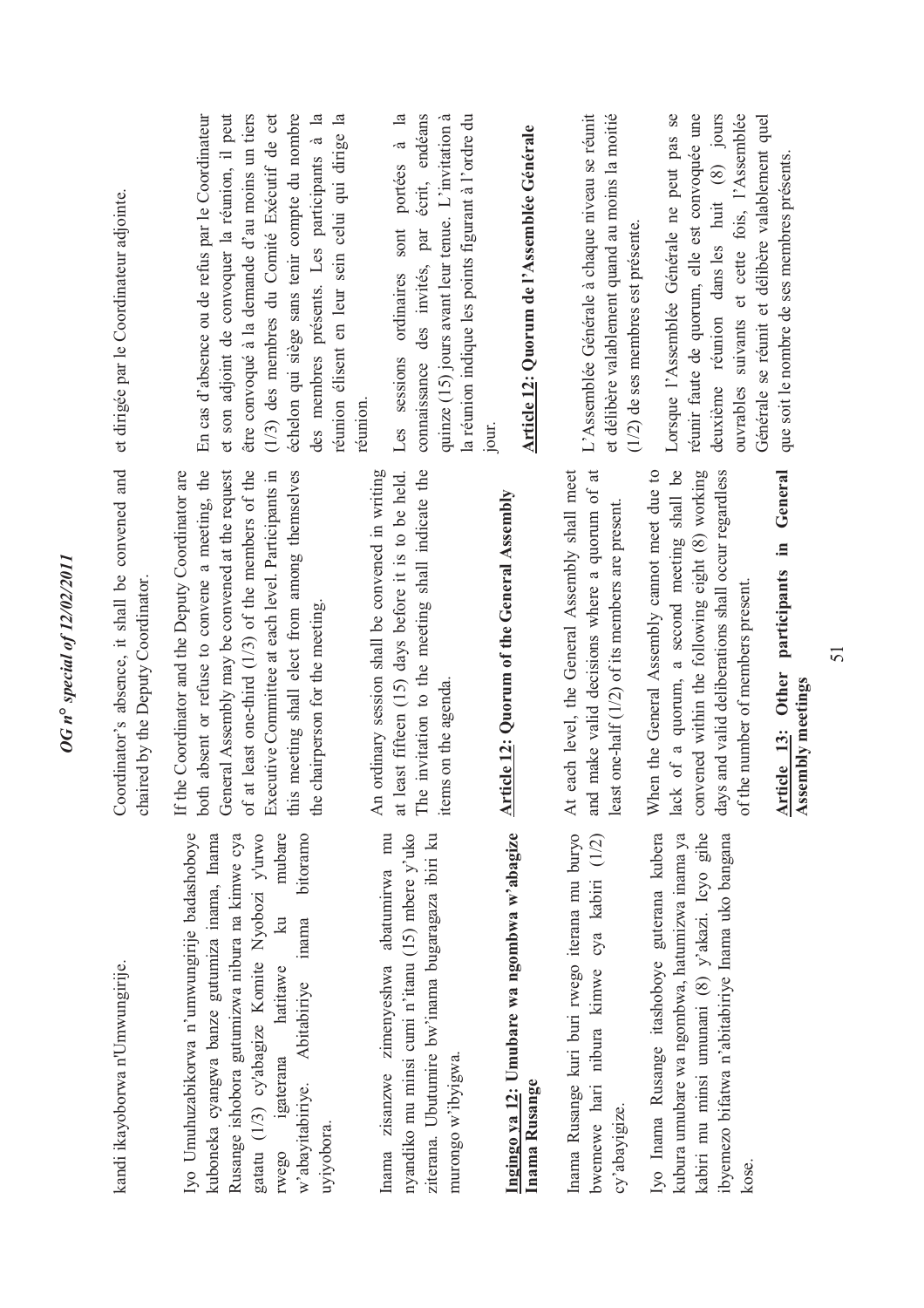## **Ingingo ya 13: Abandi batumirwa mu Nteko**  Ingingo ya 13: Abandi batumirwa mu Nteko **Rusange**

Ishinga Amategeko batowe n'Inama y'Igihugu y'abantu bafite ubumuga yemerewe kujya mu nama Intumwa z'Abantu bafite ubumuga mu Nteko Ishinga Amategeko batowe n'Inama y'Igihugu y'abantu bafite ubumuga yemerewe kujya mu nama z'lnama Rusange z'lnzego z'lnama y'lgihugu z'Inama Rusange z'Inzego z'Inama y'Igihugu y'Abantu bafite ubumuga, bagakurikirana gahunda zose bakanatanga ibitekerezo, ariko ntibemererwa Intumwa z'Abantu bafite ubumuga mu Nteko y'Abantu bafite ubumuga, bagakurikirana gahunda zose bakanatanga ibitekerezo, ariko ntibemererwa gutora mu ifatwa ry'ibyemezo. gutora mu ifatwa ry'ibyemezo.

Buri rwego rushobora gutumira mu nama zarwo uwo ari we wese rubona ko yarufasha gutunganya uwo ari we wese rubona ko yarufasha gutunganya neza inshingano zarwo. Uwatumiwe muri ubwo buryo akurikirana gusa imirimo y'inama ijyanye n'ibyo yatumirijwe kandi agatanga ibitekerezo ariko Buri rwego rushobora gutumira mu nama zarwo neza inshingano zarwo. Uwatumiwe muri ubwo buryo akurikirana gusa imirimo y'inama ijyanye n'ibyo yatumirijwe kandi agatanga ibitekerezo ariko akaba atemerewe gutora mu ifatwa ry'ibyemezo. akaba atemerewe gutora mu ifatwa ry'ibyemezo.

## **Ingingo ya 14: Uburyo Inama Rusange ifata**  Ingingo ya 14: Uburyo Inama Rusange ifata **ibyemezo**

Inama Rusange ifata ibyemezo ku bwumvikane Inama Rusange ifata ibyemezo ku bwumvikane busesuye bw'abitabiriye inama. Iyo bidashobotse busesuye bw'abitabiriye inama. Iyo bidashobotse ibyemezo bifatwa ku bwiganze busesuye ibyemezo bifatwa ku bwiganze busesuye bw'amajwi y'abari mu nama. bw'amajwi y'abari mu nama.

rirasubikwa, iyo ngingo ikazongera kuganirwaho Iyo amajwi angana, itora risubirwamo. Iyo ku nshuro ya kabiri amajwi yongeye kungana, itora nshuro ya kabiri amajwi yongeye kungana, itora rirasubikwa, iyo ngingo ikazongera kuganirwaho Iyo amajwi angana, itora risubirwamo. Iyo ku mu nama ikurikira. mu nama ikurikira

The elected representatives of persons with disabilities in Parliament are free to attend and contribute to the plenary sessions of the various contribute to the plenary sessions of the various organs of the National Council of Persons with disabilities in Parliament are free to attend and organs of the National Council of Persons with The elected representatives of persons with Disabilities, but they shall not have voting rights. Disabilities, but they shall not have voting rights.

An organ of the National Council of Persons with Disabilities may invite to one of its meetings any person deemed capable of helping it to fulfill its mission. The person shall attend only those parts mission. The person shall attend only those parts of the meeting which relate to the matter for which he or she has been invited and may give his Disabilities may invite to one of its meetings any person deemed capable of helping it to fulfill its of the meeting which relate to the matter for which he or she has been invited and may give his An organ of the National Council of Persons with or her opinion on the matter but shall not vote. or her opinion on the matter but shall not vote.

### **Article 14: Decision-making methods of the**  Article 14: Decision-making methods of the **General Assembly General Assembly**

The General Assembly shall make decisions by consensus of all members present at the meeting. Where consensus is not reached, decisions shall be by absolute majority of members present at the be by absolute majority of members present at the Where consensus is not reached, decisions shall The General Assembly shall make decisions by consensus of all members present at the meeting. meeting.

organised. When the votes remain equal for a If the vote results in a tie, another vote shall be organised. When the votes remain equal for a second time, the vote shall be postponed and the second time, the vote shall be postponed and the subject of the vote shall be re-examined at the If the vote results in a tie, another vote shall be subject of the vote shall be re-examined at the next meeting. next meeting.

### **Article 13: Autres invités à l'Assemblée**  Autres invités à l'Assemblée Article 13: **Générale**

Les Représentants élus des Personnes Handicapées, membres du Parlement sont libres de participer dans des réunions des Assemblées Générales du Conseil National des Personnes Handicapées, suivent tout le programme et Personnes Handicapées, membres du Parlement sont libres de participer dans des réunions des Assemblées Générales du Conseil National des Personnes Handicapées, suivent tout le programme et donnent leurs avis mais n'ont pas droit de vote. donnent leurs avis mais n'ont pas droit de vote. des élus Représentants Les

Chaque organe peut inviter à ses réunions toute personne qu'il estime capable de l'aider à remplir sa mission. La personne invitée de cette manière suit uniquement les points pour lesquels elle a été invitée et donne son avis mais ne participe pas au Chaque organe peut inviter à ses réunions toute personne qu'il estime capable de l'aider à remplir sa mission. La personne invitée de cette manière suit uniquement les points pour lesquels elle a été invitée et donne son avis mais ne participe pas au vote lors de la prise de décision. vote lors de la prise de décision.

#### **Article 14: Modalités de prise de décision par**  Article 14: Modalités de prise de décision par **l'Assemblée Générale**  l'Assemblée Générale

prises à la majorité absolue des membres à la L'Assemblée Générale prend les décisions par consensus de ses membres présents. Lorsque le consensus de ses membres présents. Lorsque le consensus n'est pas atteint, les décisions sont consensus n'est pas atteint, les décisions sont prises à la majorité absolue des membres à la L'Assemblée Générale prend les décisions par réunion. En cas d'égalité de voix, il est procédé à un autre En cas d'égalité de voix, il est procédé à un autre vote. Lorsque l'égalité des voix persiste pour la vote. Lorsque l'égalité des voix persiste pour la deuxième fois, le vote est reporté, et ce point fait deuxième fois, le vote est reporté, et ce point fait l'objet de nouvelles discussions au cours de la l'objet de nouvelles discussions au cours de la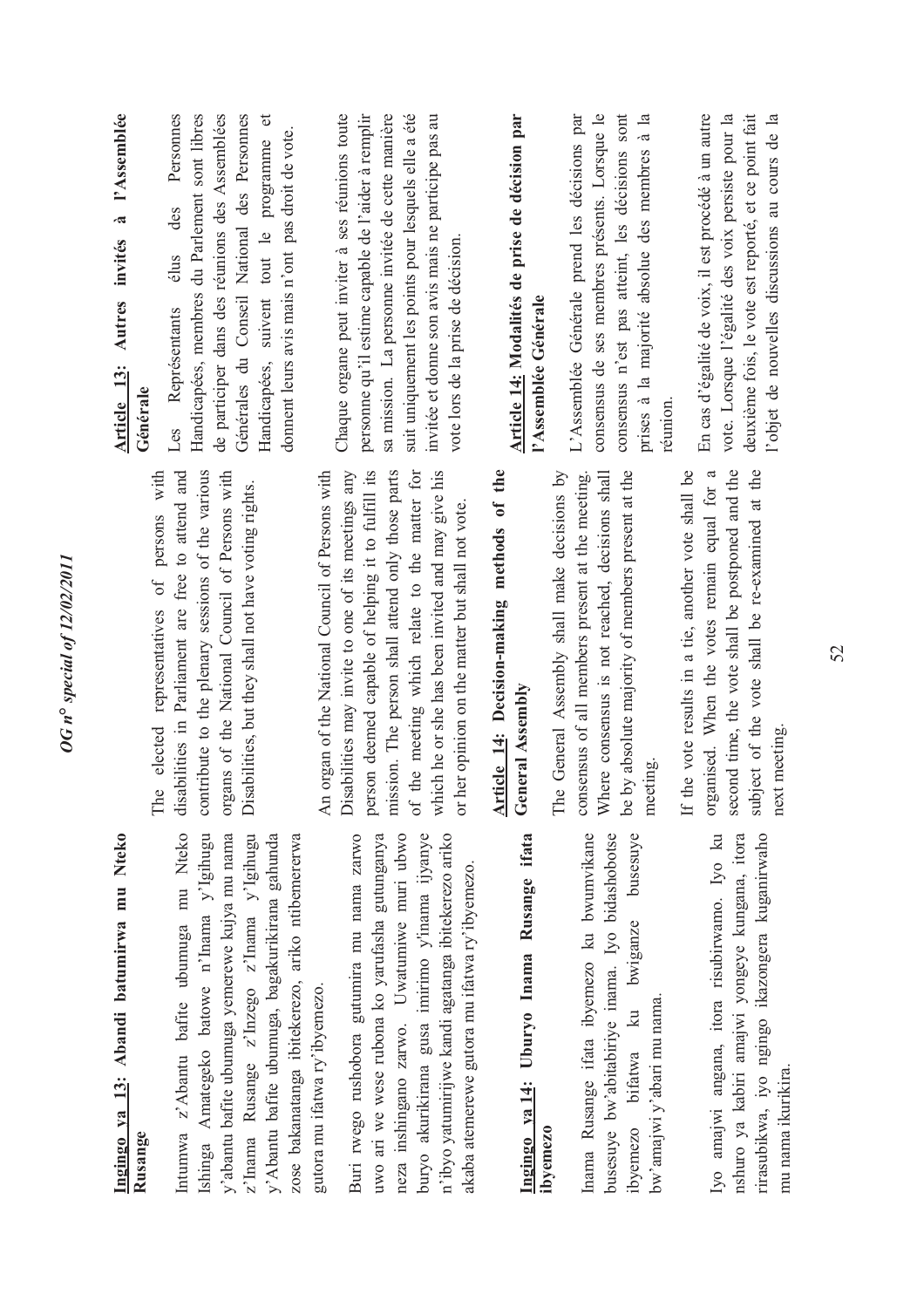prochaine réunion. prochaine réunion.

### Ingingo ya 15: Inzego zohererezwa ibyemezo **Ingingo ya 15: Inzego zohererezwa ibyemezo**  by'Inama Rusange **by'Inama Rusange**

gihe bishyirwaho umukono n'abayigize bari mu nama byemezo by'Inama Rusange ku rwego rw'Igihugu Ibyemezo by'Inama Rusange ku rwego rw'Igihugu bishyirwaho umukono n'abayigize bari mu nama ikirangira, kopi yayo ikohererezwa Minisitiri ufite ikirangira, kopi yayo ikohererezwa Minisitiri ufite abafite ubumuga mu nshingano ze mu gihe abafite ubumuga mu nshingano ze mu kitarenze iminsi cumi n'itanu (15) y'akazi. kitarenze iminsi cumi n'itanu (15) y'akazi. Ibyemezo by'Inama Rusange ku zindi nzego z'imitegekere y'igihugu bishyirwaho umukono n'abayigize bari mu nama ikirangira, kopi yayo ikohererezwa Umuhuzabikorwa wa Komite Nyobozi y'Inama y'Igihugu y'abantu bafite ubumuga ku rwego rw'lmitegekere y'igihugu rwisumbuye mu gihe kitarenze iminsi cumi Ibyemezo by'Inama Rusange ku zindi nzego z'imitegekere y'igihugu bishyirwaho umukono n'abayigize bari mu nama ikirangira, kopi yayo ikohererezwa Umuhuzabikorwa wa Komite Nyobozi y'Inama y'Igihugu y'abantu bafite ubumuga ku rwego rw'Imitegekere y'igihugu rwisumbuye mu gihe kitarenze iminsi cumi n'itanu (15) ikagenera kopi ubuyobozi bwite bwa n'itanu (15) ikagenera kopi ubuyobozi bwite bwa Leta buri kuri urwo rwego. Leta buri kuri urwo rwego.

#### zohererezwa **Ingingo ya 16: Inzego zohererezwa inyandikomvugo y'Inama Rusange**  inyandikomvugo y'Inama Rusange Inzego va 16: **Ingingo**

Inyandikomvugo y'inama y'Inama Rusange kuri ikorwa n'Umunyamabanga wayo. buri rwego ikorwa n'Umunyamabanga wayo. Ishyirwaho umukono n'Umuyobozi w'inama Inyandikomvugo y'inama y'Inama Rusange kuri umukono n'Umuyobozi w'inama n'Umunyamabanga. n'Umunyamabanga. buri rwego Ishyirwaho

### **Article 15: Institutions receiving decisions of**  Article 15: Institutions receiving decisions of **the General Assembly**  the General Assembly

immediately after meeting and a copy of the A decision of the General Assembly at the decision shall be sent to the Minister in charge of A decision of the General Assembly at the national level shall be signed by its members immediately after meeting and a copy of the decision shall be sent to the Minister in charge of Disability Affairs within fifteen (15) working Disability Affairs within fifteen (15) working national level shall be signed by its members days.

members immediately after the meeting, and a copy of the decision shall be sent to the Coordinator of the Executive Committee of the the superior administrative level within fifteen A decision of the General Assembly at another administrative level shall be signed by its administrative level shall be signed by its members immediately after the meeting, and a copy of the decision shall be sent to the Coordinator of the Executive Committee of the National Council of Persons with Disabilities at National Council of Persons with Disabilities at the superior administrative level within fifteen A decision of the General Assembly at another (15) days.

## **Article 16: Institutions receiving the minutes of Article 16:** Institutions receiving the minutes of<br>General Assembly meetings **General Assembly meetings**

At each level, the minutes of a General Assembly meeting shall be taken by the Secretary and signed meeting shall be taken by the Secretary and signed At each level, the minutes of a General Assembly by the Chairperson and the Secretary. by the Chairperson and the Secretary.

### **Article 15: Organes destinataires des décisions**  Article 15: Organes destinataires des décisions de l'Assemblée Générale **de l'Assemblée Générale**

Les décisions de l'Assemblée Générale au niveau national sont signées par ses membres présents immédiatement après la réunion et copie est réservée au Ministre ayant les personnes handicapées dans ses attributions endéans quinze Les décisions de l'Assemblée Générale au niveau national sont signées par ses membres présents immédiatement après la réunion et copie est éservée au Ministre ayant les personnes handicapées dans ses attributions endéans quinze (15) jours ouvrables. (15) jours ouvrables.

Les décisions de l'Assemblée Générale à d'autres niveaux de l'administration du pays sont d'autres niveaux de l'administration du pays sont signées par ses membres présents immédiatement signées par ses membres présents immédiatement après la réunion, et copie en est réservée au Coordinatrice du Comité Exécutif du Conseil National des Personnes Handicapées au niveau de l'entité admnistrative immédiatement après la réunion, et copie en est réservée au Coordinatrice du Comité Exécutif du Conseil National des Personnes Handicapées au niveau immédiatement Les décisions de l'Assemblée Générale supérieure endéans quinze (15) jours. supérieure endéans quinze (15) jours. admnistrative de l'entité

#### Article 16: Instances destinataires du compte-**Article 16: Instances destinataires du compterendu de l'Assemblée Générale**  rendu de l'Assemblée Générale

Le compte-rendu de la réunion de l'Assemblée Le compte-rendu de la réunion de l'Assemblée Générale à chaque niveau est rédigé par son Secrétaire. Il est signé par le Président de la Secrétaire. Il est signé par le Président de la Générale à chaque niveau est rédigé par son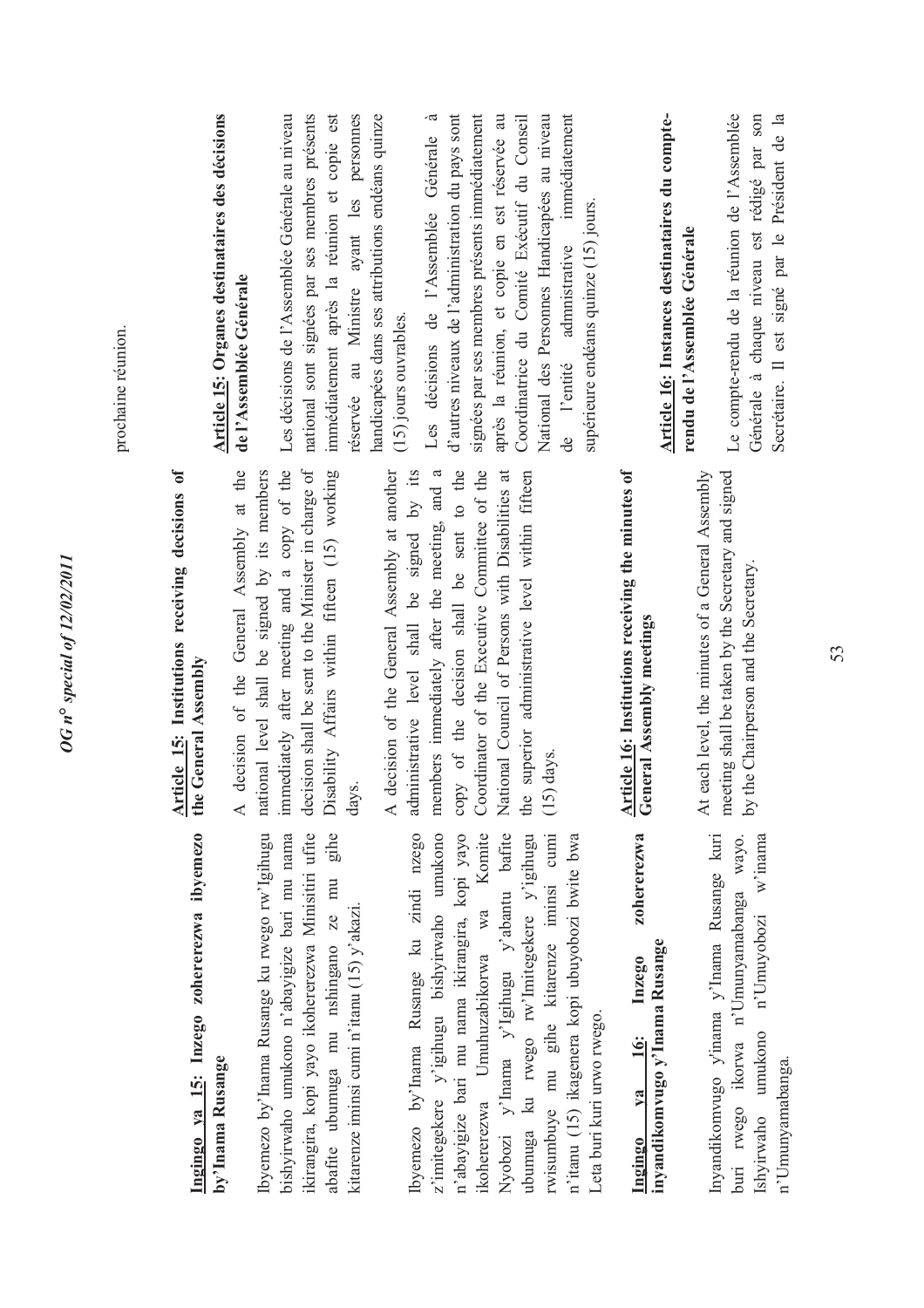| l'organe supérieur endéans quinze (15) jours<br>Une copie de ce compte-rendu est envoyée à<br>réunion et le Secrétaire.                                  | Le compte-rendu de la réunion de l'Assemblée<br>Générale au niveau national est envoyé au<br>ouvrables depuis le jour de son adoption.                                                                                  | ses attributions endéans quinze (15) jours depuis<br>L'autorité pour laquelle les décisions ou les<br>Ministre ayant les personnes handicapées dans<br>comptes rendus des réunions du Conseil National<br>le jour de son adoption. | tenue d'y réagir endéans quinze (15) jours<br>des Personnes Handicapées ont été envoyées est<br>ouvrables à dater de leur réception.                           | đ<br>$\ddot{a}$<br><b>Conseil National Des Personnes Handicappées</b><br>Exécutif<br>Structure<br>Fonctionnement du Comité<br>Attributions,<br>Section 2: | Sous section première: Structure du Comité<br>Exécutif                         | Article 17: Attributions et compétences du<br><b>Comité Exécutif</b>                                                                                   | Comité Exécutif du Conseil National des<br>Personnes Handicapées est l'organe chargé de<br>$L_{\rm e}$ |
|----------------------------------------------------------------------------------------------------------------------------------------------------------|-------------------------------------------------------------------------------------------------------------------------------------------------------------------------------------------------------------------------|------------------------------------------------------------------------------------------------------------------------------------------------------------------------------------------------------------------------------------|----------------------------------------------------------------------------------------------------------------------------------------------------------------|-----------------------------------------------------------------------------------------------------------------------------------------------------------|--------------------------------------------------------------------------------|--------------------------------------------------------------------------------------------------------------------------------------------------------|--------------------------------------------------------------------------------------------------------|
| copy of the minutes shall be sent to the superior<br>gan within fifteen (15) working days from the<br>day of their approval<br>$\blacktriangleleft$<br>ð | charge of Disability Affairs in a period not<br>exceeding fifteen (15) days from the day of their<br>The minutes of a General Assembly meeting at<br>e national level shall be sent to the Minister in<br>approval<br>ච | General Assembly meeting shall respond within<br>The entity which receives the minutes of a<br>National Council of Persons with Disabilities<br>fifteen (15) working days of receiving those<br>minutes                            | organization and<br>Committee of the<br>ational Council of Persons with Disabilities<br><b>Section 2:</b> Responsibilities,<br>functions of the Executive<br>Z | <b>Sub-section One: Structure of the Executive</b><br>Committee                                                                                           | rticle 17: Responsibilities and competence of<br>le Executive Committee<br>◁ਜ਼ | Disabilities is the organ<br>The Executive Committee of the National Council<br>administering the National<br>with<br>for<br>of Persons<br>responsible | and<br>implementing all General Assembly resolutions.<br>Persons with Disabilities<br>Council of       |
| Urwego<br>rwisumbuye mu gihe kitarenze iminsi cumi n'itanu<br>Kopi y'inyandikomvugo ishyikirizwa<br>$(15)$ y'akazi guhera umunsi yemerejweho.            | rwego rw'lgihugu yohererezwa Minisitiri ufite<br>Inyandikomvugo y'inama y'Inama Rusange ku<br>abantu bafite ubumuga mu nshingano ze mu gihe<br>kitarenze iminsi cumi n'itanu (15) guhera umunsi<br>yemerejweho.         | cyangwa<br>y'Igihugu<br>y'abantu bafite ubumuga rugomba kugira icyo<br>rubivugaho mu gihe kitarenze iminsi cumi n'itanu<br>y'Inama<br>ibyemezo<br>mvugoy'inama<br>rwohererejwe<br>$(15)$ y'akazi.<br>inyandiko<br>Urwego           | Icyiciro cya 2: Inshingano, Imiterere n'imikorere<br>y'lgihugu<br>y'Inama<br>y'Abantu bafite Ubumuga<br>bya Komite Nyobozi                                     | Akiciro ka mbere: Imiterere ya Komite Nyobozi                                                                                                             | bya<br>n'ububasha<br>Inshingano<br>Ingingo ya 17:<br>Komite Nyobozi            | Komite Nyobozi y'Inama y'Igihugu y'Abantu bafite<br>y'Igihugu y'Abantu bafite ubumuga no gushyira mu<br>ubumuga ni urwego rushinzwe kuyobora Inama     | bikorwa ibyemezo by' Inama Rusange.                                                                    |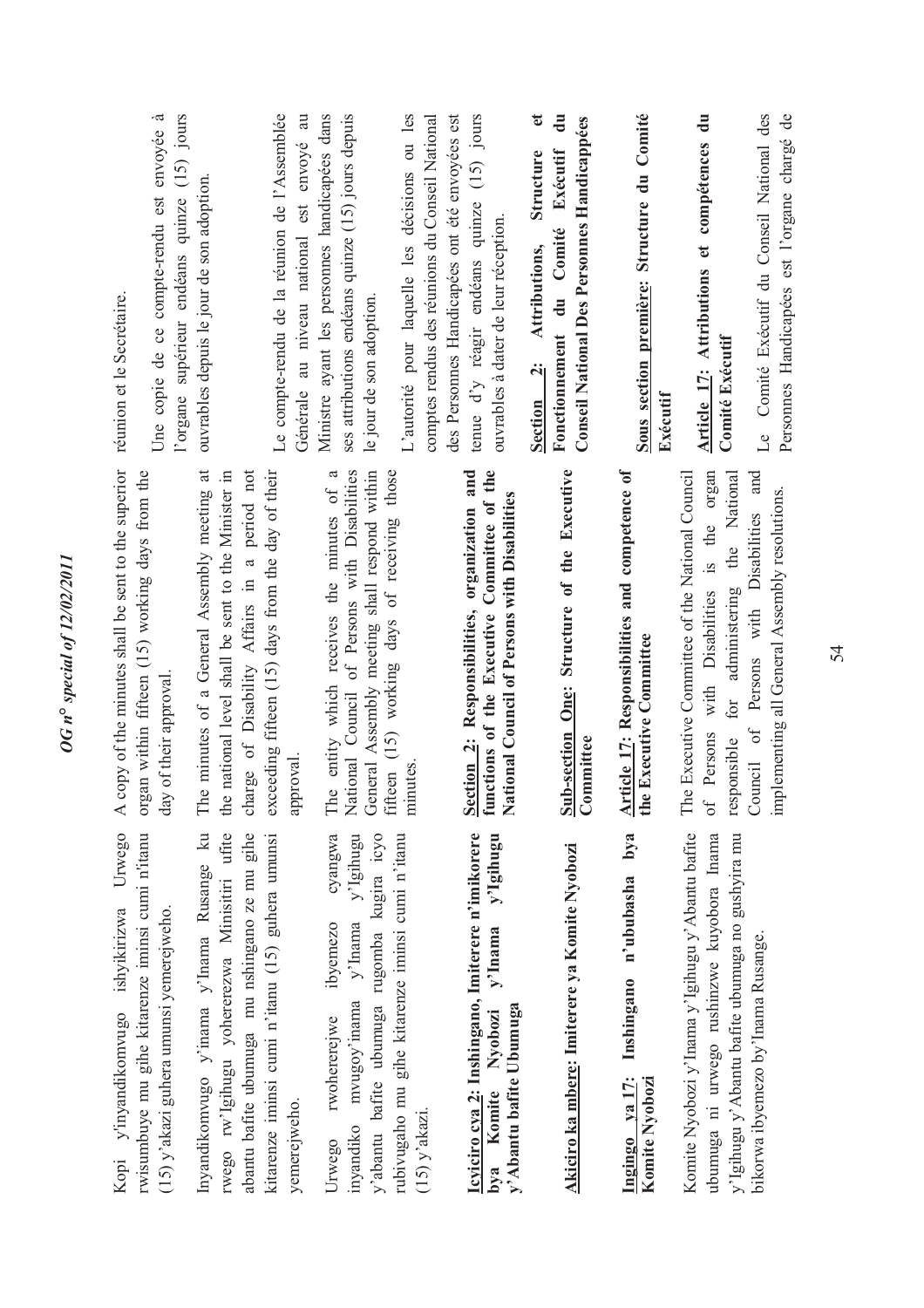| muri<br>abakandida<br>Ibisabwa<br>ya 18:<br>Komite Nyobozi<br>Ingingo                                                                                                                              | for<br>requirements<br>Article 18: Candidacy requir<br>Executive Committee membership                                                                                                                   | diriger le Conseil National des Personnes<br>Handicapées et de mettre en exécution toutes les<br>résolutions de l'Assemblée Générale. |
|----------------------------------------------------------------------------------------------------------------------------------------------------------------------------------------------------|---------------------------------------------------------------------------------------------------------------------------------------------------------------------------------------------------------|---------------------------------------------------------------------------------------------------------------------------------------|
| Komite Nyobozi y'Inama y'Igihugu y'Abantu bafite<br>ku rwego rw'Igihugu, ku rwego<br>Kugirango ufite ubumuga atorerwe kujya muri<br>rw'Umujyi wa Kigali no ku Ntara, agomba kuba<br>ubumuga        | To be elected as a member of the Executive<br>Kigali City levels, the candidate must hold at least<br>Committee of the National Council of Persons<br>with Disabilities at the national, Provincial and | Article 18: Conditions exigées pour candidat<br>Pour être élu membre du Comité Exécutif du<br>au Comité Exécutif                      |
| afite nibura impamyabumenyi yo mu rwego rwa A0.                                                                                                                                                    | an A0 level degree.                                                                                                                                                                                     | Conseil National des Personnes Handicapées au                                                                                         |
| rwego rw'Umurenge agomba kuba afite nibura<br>Kugirango umuntu ufite ubumuga atorerwe kujya<br>muri Komite Nyobozi y'Inama y'Igihugu y'Abantu<br>bafite ubumuga ku rwego rw'Akarere cyangwa ku     | To be elected as a member of the Executive<br>Committee of the National Council of Persons<br>with Disabilities at the District and Sector levels,                                                      | Province, le candidat doit détenir au moins un<br>niveau national, de la Ville de Kigali et de la<br>diplôme de niveau A0.            |
| impamyabumenyi yo mu rwego rwa A2.                                                                                                                                                                 | the candidate must hold at least an A2 level                                                                                                                                                            | Pour être élu membre du Comité Exécutif du                                                                                            |
|                                                                                                                                                                                                    | certificate.                                                                                                                                                                                            | Conseil National des Personnes Handicapées au                                                                                         |
| muri Komite Nyobozi y'Inama y'Igihugu y'abantu<br>Kugira ngo umuntu ufite ubumuga atorerwe kujya<br>bafite ubumuga ku rwego rw'Akagari agomba kuba<br>yararangije nibura amashuri atandatu abanza. | To be elected as a member of the Executive<br>Committee of the National Council of Persons<br>with Disabilities at the Cell level, the candidate                                                        | niveau du District ou du Secteur, le candidat doit<br>détenir au moins un diplôme de niveau A2.                                       |
|                                                                                                                                                                                                    | must have completed at least primary level<br>education.                                                                                                                                                | Pour être élu membre du Comité Exécutif du<br>Conseil National des Personnes Handicapées au                                           |
| Umuhuzabikorwa n'Umuhuzabikorwa Wungirije<br>w'Inama y'Igihugu y'Abantu bafite ubumuga kuri                                                                                                        | each level shall also be disabled persons, but the<br>The Coordinator and the Deputy Coordinator at                                                                                                     | niveau de la Cellule, le candidat doit avoir<br>terminé au moins six années de l'école primaire.                                      |
| buri rwego agomba kuba yujuje ibiteganywa n'iyi<br>kandi ubumuga bwabo bukaba butababuza kuyobora<br>ngingo, ariko kandi bagomba kuba bafite Ubumuga                                               | managing the National Council of Persons with<br>disability shall not prevent him or her from                                                                                                           | Le Coordinateur et le Vice Coordinateur à                                                                                             |
| Inama y'Igihugu y'Abantu bafite ubumuga ku                                                                                                                                                         | Disabilities at the respective level.                                                                                                                                                                   | chaque niveau doit remplir les conditions telles<br>que stipulées ci-haut et doit avoir l'handicap                                    |
| rwego bariho.                                                                                                                                                                                      |                                                                                                                                                                                                         | lequel ne le prive pas du pouvoir de diriger le                                                                                       |
| Abagize Komite Nyobozi bagomba guturuka mu                                                                                                                                                         |                                                                                                                                                                                                         | Conseil National des Personnes Handicapées à                                                                                          |

*OG n***°** *special of 12/02/2011* 

**OG** n° special of 12/02/2011

Abagize Komite Nyobozi bagomba guturuka mu Abagize Komite Nyobozi bagomba guturuka mu 55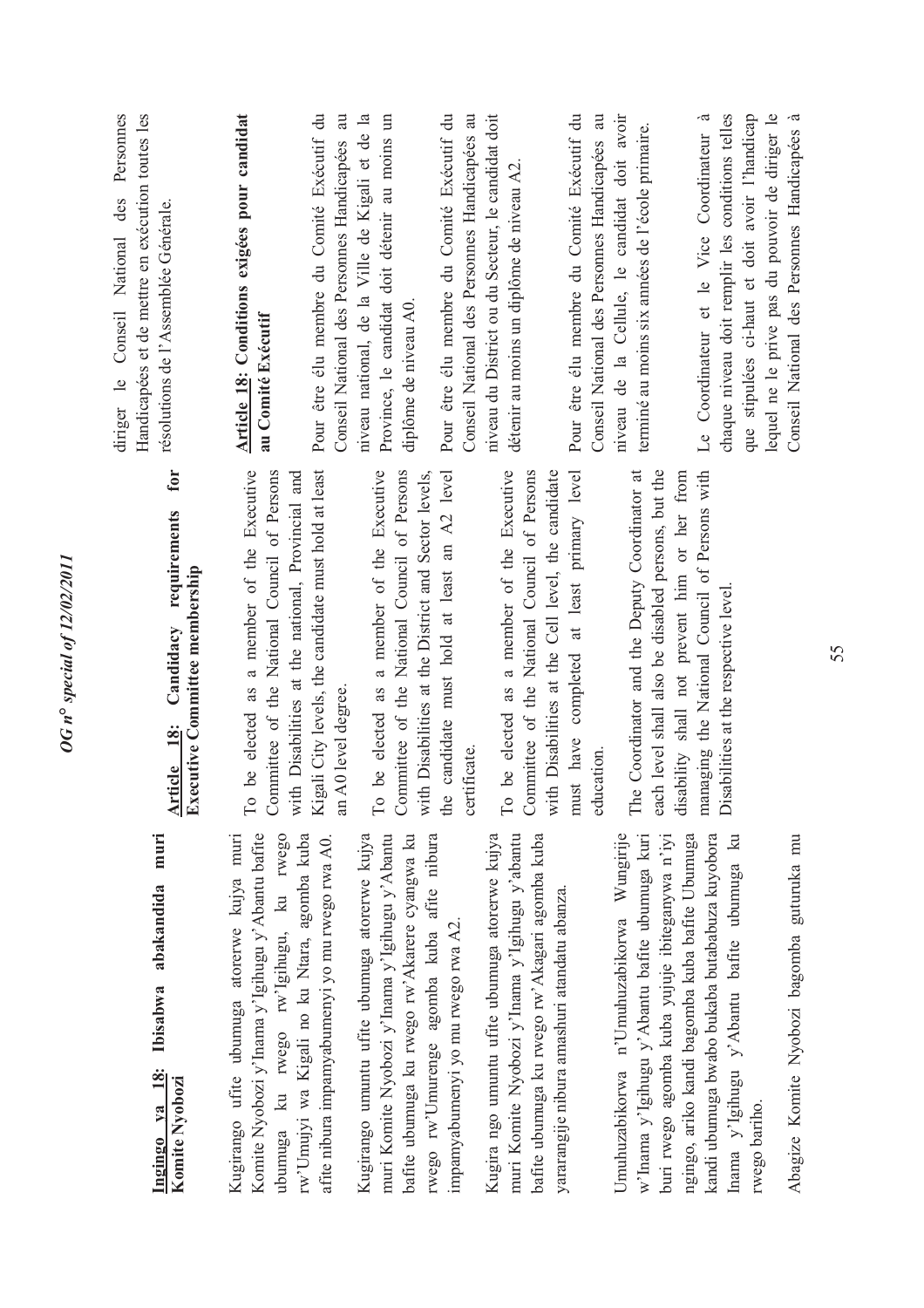| de chaque entité administrative, le Comité<br>Les membres du Comité Exécutif doivent<br>provenir de différentes catégories d'handicap. Si<br>ces differentes catégories font défaut au niveau<br>Exécutif est completé par les membres présents.<br>leur échelon.                | A chaque niveau, le Comité Exécutif comprend<br>Article 19: Membres du Comité Exécutif                                                   | Le Coordinateur adjoint;<br>les sept membres suivants :<br>Le coordinateur;<br>Le Secrétaire;<br>$\frac{1}{1}$<br>$\overset{\circ}{\sim}$<br>$\mathcal{S}^{\circ}$                                                                                          | Chargé des affaires économiques;<br>Chargé de la bonne gouvernance;<br>Chargé des affaires juridiques.<br>Chargé des affairs sociales;<br>$\frac{1}{4}$<br>$\mathcal{S}^{\circ}$<br>$\delta^{\circ}$<br>$\tilde{7}^{\circ}$ | Article 20: Mandat du Comité Exécutif<br>Executive                                             | A tous les niveaux, les membres du Comité<br>Exécutif sont élus pour un mandat de cinq (5) ans                                 | Les élections des membres du Comité Exécutif<br>du Conseil National des Personnes Handicapées<br>renouvelable une seule fois à cet échelon.      |
|----------------------------------------------------------------------------------------------------------------------------------------------------------------------------------------------------------------------------------------------------------------------------------|------------------------------------------------------------------------------------------------------------------------------------------|-------------------------------------------------------------------------------------------------------------------------------------------------------------------------------------------------------------------------------------------------------------|-----------------------------------------------------------------------------------------------------------------------------------------------------------------------------------------------------------------------------|------------------------------------------------------------------------------------------------|--------------------------------------------------------------------------------------------------------------------------------|--------------------------------------------------------------------------------------------------------------------------------------------------|
| The members of Executive Committee shall<br>present, the members who are present can fill the<br>represent different categories of disabilities. If the<br>persons required from each category are not<br><b>Article 19: Executive Committee Members</b><br>Executive Committee. | each administrative level, the Executive<br>Committee shall be comprised of the following<br>seven members:<br>$\overline{\mathbf{A}}$ t | The person in charge of economic affairs;<br>The person in charge of social affairs;<br>The Deputy Coordinator;<br>The Coordinator;<br>The Secretary;<br>$\frac{1}{1}$<br>$\overline{\mathcal{C}}$<br>$3^{\circ}$<br>$\frac{1}{4}$<br>$\mathcal{S}^{\circ}$ | The person in charge of good governance;<br>The person in charge of legal<br>affairs<br>$\delta^{\circ}$<br>$\tilde{7}^{\circ}$                                                                                             | the<br>$\mathbf{0}^{\mathbf{f}}$<br>Mandate<br>rticle 20:<br>ommittee<br>ব∣∪                   | be elected for a five (5) year term, renewable only<br>At all levels, Executive Committee members shall<br>once at that level. | The National Electoral Commission shall organise<br>and supervise elections of members of the<br>Executive Committee.                            |
| byiciro by'Ubumuga aho bishoboka. Icyakora, iyo<br>ibyiciro byose bidashoboye kuboneka kuri buri<br>rwego rw'imitegekere y'Igihugu, ntibibuza abahari<br>Ingingo ya 19: Abagize Komite Nyobozi<br>kuzuza Komite Nyobozi.                                                         | Komite Nyobozi ya buri rwego igizwe n'abantu<br>Umuhuzabikorwa wungirije;<br>Umuhuzabikorwa;<br>barindwi bakurikira:                     | Ushinzwe imiyoborere myiza;<br>Ushinzwe imibereho myiza;<br>Ushinzwe iby'amategeko<br>Ushinzwe ubukungu;<br>Umunyamabanga;<br>$\frac{1}{4}$<br>$\overline{5}^{\circ}$<br>$\delta^{\circ}$                                                                   | Ingingo ya 20: Manda ya Komite Nyobozi                                                                                                                                                                                      | Abagize Komite Nyobozi ku nzego zose batorerwa<br>igihe cy'imyaka itanu (5) gishobora kongerwa | Amatora y'abagize Komite Nyobozi z'Inama<br>y'Igihugu y'Abantu bafite ubumuga ategurwa kandi<br>rimwe gusa kuri urwo rwego.    | ishviraho<br>amatora<br>akayoborwa na Komisiyo y'Igihugu y'Amatora.<br>ya ngombwa kugira ngo<br>y'Amatora<br>y'Igihugu<br>amabwiriza<br>Komisiyo |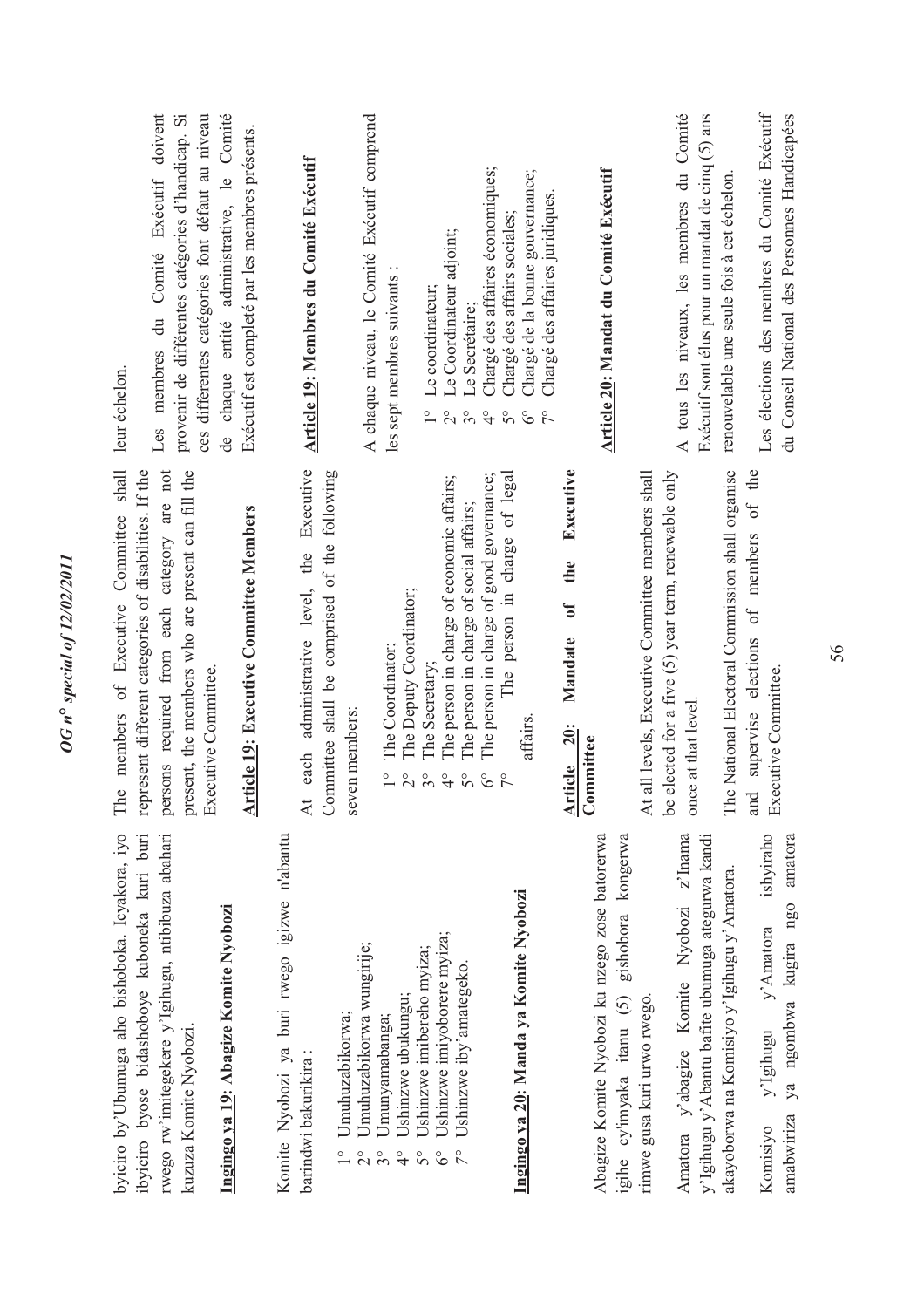|                                                                                                                                                                        | Ë                                                                                                      |                                                                                                                                            |
|------------------------------------------------------------------------------------------------------------------------------------------------------------------------|--------------------------------------------------------------------------------------------------------|--------------------------------------------------------------------------------------------------------------------------------------------|
| y'abagize Komite Nyobozi y'Inama y'Abantu bafite<br>ubumuga akorwe neza.                                                                                               | e National Electoral Commission's instructions<br>shall determine the methods of election and          | sont organisées et supervisées par la Commission<br>Nationale Electorale.                                                                  |
| Akiciro ka 2: Inshingano za Komite Nyobozi                                                                                                                             | replacement of Executive Committee members                                                             | $\epsilon$<br>place les instructions necéssaires pour le bon<br>La Commission Nationale Electorale met                                     |
| Ingingo ya 21: Inshingano za Komite Nyobozi                                                                                                                            | Sub-section 2: Responsibilities of the Executive                                                       | des<br>des<br>déroulement des élections des membres<br>Comités Exécutifs du Conseil National<br>Personnes Handicapées à tous les niveaux   |
| $\ddot{p}$<br>Komite Nyobozi ya buri rwego ishinzwe<br>bikurikira:                                                                                                     | Responsibilities of the Executive<br>Article 21:<br>Committee<br>Committee                             | Comité<br>$\overline{d}$ u<br>Attributions<br>Sous section<br>Exécutif                                                                     |
| Gushyira mu bikorwa ibyemezo by'Inama<br>Kuyobora no guhuza ibikorwa by'urwego<br>Rusange;<br>$\frac{1}{1}$<br>$\overline{C}$                                          | Executive Committee of each entity shall<br>have the following responsibilities:<br>$\mathbf{e}$<br>Fh | <b>Article 21: Attributions du Comité Exécutif</b><br>Le Comité Exécutif                                                                   |
| ihagarariye;                                                                                                                                                           | of the<br>decisions<br>the<br>To implement<br>$\frac{1}{1}$                                            | a les<br>chaque organe<br>de<br>attributions suivantes:                                                                                    |
| Gutegura gahunda y'ibikorwa;<br>$3^{\circ}$                                                                                                                            | To manage and coordinate the activities<br>General Assembly;<br>$\overline{C}$                         | 1. Mettre en application les décisions de<br>$\frac{1}{1}$                                                                                 |
| Gushaka inkunga y'ibikorwa biteganyijwe<br>muri gahunda;<br>$\frac{6}{4}$                                                                                              | To prepare the organ's plan of action;<br>of the organ it represents;<br>$3^\circ$                     | activités de<br>les<br>l'organe qu'il représente;<br>Diriger et coordonner<br>l'Assemblée Générale;<br>$\overline{2}^{\circ}$              |
| Imikorere<br>Gukurikirana<br>$5^{\circ}$                                                                                                                               | To raise funds to finance activities of the<br>$\frac{1}{4}$                                           | Préparer le plan d'action;<br>$3^{\circ}$                                                                                                  |
| Gusuzuma imbanzirizamushinga w'ingengo<br>kuyishyikiriza inzego<br>Nshingwabikorwa;<br>v'imari mbere yo<br>y'Ubunyamabanga<br>zibifitiye ububasha;<br>$\delta^{\circ}$ | To closely monitor the activities of the<br>Executive Secretariat;<br>organ;<br>So                     | Mobiliser les fonds pour financer les<br>activités du plan d'action;<br>$\frac{1}{4}$                                                      |
| Gutegura no guha raporo Inama Rusange<br>n'izindi nzego bireba.<br>$\zeta$                                                                                             | examine the draft budget before<br>submitting it to the competent organs;<br>$\Gamma$ o<br>$6^{\circ}$ | Suivre de près le fonctionnement du<br>Examiner l'avant projet de budget avant<br>Secrétariat Exécutif;<br>$5^{\circ}$<br>$\delta^{\circ}$ |
| Buri mezi atandatu (6), Komite Nyobozi ku rwego                                                                                                                        | To prepare and submit the annual report<br>$\zeta$                                                     | de le transmettre aux organes ompétents;                                                                                                   |
| ubumuga mu nshingano ze raporo y'ibikorwa<br>rw'Igihugu igeza kuri Minisitiri ufite abantu bafite                                                                      | to the General Assembly and to all other<br>concerned organs.                                          | rapport<br>Générale et<br>$\overline{6}$<br>à l'Assemblée<br>présenter<br>đ<br>d'activités<br>Elaborer<br>$\tilde{7}^{\circ}$              |
| byakozwe<br>by'abantu bafite ubumuga<br>rusange                                                                                                                        | Every six (6) months, the Executive Committee at                                                       | aux autres organes concernés                                                                                                               |

*OG n***°** *special of 12/02/2011* 

**OG** n° special of 12/02/2011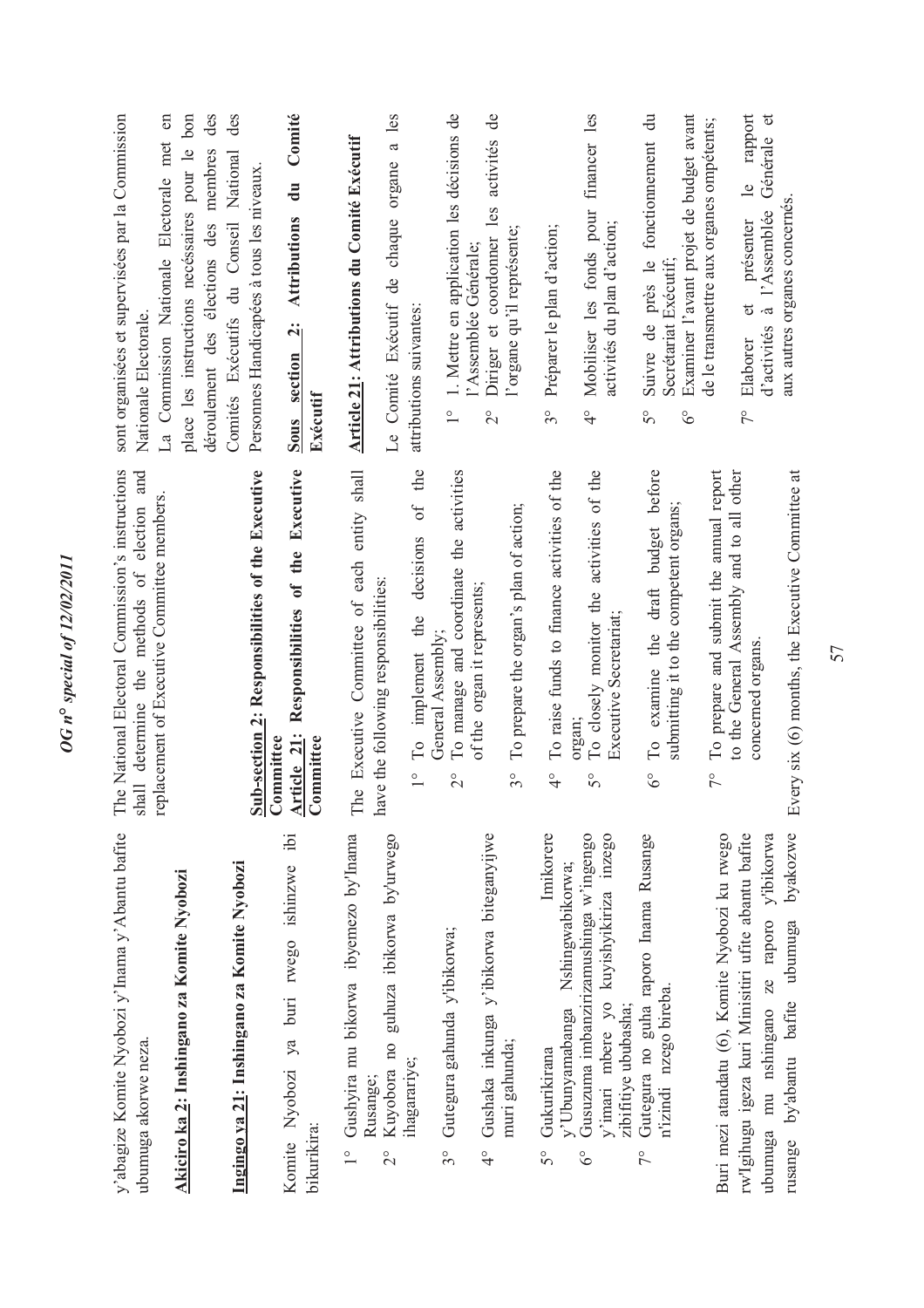| n'Inama y'Igihugu y'Abantu bafite ubumuga.                                                                                                       | national level shall submit a comprehensive report                                                                                                       |                                                                                                                                                      |
|--------------------------------------------------------------------------------------------------------------------------------------------------|----------------------------------------------------------------------------------------------------------------------------------------------------------|------------------------------------------------------------------------------------------------------------------------------------------------------|
| Ingingo ya 22: Inshingano z'Umuhuzabikorwa<br>wa Komite Nyobozi                                                                                  | on the activities of the National Council of<br>Persons with Disabilities to the Minister in charge<br>of Disability Affairs.                            | personnes handicapées dans ses attributions le<br>Tous les six (6) mois, le Comité Exécutif au<br>niveau national présente au Ministre ayant les     |
| Umuhuzabikorwa wa Komite Nyobozi ya buri<br>rwego ashinzwe ibi bikurikira:                                                                       | Article 22: Responsibilities of the Executive<br>Committee Coordinator                                                                                   | rapport général des activités des Personnes<br>Handicapées exécutées par le Conseil National<br>des Personnes Handicapées.                           |
| urwego<br>ayobora ku rwego rw'imitegekere y'Igihugu<br>kuvuganira<br>10 <sub>0</sub><br>Guhagararira<br>akoreraho;<br>$\frac{1}{2}$              | The Executive Committee Coordinator at each<br>level shall have the following responsibilities:                                                          | Article 22: Attributions du Coordinateur du<br>Comité Exécutif                                                                                       |
| Gutumira no kuyobora Inama y'abagize<br>Gutumira no kuyobora Inama Rusange;<br>Komite Nyobozi;<br>$\overline{c}$<br>$3^{\circ}$<br>$\frac{1}{4}$ | To represent and advocate for the organ<br>Executive<br>chair<br>and<br>he or she represents;<br>To convene<br>$\frac{1}{1}$<br>$\overline{\mathcal{C}}$ | Le Coordinateur du Comité Exécutif de chaque<br>niveau a les attributions suivantes:                                                                 |
| Guhuza ibikorwa bya Komite Nyobozi kuri<br>buri rwego;                                                                                           | To convene and chair General Assembly<br>Committee meetings;<br>$\delta^{\circ}$                                                                         | Représenter et assurer le plaidoyer de<br>l'organe qu'il représente;<br>$\frac{1}{\sqrt{2}}$                                                         |
| Umuhuzabikorwa wa Komite Nyobozi ku rwego<br>rw'Umujyi wa Kigali, urw'Akarere, urwego                                                            | the<br>$\sigma f$<br>activities<br>Executive Committee.<br>To coordinate the<br>meetings;<br>₹                                                           | Convoquer et présider la réunion des<br>Convoquer et présider la réunion de<br>membres du Comité Exécutif;<br>$\overset{\circ}{\sim}$<br>$3^{\circ}$ |
| Inama y'Igihugu y'Abantu bafite ubumuga mu<br>rw'Umurenge no ku rwego rw'Akagari ahagararira                                                     | The Executive Committee Coordinator at the                                                                                                               | du Comité<br>les activités<br>l'Assemblée Générale;<br>Coordonner<br>$\frac{1}{4}$                                                                   |
| nzego<br>$i$ zo<br>kuri<br>itorwa<br>Njyanama<br>Nama                                                                                            | Provincial, Kigali City, District, or Sector level                                                                                                       | Exécutif.                                                                                                                                            |
| Ingingo ya 23: Inshingano z'Umuhuzabikorwa<br>z'imitegekere y'Igihugu.                                                                           | with Disabilities in the Consultative Council of<br>shall represent the National Council of Persons<br>the respective administrative entity.             | Le Coordinateur du Comité Exécutif au niveau<br>de la Province, de la Ville de Kigali, du District                                                   |
| rwego<br>buri<br>wa<br>wungirije<br>ashinzwe ibi bikurikira:<br>Umuhuzabikorwa<br>Wungirije                                                      | Deputy<br>the<br>Responsibilities of<br>Article 23:<br>Coordinator                                                                                       | dans les Conseils<br>et du Secteur représente le Conseil National des<br>desdites organes administratives.<br>Personnes Handicapées                  |
| Gusimbura umuhuzabikorwa igihe adahari<br>no kumuhagararira igihe cyose bibaye<br>ngombwa;<br>$\frac{1}{1}$                                      | The Deputy Coordinator at each level shall have<br>the following responsibilities:                                                                       | Article 23: Attributions du Coordinateur<br>adjointe                                                                                                 |

**OG** n° special of 12/02/2011 *OG n***°** *special of 12/02/2011*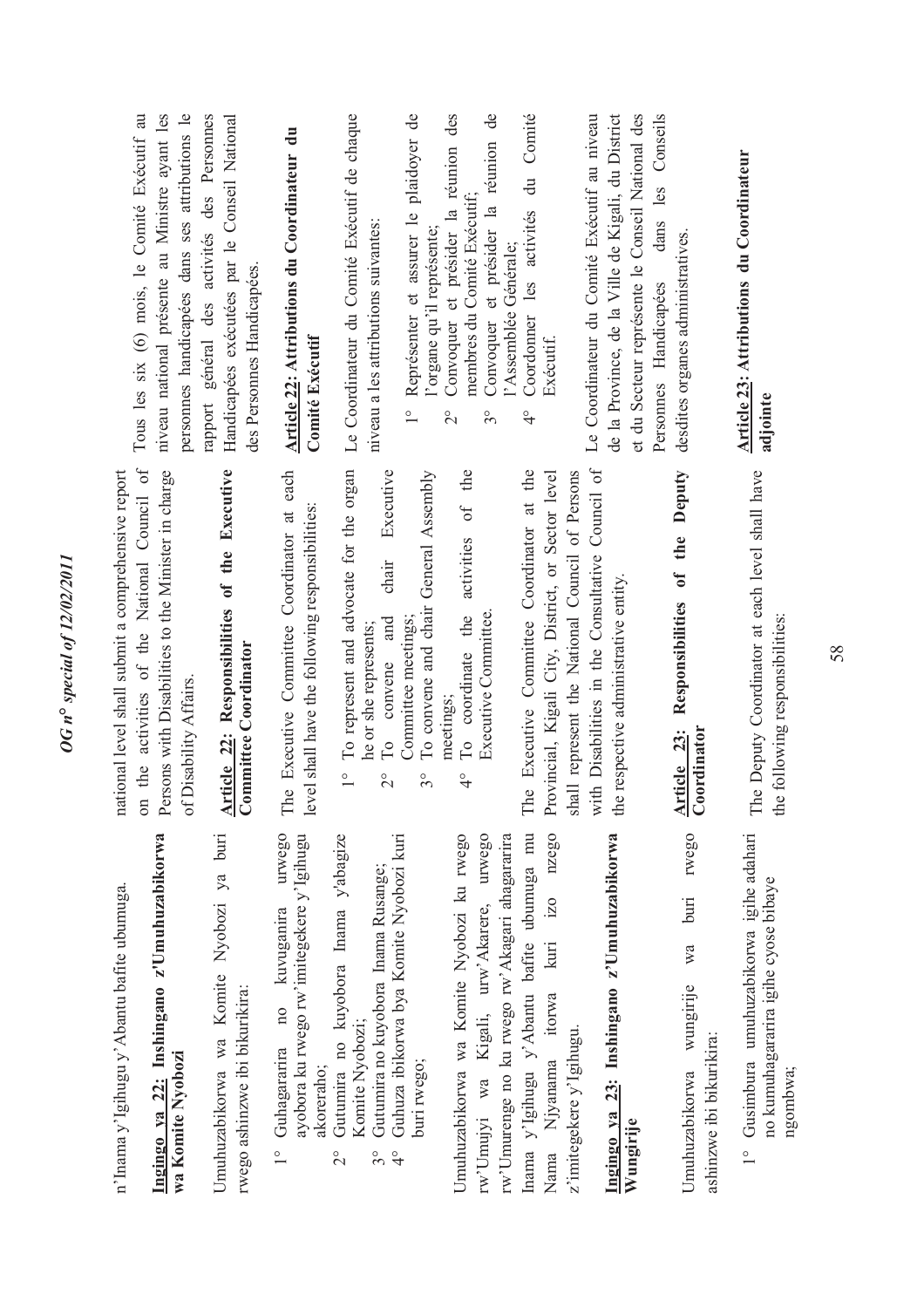| Le Coordinateur adjointe de chaque niveau a les<br>attributions suivantes:                                                                   | Remplacer le Coordinateur lorsqu'il est<br>absent et le représenter chaque fois que<br>de besoin;<br>$\frac{1}{1}$                                                                                             | Assister et conseiller le Coordinateur<br>des<br>réunions en collaboration avec les autres<br>préparation<br>Suivre de près la<br>dans ses attributions;<br>membres du Bureau;<br>$\frac{1}{2}$<br>O<br>3 | objet le developpement des personnes<br>Assurer le suivi des projets ayant pour<br>handicapées<br>$\frac{1}{4}$ | $\mathbf{u}$<br>Secrétaire<br>de<br>Article 24: Attributions<br><b>Comité Exécutif</b>                                                   | Le Secrétaire de chaque organe a les attributions<br>suivantes                                                  | 1° Rédiger les comptes-rendus des réunions<br>et les rapports d'activités;                                        | les<br>Collecter les données portant sur les<br>assure le<br>tous<br>$\equiv$<br>archiver<br>au niveau ou<br>$\sigma$<br>Rassembler<br>documents<br>secrétariat:<br>$\overset{\circ}{\sim}$<br>$3^{\circ}$ | activités et les problèmes concernant les<br>Collecter et diffuser les informations<br>Personnes Handicapées;<br>$\frac{1}{4}$ | utiles aux Personnes Handicapées vivant                  |
|----------------------------------------------------------------------------------------------------------------------------------------------|----------------------------------------------------------------------------------------------------------------------------------------------------------------------------------------------------------------|-----------------------------------------------------------------------------------------------------------------------------------------------------------------------------------------------------------|-----------------------------------------------------------------------------------------------------------------|------------------------------------------------------------------------------------------------------------------------------------------|-----------------------------------------------------------------------------------------------------------------|-------------------------------------------------------------------------------------------------------------------|------------------------------------------------------------------------------------------------------------------------------------------------------------------------------------------------------------|--------------------------------------------------------------------------------------------------------------------------------|----------------------------------------------------------|
| the<br>To replace the Coordinator when he or<br>absent and represent<br>Coordinator when necessary;<br>$\frac{1}{2}$<br>she<br>$\frac{1}{1}$ | collaboration with other members of the<br>To assist and advise the Coordinator in<br>To monitor the preparation of meetings in<br>performing his or her functions;<br>$\overline{\mathcal{C}}$<br>$3^{\circ}$ | the<br>development of persons with disabilities.<br>$\ddot{a}$<br>projects aimed<br>To monitor<br>Bureau;<br>$\frac{1}{4}$                                                                                | Executive<br>Article $24$ : Responsibilities of the Committee Secretary                                         | The Executive Committee Secretary at each level<br>shall have the following responsibilities:                                            | To record the minutes of meetings and<br>draft activity reports of the Executive<br>Committee;<br>$\frac{1}{1}$ | To collect and file all documents relating<br>to the organ for which he or she is<br>Secretary;<br>$\overline{c}$ | and<br>with<br>any<br>$\circ$ f<br>disseminate<br>activities<br>persons<br>data on<br>facing<br>and<br>To collect<br>To collect<br>disabilities;<br>challenges<br>$3^{\circ}$<br>$\frac{1}{4}$             | with<br>disabilities living in the jurisdiction;<br>persons<br>$\circ$<br>useful<br>information                                | To encourage persons with disabilities to<br>$5^{\circ}$ |
| Gufasha no kugira inama umuhuzabikorwa<br>mu nshingano ze;<br>$\overline{C}$                                                                 | Gukurikirana itegurwa ry'inama afatanyije<br>Gukurikirana imishinga yo guteza imbere<br>abantu bafite ubumuga.<br>n'abandi bagize biro;<br>$\frac{1}{4}$<br>$\frac{1}{3}$                                      | Ingingo ya 24: Inshingano z'Umunyamabanga<br>wa Komite Nyobozi                                                                                                                                            | ibi<br>ashinzwe<br>buri rwego<br>Wa<br>Umunyamabanga<br>bikurikira:                                             | na<br>inyandikomvugo z'inama<br>Kwegeranya no kubika inyandiko zose<br>raporo z'ibikorwa;<br>Gutegura<br>$\frac{1}{1}$<br>$\overline{c}$ | Kwegeranya imibare fatizo ku bikorwa<br>zirebana n'urwego abereye<br>umunyamabanga;<br>$3^{\circ}$              | n'ibibazo bireba abantu bafite ubumuga;                                                                           | bafite<br>arimo<br>Gushakira no kugeza ku bantu<br>batuye ifasi y'urwego<br>amakuru abafitiye akamaro;<br>ubumuga<br>$\frac{1}{4}$                                                                         | ubumuga<br>bafite<br>kwitabira itangazamakuru.<br>Gushishikariza abantu<br>$5^{\circ}$                                         | Mu gushyira mu bikorwa inshingano iteganyijwe            |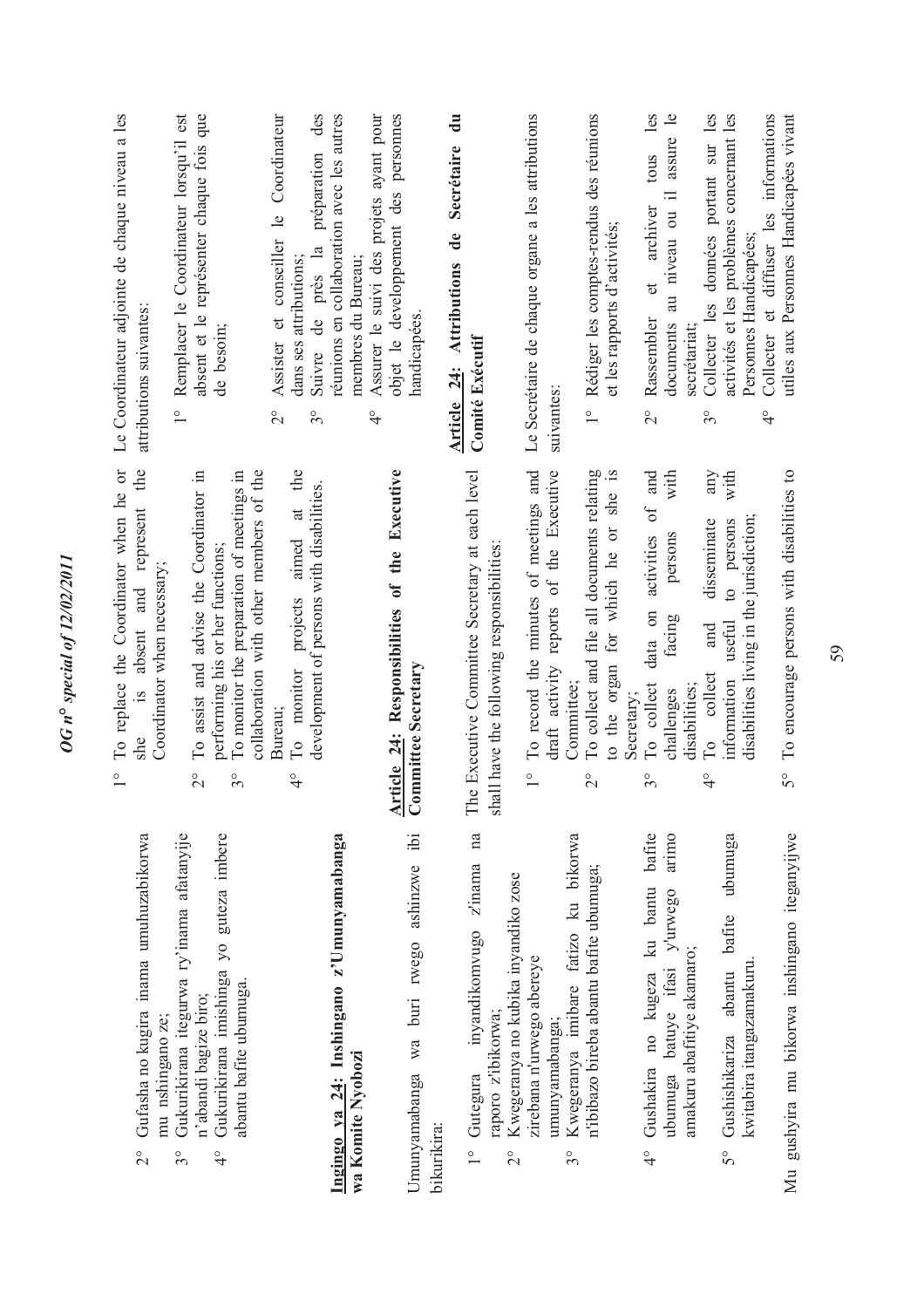| mu gace ka mbere n'aka kabiri tw'iyi ngingo, ku                                                                                     | be interested in the media.                                                                                              | dans la circonscription de son ressort;                                                                |
|-------------------------------------------------------------------------------------------------------------------------------------|--------------------------------------------------------------------------------------------------------------------------|--------------------------------------------------------------------------------------------------------|
| rwego rw'Igihugu, urw'Intara, urw'Umujyi wa<br>abifashwamo n'umukozi w'Inama y'Igihugu<br>Kigali cyangwa urw'Akarere, umunyamabanga | respect to the first and second points of this<br>Article, the Secretary at the national, Provincial,<br>$\mathbb{H}$    | .ದ<br>Encourager les personnes handicapées<br>s'intéresser aux media.<br>$\overline{5}^{\circ}$        |
| y' Abantu bafite ubumuga kuri buri rwego.                                                                                           | the staff of each organ of the National Council of<br>gali City or District level shall be assisted by<br>Κi             | Au niveau national, de la Province, de la Ville de<br>Kigali ou du District, pour la mise en exécution |
| bagize<br>z'abandi<br>Inshingano<br>Ingingo ya 25:<br>Komite Nyobozi                                                                | Persons with Disabilities in the implementation of<br>such responsibilities.                                             | de l'attribution prévue aux premier et second<br>points de cet article, le Secrétaire est assisté par  |
| Nyobozi<br>Inshingano z'abandi bagize Komite                                                                                        | other<br>the<br>members of the Executive Committee<br>$\mathfrak{h}$<br>Responsibilities<br><b>25:</b><br><b>Article</b> | le personnel du Conseil National des Personnes<br>Handicapées de chaque organe.                        |
| $y'$ Inama<br>zigenwa n'amategeko ngengamikorere<br>y'Igihugu y'Abantu bafite ubumuga.                                              | Internal Rules and Regulations of the Executive                                                                          | Article 25: Attributions des autres membres<br>du Comité Exécutif                                      |
| Akiciro ka 3: Imikorere ya Komite Nyobozi                                                                                           | Committee shall determine the responsibilities of                                                                        |                                                                                                        |
| Ingingo ya 26: Inama za Komite Nyobozi                                                                                              | the other members of the Executive Committees                                                                            | Les attributions des autres membres du Comité                                                          |
|                                                                                                                                     | Executive<br>the<br>$\mathbf{d}$<br>$3:$ Functions<br><b>Sub-section</b><br>Committee                                    | Exécutif à chaque niveau sont determiées pour le                                                       |
| Komite Nyobozi ya buri rwego iterana rimwe mu                                                                                       | Executive<br>the<br>$\overline{\mathfrak{h}}$<br>Meetings<br><u>26:</u>                                                  | Reglement d'Ordre Intérieur.                                                                           |
| gihembwe mu nama isanzwe. Ishobora guterana mu                                                                                      | Article 26<br>Committee                                                                                                  | 3: Fonctionnement du Comité<br>Sous section                                                            |
| nama idasanzwe igihe cyose bibaye ngombwa. Icyo                                                                                     |                                                                                                                          | Exécutif                                                                                               |
| murongo<br>$\overline{z}$<br>ibiri<br>gusa<br>higwa<br>gihe                                                                         | all levels, the Executive Committee shall hold<br>$\mathcal{H}$                                                          | Article 26: Réunions du Comite Exécutifs                                                               |
| w'ibyateganyijwe.                                                                                                                   | ordinary session once every quarter and shall<br>an                                                                      |                                                                                                        |
|                                                                                                                                     | hold an extraordinary session any other time the                                                                         | Le Comité Exécutif, à chaque échelon, se réunit                                                        |
| Kugira ngo iterane hagomba kuboneka nibura bitatu                                                                                   | Committee deems necessary. At an extraordinary<br>meeting, only items on the written agenda may be                       | une fois par trimestre en session ordinaire et                                                         |
| bya gatanu (3/5) by'abayigize. Ibyemezo bifatwa ku<br>bwiganze busesuye bw'amajwi y'abaje mu nama.                                  | considered                                                                                                               | extraordinairement, en cas de besoin. Ne sont<br>examinés que les points figurant à l'ordre du jour    |
|                                                                                                                                     | quorum of three-fifths $(3/5)$ of its members is<br>$\prec$                                                              | à ce moment.                                                                                           |
|                                                                                                                                     | required. Decisions are by absolute majority of                                                                          |                                                                                                        |
|                                                                                                                                     | members present.                                                                                                         | Pour sieger valablement, il est requis un quorum                                                       |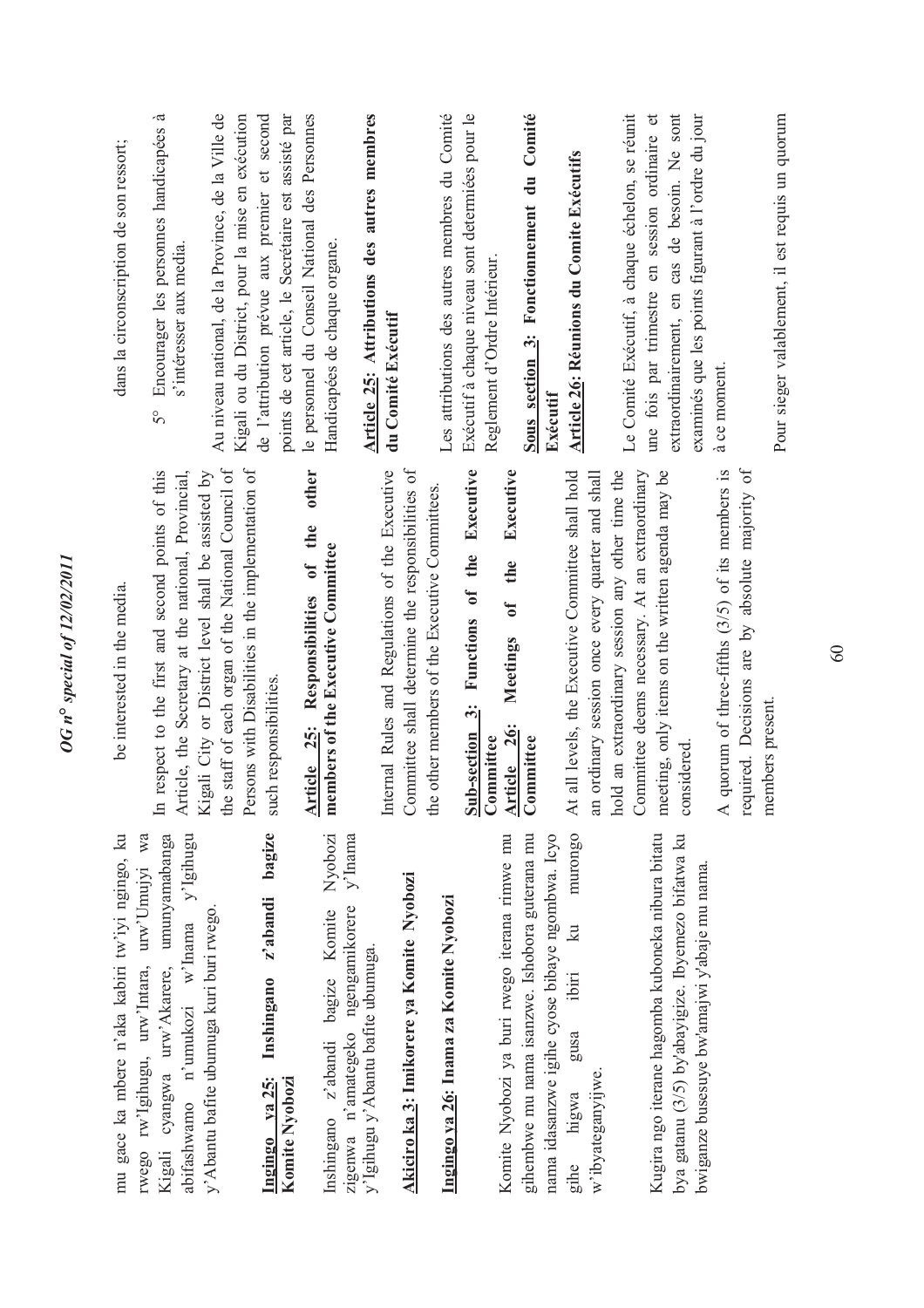membres présents. membres présents. An Executive Committee meeting shall be convened and chaired by the Coordinator. If the An Executive Committee meeting shall be convened and chaired by the Coordinator. If the Inama itumizwa ikanayoborwa n'Umuhuzabikorwa. Iyo adahari, inama itumizwa ikanayoborwa Komite Nyobozi y' Inama y'Igihugu y'Abantu Iyo adahari, inama itumizwa ikanayoborwa Komite Nyobozi y' Inama y'Igilnugu y'Abantu Inama itumizwa ikanayoborwa n'Umuhuzabikorwa. n'Umuhuzabikorwa wungirije. n'Umuhuzabikorwa wungirije.

*OG n***°** *special of 12/02/2011* 

OG n° special of 12/02/2011

ya buri rwego ishyikiriza bafite ubumuga ya buri rwego ishyikiriza inyandikomvugo Komite Nyobozi yo ku rwego rwisumbuye, ubuyobozi bw'lnzego z'lmitegekere rwisumbuye, ubuyobozi bw'Inzego z'Imitegekere inyandikomvugo Komite Nyobozi yo ku rwego y'Igihugu iriho bukagenerwa kopi. y'Igihugu iriho bukagenerwa kopi. bafite ubumuga

abantu bafite ubumuga mu nshingano ze mu gihe Inyandikomvugo y'inama za Komite Nyobozi y'Inama y'Igihugu y'Abantu bafite ubumuga ku rwego rw'lgihugu ishyikirizwa Minisitiri ufite rwego rw'Igihugu ishyikirizwa Minisitiri ufite abantu bafite ubumuga mu nshingano ze mu gihe kitarenze iminsi itanu (15) y'akazi uhereye igihe kitarenze iminsi itanu (15) y'akazi uhereye igihe Inyandikomvugo y'inama za Komite Nyobozi y'Inama y'Igihugu y'Abantu bafite ubumuga ku inama yabereye. inama yabereye.

### Ingingo ya 27: Ibigenerwa abitabiriye inama ya **Ingingo ya 27: Ibigenerwa abitabiriye inama ya Komite Nyobozi**  Komite Nyobozi

Iyo abagize Komite Nyobozi ku rwego rw'Igihugu bitabiriye inama zisanzwe z'inzego z'Inama y'Igihugu y'Abantu bafite ubumuga bagenerwa ibigenerwa abagize Inama y'Ubuyobozi mu bigo ibigenerwa abagize Inama y'Ubuyobozi mu bigo lyo abagize Komite Nyobozi ku rwego rw'lgihugu bitabiriye inama zisanzwe z'inzego z'Inama y'Igihugu y'Abantu bafite ubumuga bagenerwa bya Leta.

bitabiriye inama Iyo abagize Komite Nyobozi ku rwego rw'Intara, Iyo abagize Komite Nyobozi ku rwego rw'Intara, urw'Akarere, urw'Umujyi wa Kigali, urw'Akarere, urw'Umurenge n'urw'Akagari bitabiriye inama Kigali, urw'Umurenge n'urw'Akagari wa urw'Umujyi

Coordinator is absent, it shall be convened and Coordinator is absent, it shall be convened and chaired by the Deputy Coordinator. chaired by the Deputy Coordinator.

send minutes of its meetings to the Executive give a copy to the Local Authority at the relevant The Executive Committee of the National Council of Persons with Disabilities at each level shall send minutes of its meetings to the Executive Committee at the immediately superior level and Committee at the immediately superior level and give a copy to the Local Authority at the relevant The Executive Committee of the National Council of Persons with Disabilities at each level shall administrative level. administrative level.

with Disabilities shall be sent to the Minister in charge of Disability Affairs within fifteen (15) At the national level, the minutes of the Executive Committee of the National Council of Persons with Disabilities shall be sent to the Minister in charge of Disability Affairs within fifteen (15) At the national level, the minutes of the Executive Committee of the National Council of Persons working days of the meeting. working days of the meeting.

### Executive Committee's sitting **Article 27: Executive Committee's sitting**  Article 27: **allowance**

shall be equivalent to the sitting allowances of the members of boards of directors in public The sitting allowances for ordinary meetings of The sitting allowances for ordinary meetings of the Executive Committee at the national level shall be equivalent to the sitting allowances of the members of boards of directors in public the Executive Committee at the national level institutions.

des trois cinquièmes (3/5) des membres. Les décisions sont prises à la majorité absolue des des trois cinquièmes (3/5) des membres. Les décisions sont prises à la majorité absolue des

La réunion est convoquée et présidée par le La réunion est convoquée et présidée par le Coordinateur. En cas de son absence, la réunion Coordinateur. En cas de son absence, la réunion est convoquée et présidée par le Coordinateur est convoquée et présidée par le Coordinateur adjoint.

Le Comité Exécutif du Conseil National des Le Comité Exécutif du Conseil National des Personnes Handicapées à chaque échelon remet Personnes Handicapées à chaque échelon remet son compte-rendu à l'échelon immédiatement supérieur copie réservée à l'organe administratif son compte-rendu à l'échelon immédiatement supérieur copie réservée à l'organe administratif de son ressort. de son ressort.

Exécutif du Conseil National des Personnes Ministre ayant les personnes handicapées dans Le procès-verbal des réunions du Comité Le procès-verbal des réunions du Comité Exécutif du Conseil National des Personnes Handicapées au niveau national est remis au Handicapées au niveau national est remis au Ministre ayant les personnes handicapées dans ses attributions endéans les quinze (15) jours ses attributions endéans les quinze (15) jours ouvrables suivant le jour de la tenue de cette ouvrables suivant le jour de la tenue de cette réunion. Article 27: Jétons de présence pour les **Article 27: Jétons de présence pour les**  membres du comité Exécutif **membres du comité Exécutif** 

Lorsque les membres du comité exécutif au niveau national se réunissent dans la session niveau national se réunissent dans la session ordinaire, ils bénéficient des jétons de présence, comme ceux alloués aux membres des Conseils comme ceux alloués aux membres des Conseils Lorsque les membres du comité exécutif au ordinaire, ils bénéficient des jétons de présence,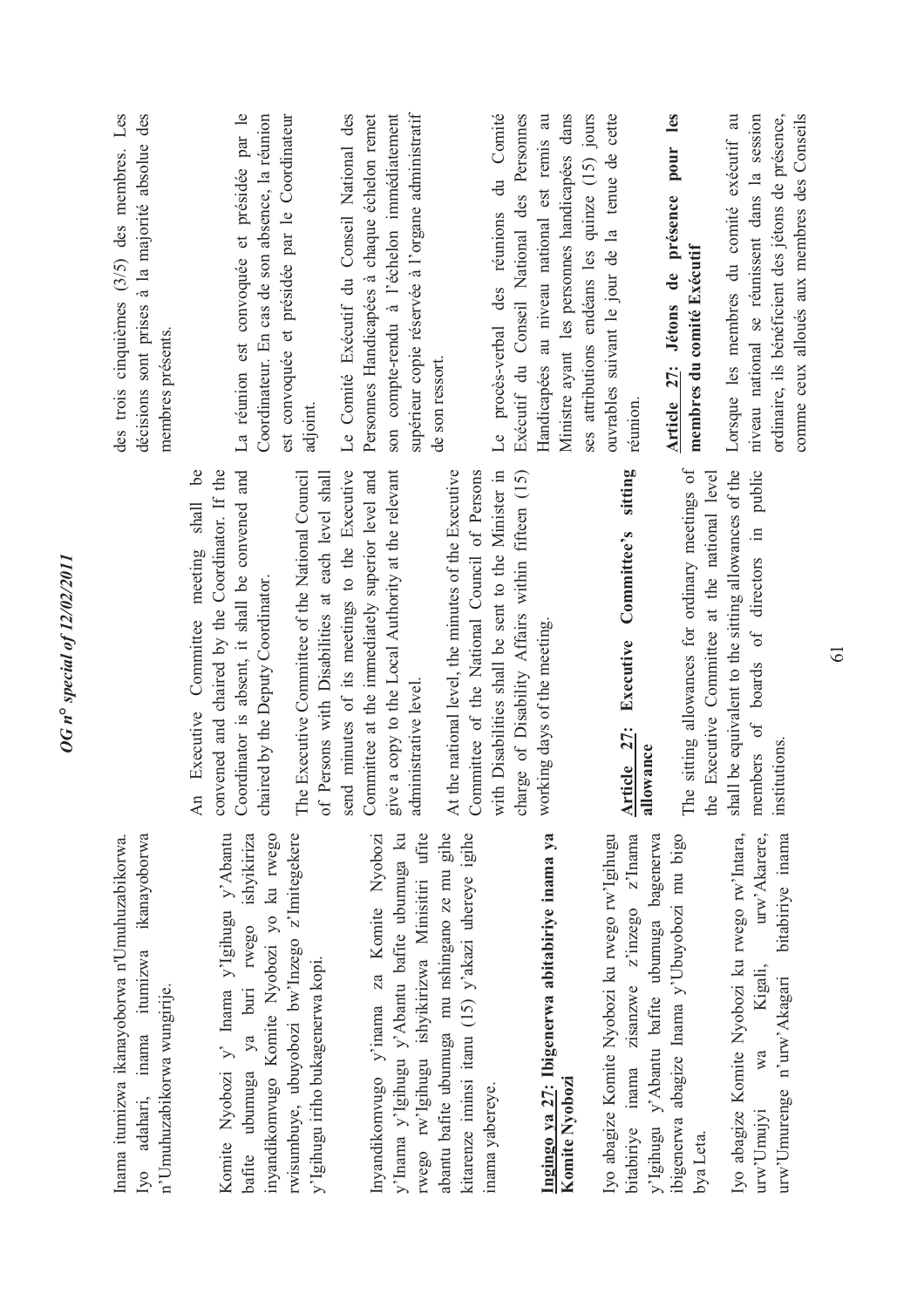bafite ubumuga bagenerwa ibigenwa n'Inama zisanzwe z'inzego z'Inama y'Igihugu y'abantu Njyanama kuri izo nzego z'imitegekere y'Igihugu zisanzwe z'inzego z'Inama y'Igihugu y'abantu bafite ubumuga bagenerwa ibigenwa n'Inama Njyanama kuri izo nzego z'imitegekere y'Igihugu biri ku rwego rumwe. biri ku rwego rumwe.

buryo **Ingingo ya 28: Abahagarariye Inama y'Igihugu y'Abantu bafite ubumuga mu buryo**  Ingingo ya 28: Abahagarariye Inama y'Igihugu y'Abantu bafite ubumuga mu bw'amategeko **bw'amategeko** 

Perezida niwe uhagarariye Inama y'Igihugu y'Abantu bafite ubumuga imbere y'amategeko; iyo Perezida niwe uhagarariye Inama y'Igihugu y'Abantu bafite ubumuga imbere y'amategeko; iyo atabonetse, asimburwa na Visi Perezida. atabonetse, asimburwa na Visi Perezida. Umuhuzabikorwa bitwa Perezida na Ku rwego rw'Igihugu, Umuhuzabikorwa n'Umuhuzabikorwa wungirije, bitwa Perezida na Visi-Perezida. Ku zindi nzego bakomeza kwitwa Visi-Perezida. Ku zindi nzego bakomeza kwitwa n'Umuhuzabikorwa wungirije, rw'Igihugu, Abahuzabikorwa. Abahuzabikorwa. rwego  $Ku$ 

### Ingingo ya 29: Abagize biro y'Inama y'Igihugu **Ingingo ya 29: Abagize biro y'Inama y'Igihugu**  y'Abantu bafite ubumuga **y'Abantu bafite ubumuga**

y' Abantu bafite ubumuga igizwe na Perezida, Visi-Ku rwego rw'lgihugu, biro y'Inama y'Igihugu Ku rwego rw'Igihugu, biro y'Inama y'Igihugu y'Abantu bafite ubumuga igizwe na Perezida, Visi-Perezida n'Umunyamabanga. Perezida n'Umunyamabanga.

urw'Akarere, urw'Umurenge n'urw'Akagari, biro n'Umuhuzabikorwa, Umuhuzabikorwa wungirije, Ku rwego rw'Intara, urw'Umujyi wa Kigali, urw'Akarere, urw'Umurenge n'urw'Akagari, biro y'Inama y'Igihugu y'Abantu bafite ubumuga igizwe n'Umuhuzabikorwa, Umuhuzabikorwa wungirije, Ku rwego rw'Intara, urw'Umujyi wa Kigali, y'Inama y'Igihugu y'Abantu bafite ubumuga igizwe Umunyamabanga. Umunyamabanga.

The sitting allowances for the members of the Persons with Disabilities at the Provincial, Kigali to the sitting allowances of the members of of the respective The sitting allowances for the members of the Executive Committees of the National Council for Persons with Disabilities at the Provincial, Kigali City, District and Sector levels shall be equivalent City, District and Sector levels shall be equivalent to the sitting allowances of the members of Consultative Councils of the respective Executive Committees of the National Council for Councils administrative levels. administrative levels. Consultative

### **Article 28: Legal Representatives of National**<br>Council of Persons with Disabilities **Article 28: Legal Representatives of National Council of Persons with Disabilities**

The President is the legal representative of the the President is unable to fulfil his or her duties, The President is the legal representative of the National Council of Persons with Disabilities. If the President is unable to fulfil his or her duties, National Council of Persons with Disabilities. If he or she shall be replaced by the Vice-President. he or she shall be replaced by the Vice-President. At the national level, the Coordinator and the At the national level, the Coordinator and the Deputy Coordinator shall be called Chairperson and Vice-Chairperson. At other levels, they shall keep the title of Coordinator and Deputy keep the title of Coordinator and Deputy and Vice-Chairperson. At other levels, they shall Deputy Coordinator shall be called Chairperson Coordinator. Coordinator.

### **Article 29: Bureau of the National Council of**  Article 29: Bureau of the National Council of Persons with Disabilities **Persons with Disabilities**

comprised of a Chairperson, a Vice-Chairperson At the national level, the Bureau of National At the national level, the Bureau of National Council of Persons with Disabilities shall be comprised of a Chairperson, a Vice-Chairperson Council of Persons with Disabilities shall be and a Secretary. and a Secretary.

At the Provincial, Kigali City, District, Sector and At the Provincial, Kigali City, District, Sector and Cell levels, the Bureau of the National Council of Cell levels, the Bureau of the National Council of

d'administration des institutions étatiques. d'administration des institutions étatiques.

administratif correspondant lorsqu'ils siègent en Les membres du comité exécutif au niveau de la Les membres du comité exécutif au niveau de la Province, de la Ville de Kigali, du District, du Province, de la Ville de Kigali, du District, du Secteur et de la Cellule se réunissent, ils bénéficient des jétons de présences alloués aux membres Conseils de chaque niveau membres Conseils de chaque niveau Secteur et de la Cellule se réunissent, ils bénéficient des jétons de présences alloués aux administratif correspondant lorsqu'ils siègent en session ordinaire. session ordinaire.

#### **Article 28: Répresentants Legales du Conseil**  Article 28: Répresentants Legales du Conseil National des Personnes Handicapées **National des Personnes Handicapées**

Le Président est le représentant légal du Conseil National des Personnes Handicapées; en cas d'empêchement, il est remplacé par le Vice Le Président est le représentant légal du Conseil National des Personnes Handicapées; en cas le Vice l'empêchement, il est remplacé par Président.

Au niveau national, le Coordinateur et son adjoint sont appelés le Président et le Vice-Président. Pour les autres niveaux, ils gardent le Président. Pour les autres niveaux, ils gardent le Au niveau national, le Coordinateur et son adjoint sont appelés le Président et le Vicetitre des coordinateur et coordonateur adjoint. itre des coordinateur et coordonateur adjoint.

### **Article 29: Membres du bureau du Conseil**  Article 29: Membres du bureau du Conseil National des Personnes Handicapées **National des Personnes Handicapées**

Au niveau national, le bureau du Conseil National des Personnes Handicapées est constitué par le Président, Vice Président et le constitué par le Président, Vice Président et le Au niveau national, le bureau du Conseil National des Personnes Handicapées est Secrétaire.

Au niveau de la Province, de la Ville de Kigali, Au niveau de la Province, de la Ville de Kigali,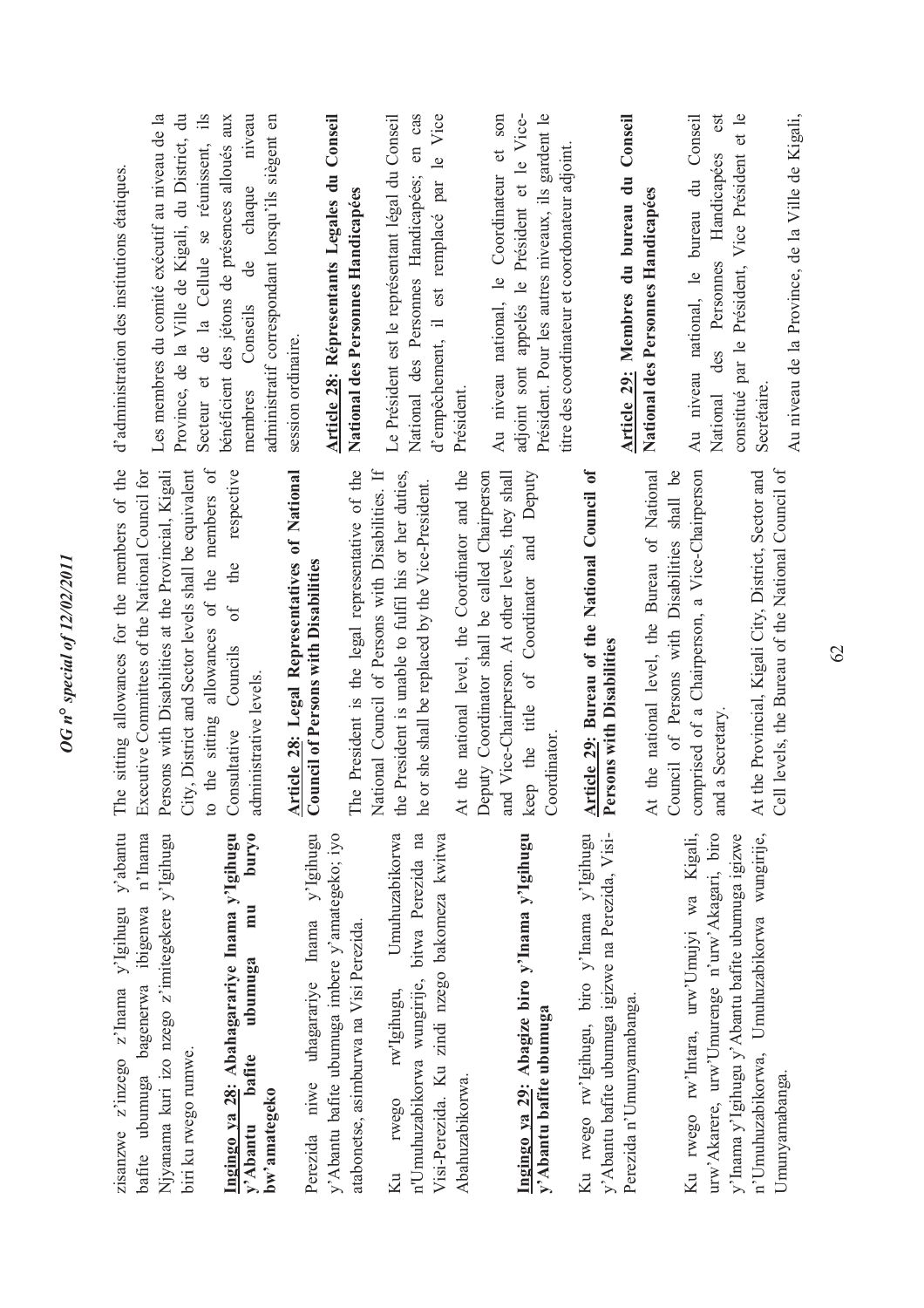| Ingingo ya 30: Inama za biro                                                                                                                 | Persons with Disabilities shall be comprised of a<br>Coordinator                                                                                  | du Conseil National des Personnes Handicapées<br>du District, du Secteur et de la Cellule, le bureau                                                                       |
|----------------------------------------------------------------------------------------------------------------------------------------------|---------------------------------------------------------------------------------------------------------------------------------------------------|----------------------------------------------------------------------------------------------------------------------------------------------------------------------------|
| Biro y'Inama y'Igihugu y'Abantu bafite ubumuga<br>iterana rimwe mu kwezi n'igihe cyose bibaye<br>ngombwa.                                    | a<br>and<br><b>Article 30: Bureau meetings</b><br>Deputy<br>$\mathfrak{a}$<br>Coordinator,<br>Secretary.                                          | $\mathbb{H}$<br>Coordinateur,<br>Coordinateur adjoint et un Secrétaire.<br>$d$ 'un<br>constitué<br>sera                                                                    |
|                                                                                                                                              |                                                                                                                                                   | Article 30: Réunions des bureaux                                                                                                                                           |
| bya biro biteganywa<br>n'amategeko ngengamikorere y'Inama y'Igihugu<br>Inshingano n'imikorere                                                | Disabilities shall meet once a month and any other<br>Bureau of the National Council of Persons with<br>$\overline{A}$ I                          | Le bureau du Conseil National des Personnes                                                                                                                                |
| y' Abantu bafite ubumuga.                                                                                                                    | time deemed necessary.                                                                                                                            | $\sigma$<br>Handicapées se réunit une fois par mois<br>chaque fois que de besoin.                                                                                          |
| Ubunyamabanga<br>$\ddot{\dot{\bf{c}}}$<br><b>Icviciro</b>                                                                                    | shall be specified by the Internal Rules and<br>The responsibilities and functions of the Bureau                                                  | Les attributions et fonctionnement du bureau                                                                                                                               |
| Nshingwabikorwa                                                                                                                              | Regulations of the National Council of Persons                                                                                                    | sont prévus par le Règlement d'Ordre Intérieur                                                                                                                             |
| Ingingo ya 31: Imiterere y'Ubunyamabanga                                                                                                     | with Disabilities                                                                                                                                 | du Conseil National de Personnes Handicapées                                                                                                                               |
| Nshingwabikorwa                                                                                                                              | Section 3: Executive Secretariat                                                                                                                  |                                                                                                                                                                            |
|                                                                                                                                              |                                                                                                                                                   | Section 3: Du Secrétariat Exécutif                                                                                                                                         |
| bw'Inama<br>y'lgihugu y'Abantu bafite ubumuga ni urwego<br>Ubunyamabanga Nshingwabikorwa                                                     | Executive<br>the<br>$\overline{\mathbf{a}}$<br><b>Structure</b><br>31:<br>Secretariat<br><b>Article</b>                                           | Article 31: Structure du Secrétariat Exécutif                                                                                                                              |
| tekiniki rushyira mu bikorwa ibyemezo byafashwe                                                                                              |                                                                                                                                                   |                                                                                                                                                                            |
| rwego. Bushinzwe kandi imicungire ya buri munsi<br>n'Inama Rusange na Komite Nyobozi by'Inama<br>y'Igihugu y'Abantu bafite ubumuga kuri buri | of Persons with Disabilities shall implement the<br>The Executive Secretariat of the National Council                                             | Le Secrétariat Exécutif du Conseil National des<br>Personnes Handicapées est un service technique                                                                          |
| y'ibikorwa by'Inama y'Igihugu y'Abantu bafite<br>ubumuga                                                                                     | with Disabilities. The Secretariat shall also<br>decisions of the General Assembly and Executive<br>Committee of the National Council of Persons  | chargé de mettre en exécution les décisions de<br>l'Assemblée Générale et le Comité Exécutif du                                                                            |
| Umunyamabanga Nshingwabikorwa ku rwego<br>n'Umunyamabanga<br>akanakurwaho<br>ushyirwaho<br>buyoborwa<br>Nshingwabikorwa<br>rw'igihugu        | manage the daily activities of the National<br>Council of Persons with Disabilities.                                                              | quotidienne des activités du Conseil National des<br>Conseil National des Personnes Handicapées. Le<br>Secrétariat est responsable de la gestion<br>Personnes Handicapées. |
| n'Iteka rya Minisitiri w'Intebe.                                                                                                             | appointed and dismissed by a Prime Minister's<br>At the national level, the Executive Secretariat is<br>managed by an Executive Secretary, who is | Au niveau national, le Secrétariat Exécutif est<br>assuré par le Secrétaire Exécutif qui est nommé                                                                         |

*OG n***°** *special of 12/02/2011* 

**OG** n° special of 12/02/2011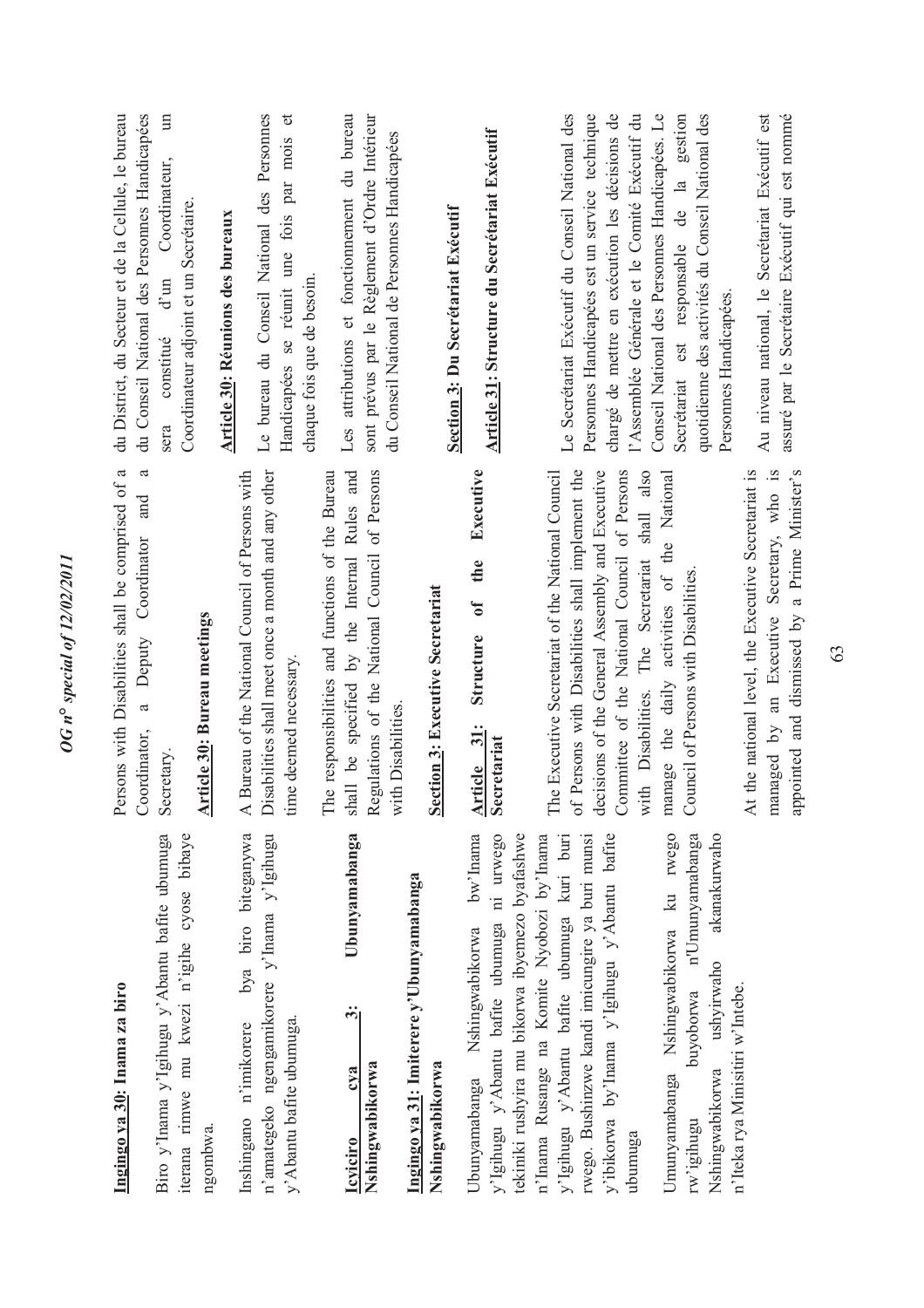| et démis par Arreté du Premier Ministre.                                                                                   | $\frac{1}{2}$<br>Conseil National des Personnes Handicapées<br>Secrétariat<br>$\ddot{a}$<br>Personnel<br>Article 32:         | Le personnel technique du Secrétariat Exécutif                                                                     | est recruité selon les procédures normales de<br>recrutement des agents de l'Etat. | Secrétariat<br>Le Secrétaire Exécutif a pour attributions de:<br>$\ddot{a}$<br><b>Attributions</b><br>33:<br>Exécutif<br>Article                          | $\ddot{a}$<br>Secrétariat Exécutif du Conseil National<br>Gérer les activités quotidiennes<br>$\frac{1}{1}$                   | des<br>des<br>Mettre en pratique les décisions<br>National<br>des Personnes Handicapées;<br>du Conseil<br>organes<br>$\frac{1}{2}$                                              | Conseil<br>Exécutif le projet de budget des finances<br>au<br>soumettre<br>Personnes Handicapées;<br>$\sigma$<br>Préparer<br>$3^{\circ}$<br>with<br>the            | Personnes<br>du plan d'action du Conseil National des<br>soumettre au Conseil<br>Exécutif le projet du plan stratégique et<br>National des<br>$\sigma$<br>Handicapées;<br>du Conseil<br>Préparer<br>$\frac{1}{4}$<br>draft          |
|----------------------------------------------------------------------------------------------------------------------------|------------------------------------------------------------------------------------------------------------------------------|--------------------------------------------------------------------------------------------------------------------|------------------------------------------------------------------------------------|-----------------------------------------------------------------------------------------------------------------------------------------------------------|-------------------------------------------------------------------------------------------------------------------------------|---------------------------------------------------------------------------------------------------------------------------------------------------------------------------------|--------------------------------------------------------------------------------------------------------------------------------------------------------------------|-------------------------------------------------------------------------------------------------------------------------------------------------------------------------------------------------------------------------------------|
| Order.                                                                                                                     | Article 32: Staff of the Executive Secretariat of<br>the National Council of $\overline{P}$<br>isabilities<br>Ä              | The Public Service Statutes shall determine the<br>recruitment procedures of staff of the Executive<br>Secretariat | <b>Article 33: Responsibilities of the Executive</b><br>Secretary                  | The Executive Secretary is responsible for the<br>following:                                                                                              | Secretariat of the National Council of<br>Managing the daily activities of the<br>Persons with Disabilities;<br>$\frac{1}{1}$ | the other<br>organs of the National Council of Persons<br>Implementing decisions of<br>with Disabilities;<br>$\frac{1}{2}$                                                      | Preparing and submitting the draft budget<br>Committee of<br>Persons<br>$\sigma f$<br>Executive<br>Council<br>Disabilities;<br>National<br>to the<br>$3^{\circ}$   | strategic plan and action plan to the<br>Managing the staff and coordinating the<br>Executive Committee of the National<br>and submitting the<br>Council of Persons with Disabilities;<br>Preparing<br>$5^{\circ}$<br>$\frac{1}{4}$ |
| Abakozi b'Ubunyamabanga<br>y'Igihugu<br>bw'Inama<br>y'Abantu bafite ubumuga<br>Nshingwabikorwa<br>$\ddot{3}$<br>Ingingo ya | hakurikijwe<br>b'Ubunyamabanga<br>bashvirwaho<br>amategeko agenga abakozi ba Leta.<br>basanzwe<br>Nshingwabikorwa<br>Abakozi | Ingingo ya 33: Inshingano z'Umunyamabanga<br>Nshingwabikorwa                                                       | Umunyamabanga Nshingwabikorwa ashinzwe ibi<br>bikurikira:                          | y'Abantu bafite<br>Nshingwabikorwa<br>munsi<br>buti<br>ya<br>y'Igihugu<br>imirimo<br>y'Ubunyamabanga<br>Kuyobora<br>bw'Inama<br>ubumuga;<br>$\frac{1}{2}$ | y'Abantu bafite<br>Gushyira mu bikorwa ibyemezo by'inzego<br>z'Inama y'Igihugu<br>ubumuga;<br>$\overline{\mathcal{C}}$        | Gutegura no gushyikiriza inama ya Komite<br>y'imari y'Inama y'Igihugu y'Abantu bafite<br>Nyobozi imbanzirizamushinga y'ingengo<br>ubumuga;<br>$\widetilde{\mathcal{S}}^{\circ}$ | by'Inama y'Igihugu<br>w'igenamigambi<br>gushyikiriza Komite Nyobozi<br>y' Abantu bafite ubumuga;<br>n'iteganyabikorwa<br>Gutegura no<br>umushinga<br>$\frac{6}{4}$ | Gucunga abakozi, imari n'umutungo wose<br>no guhuza ibikorwa byose by'icyicaro<br>y'Igihugu y'Abantu bafite<br>ubumuga;<br>cy'Inama<br>So                                                                                           |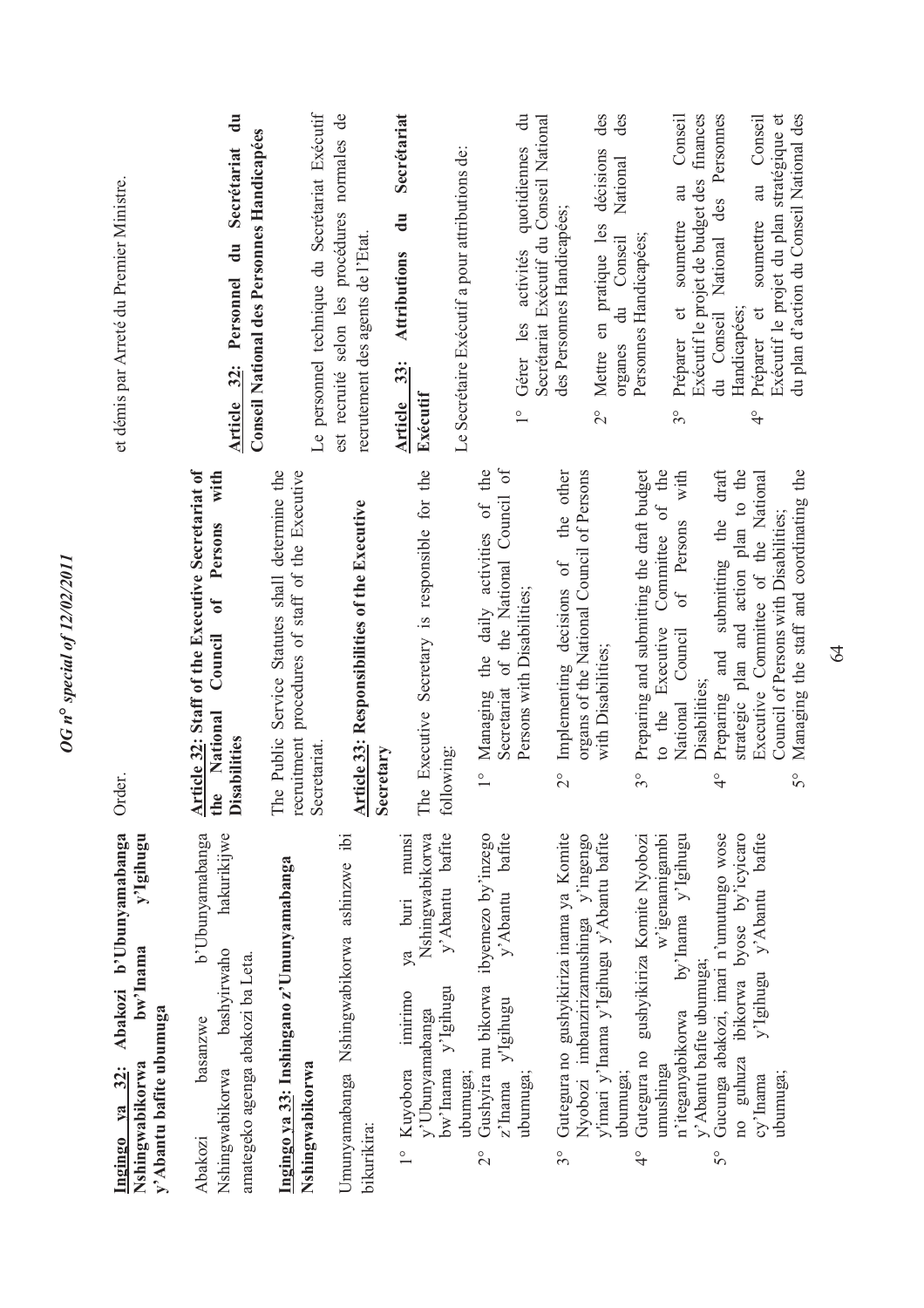| tu bafite<br>Komite                | activities at headquarters of the National<br>Council of Persons with Disabilities;        | coordonner les activités au chef-lieu du<br>Gerer le personnel et l'équipement et en<br>Personnes<br>des<br>Personnes Handicapées;<br>Conseil National<br>$\mathcal{S}^{\circ}$ |
|------------------------------------|--------------------------------------------------------------------------------------------|---------------------------------------------------------------------------------------------------------------------------------------------------------------------------------|
| <b>IWC<sub>80</sub></b><br>Igihugu | Preparing the draft agenda for the<br>Committee of the National<br>Executive<br>$\delta$   | Handicapées;                                                                                                                                                                    |
|                                    | Council of Persons with Disabilities<br>meetings at the national level;                    | Comité Exécutif du Conseil National des<br>Préparer un projet de l'ordre du jour du<br>$\delta^{\circ}$                                                                         |
| $v^2$ Inama                        | Submitting an activity report to the<br>Executive Committee to the National<br>$\tilde{7}$ | au niveau<br>Handicapées<br>Personnes<br>national:                                                                                                                              |
|                                    | Council of Persons with Disabilities at the                                                | au Comité Exécutif du<br>Soumettre<br>$\zeta$                                                                                                                                   |
| eshereze<br>'Abantu                | Monitoring the daily activities of the<br>national level;<br>$8^{\circ}$                   | des Personnes<br>Handicapées au niveau national le<br>Conseil National                                                                                                          |
|                                    | Council of Persons with<br>National                                                        | rapport d'activités;                                                                                                                                                            |
| bikorwa                            | Disabilities:                                                                              | Assurer le suivi journalier des activités<br>$8^{\circ}$                                                                                                                        |
| nishinga                           | Monitoring the daily use of property of<br>$\delta$                                        | du Conseil National des Personnes                                                                                                                                               |
| 'Abantu                            | the National Council of Persons with<br>Disabilities;                                      | $\theta$<br>suivi journalier<br>Assurer le<br>Handicapées;<br>$\infty$                                                                                                          |
|                                    | 10° Monitoring the daily activities and use of                                             | l'utilisation du patrimoine du Conseil                                                                                                                                          |
|                                    | property in the projects of the National                                                   | National des Personnes Handicapées;                                                                                                                                             |
| Igihugu                            | Council of Persons with Disabilities;                                                      |                                                                                                                                                                                 |
| rwego                              |                                                                                            | 10° Assurer le suivi journalier des activités et                                                                                                                                |
| tora mu                            | 11° Managing the Secretariat at meetings held                                              | l'utilisation de l'équipement des projets                                                                                                                                       |
|                                    | in the jurisdiction;                                                                       | gérés par le Conseil National des                                                                                                                                               |
|                                    | 12° Participating in all the National Council                                              | Personnes Handicapées;                                                                                                                                                          |
| mo;                                | of Persons with Disabilities meetings in                                                   | 11° Assurer le secrétariat lors des réunions                                                                                                                                    |
|                                    | the jurisdiction, but without the right to                                                 | de son ressort;                                                                                                                                                                 |
|                                    | vote:                                                                                      | $\ddot{=}$<br>12° Participer à toutes les réunions                                                                                                                              |
| Igihugu                            |                                                                                            | Personnes<br>des<br>Conseil National                                                                                                                                            |
|                                    |                                                                                            | $\mathbb{E}$<br>ressort<br>son<br>Handicapées de                                                                                                                                |
| Nyobozi                            | 13° Attending other relevant meetings upon                                                 | $\epsilon$<br>contribuant aux délibérations sans                                                                                                                                |
| nushinga                           | invitation;                                                                                | voter les décisions;                                                                                                                                                            |
| $y'$ Inama                         | 14° Mobilizing resources for the National                                                  | sur<br>aux autres réunions<br>13° Assister                                                                                                                                      |
|                                    | Council of Persons with Disabilities;                                                      | invitation;                                                                                                                                                                     |
|                                    | 15° Preparing and submitting to the Executive                                              | 14° Mobiliser les fonds du Conseil National                                                                                                                                     |

*OG n***°** *special of 12/02/2011* 

OG n° special of 12/02/2011

- 7° Gushyikiriza Komite Nyobozi ku rwego ariho raporo y'ibikorwa by'Inama y'Igihugu Gushyikiriza Komite Nyobozi ku ariho raporo y'ibikorwa by'Inama y' y' Abantu bafite ubumuga; y'Abantu bafite ubumuga;  $\tilde{7}^{\circ}$
- 8° Gukurikirana buri munsi ibikorwa by'Inama Gukurikirana buri munsi ibikorwa by y'Igihugu y'Abantu bafite ubumuga; y'Igihugu y'Abantu bafite ubumuga  $8^{\circ}$
- 9° Gukurikirana buri munsi imikoreshereze y'umutungo w'Inama y'Igihugu y'Abantu Gukurikirana buri munsi imikore y'umutungo w'Inama y'Igihugu yi bafite ubumuga; bafite ubumuga;  $\delta$ 
	- 10° Gukurikirana buri munsi ibikorwa n'imikoreshereze y'umutungo by'imishinga icungwa mu nama y'Igihugu y'Abantu n'imikoreshereze y'umutungo by'im icungwa mu nama y'Igihugu 10° Gukurikirana buri munsi bafite ubumuga; bafite ubumuga;
		- 11° Kuba umunyamabanga mu manama; 11° Kuba umunyamabanga mu manama;
- 12° Kwitabira inama zose z'Inama y'Igihugu y'abantu bafite ubumuga ku rwego rw'Igihugu ariko ntibemererwa gutora mu  $12^{\circ}$  Kwitabira inama zose z'Inama y' rw'Igihugu ariko ntibemererwa gu  $\mathbf{k}$ y'abantu bafite ubumuga ifatwa ry'ibyemezo. ifatwa ry'ibyemezo.
- 13° Kwitabira n'izindi nama yatumijwemo; 13° Kwitabira n'izindi nama yatumijwe
- 14° Gushakisha umutungo w'Inama y'Igihugu 14° Gushakisha umutungo w'Inama y' y'Abantu bafite ubumuga; y'Abantu bafite ubumuga;
- 15° Gutegura no gushyikiriza Komite Nyobozi ku rwego rw'Igihugu umushinga w'amategeko ngengamikorere y'Inama y'Igihugu y'Abantu bafite ubumuga;  $\mathop{\mathrm{mm}}$ w'amategeko ngengamikorere y<br/> $y'$ Igihugu y'Abantu bafte ubumuga 15° Gutegura no gushyikiriza Komite 16° Gutegura inama z'Inama Rusange; 16° Gutegura inama z'Inama Rusange; rw'Igihugu ku rwego

Committee the draft Internal Rules and

Committee the draft Internal Rules and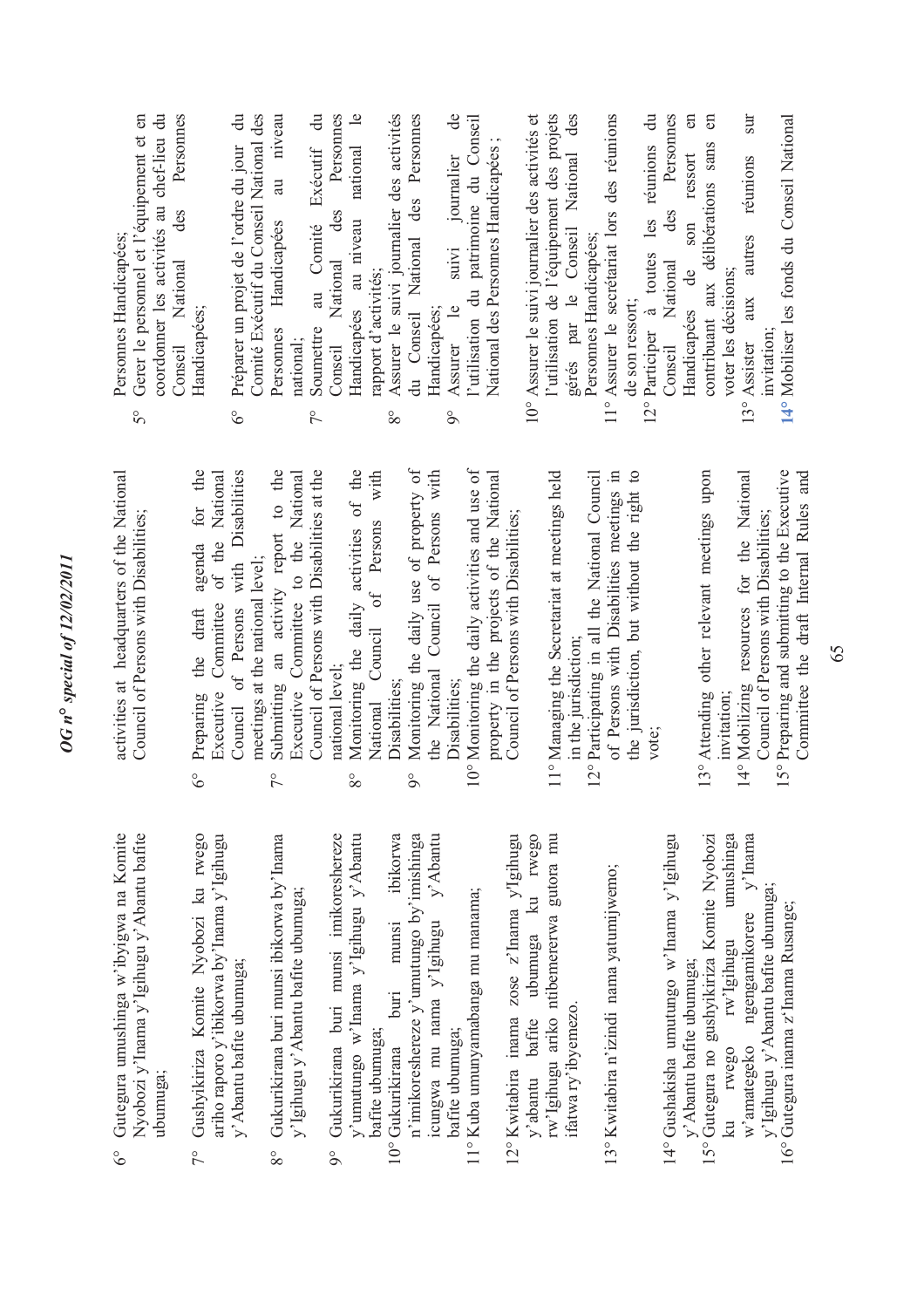| ۹                             |
|-------------------------------|
| ¢                             |
| ۵<br>Ù                        |
| $\tilde{\zeta}$<br>ì          |
| s<br>$\overline{\phantom{0}}$ |
| $\frac{1}{3}$<br>ì            |
| ۹                             |
| ¢<br>$\tilde{\bm{c}}$<br>℩    |
| 4                             |
| о<br>z                        |
| Ì                             |
|                               |

17° Gukora indi mirimo yose yasabwa na 17° Gukora indi mirimo yose yasabwa na Komite Nyobozi ijyanye n'inshingano ze. Komite Nyobozi ijyanye n'inshingano ze.

### **Ingingo ya 34: Gutanga raporo**  Ingingo ya 34: Gutanga raporo

Mu gihe cyagenywe, Umunyamabanga Nshingwabikorwa w'Inama y'Igihugu y'abantu pafite ubumuga aha raporo y'ibikorwa Komite bafite ubumuga aha raporo y'ibikorwa Komite Nyobozi y'Inama y'Igihugu y'Abantu bafite ubumuga kugirango iyisuzume mbere yo kuyemeza. Raporo yemejwe ishyikirizwa Inama Rusange, Minisitiri ufite abantu bafite ubumuga mu Nshingwabikorwa w'Inama y'Igihugu y'abantu Nyobozi y'Inama y'Igihugu y'Abantu bafite kugirango iyisuzume mbere yo kuyemeza. Raporo yemejwe ishyikirizwa Inama Rusange, Minisitiri ufite abantu bafite ubumuga mu Umunyamabanga nshingano ze akagenerwa Kopi. nshingano ze akagenerwa Kopi. cyagenywe, gihe ubumuga Mu

Ku rwego rw'Umujyi wa Kigali n'urw'Akarere, umukozi ubishinzwe agenera kopi urwego Ku rwego rw'Umujyi wa Kigali n'urw'Akarere, kopi urwego umukozi ubishinzwe agenera rw'Ubuyobozi bwa Leta ariho. rw'Ubuyobozi bwa Leta ariho.

cyangwa Umunyamabanga Nshingwabikorwa Ku rwego rw'Umurenge n'urw'Akagari, Umuhuzabikorwa w'Inama y'Igihugu y'Abantu bafite ubumuga aha raporo y'ibikorwa, Umunyamabanga Nshingwabikorwa w'Umurenge Umunyamabanga Nshingwabikorwa w'Umurenge cyangwa Umunyamabanga Nshingwabikorwa w'Akagari kuri urwo rwego nyuma yo kwemezwa w'Akagari kuri urwo rwego nyuma yo kwemezwa rwego rw'Umurenge n'urw'Akagari, Umuhuzabikorwa w'Inama y'Igihugu y'Abantu raporo y'ibikorwa, n'urwego rubifitiye ububasha. n'urwego rubifitiye ububasha. bafite ubumuga aha Ku

Regulations of the National Council of Regulations of the National Council of Persons with Disabilities; Persons with Disabilities;

16° Preparing the meetings of the General 16° Preparing the meetings of the General Assembly;

17° Performing any other duties that may be assigned by the Executive Committee 17° Performing any other duties that may be assigned by the Executive Committee relating to his or her responsiblities. relating to his or her responsibilities.

### **Article 34: Submission of report**  Article 34: Submission of report

Upon request, the Executive Secretary at the Upon request, the Executive Secretary at the national level shall submit an activity report to the Executive Committee for consideration and approval. The approved report shall be submitted to the General Assembly and a copy shall be sent national level shall submit an activity report to the Executive Committee for consideration and approval. The approved report shall be submitted to the General Assembly and a copy shall be sent to the Minister in charge of Disability Affairs. to the Minister in charge of Disability Affairs.

the activity report to administrative authority at At the Kigali City and District levels, the staff of At the Kigali City and District levels, the staff of the Executive Committee shall submit a copy of the Executive Committee shall submit a copy of the activity report to administrative authority at that level.

At the Sector and Cell levels, the Coordinator of shall submit the activity report to the Executive At the Sector and Cell levels, the Coordinator of the National Council of Persons with Disabilities shall submit the activity report to the Executive Secretary at the respective level after being the National Council of Persons with Disabilities Secretary at the respective level after being approved by the competent authority. approved by the competent authority.

des Personnes Handicapées; des Personnes Handicapées;

- 15° Préparer et soumettre au Comité Exécutif national le projet de Réglement d'Ordre national le projet de Réglement d'Ordre Intérieur du Conseil National des 15° Préparer et soumettre au Comité Exécutif National des Personnes Handicapées; Personnes Handicapées; Intérieur du Conseil
- 16° Préparer les réunions de l'Assemblée 16° Préparer les réunions de l'Assemblée Générale;
- par le Comité Exécutif en rapport avec sa 17° Exercer toute autres tâche lui assignée 17° Exercer toute autres tâche lui assignée par le Comité Exécutif en rapport avec sa mission.

# **Article 34: Transmission du rapport**  Article 34: Transmission du rapport

Chaque fois que de besoin, le Secrétaire Exécutif, à l'échelon national soumet son rapport au Comité Exécutif du Conseil National des Personnes Handicapées pour examen et adoption. Une fois adopté, le rapport est soumis à Une fois adopté, le rapport est soumis à l'Assemblée Générale et réserve copie au Ministre ayant les personnes handicapées dans Chaque fois que de besoin, le Secrétaire Exécutif, à l'échelon national soumet son rapport au Comité Exécutif du Conseil National des Personnes Handicapées pour examen et adoption. l'Assemblée Générale et réserve copie au Ministre ayant les personnes handicapées dans ses attributions. ses attributions.

Au niveau du District et de la Ville de Kigali, l'agent détaché au Comité Exécutif soumet son Au niveau du District et de la Ville de Kigali, l'agent détaché au Comité Exécutif soumet son rapport d'activités à l'entité administrative. rapport d'activités à l'entité administrative.

Au niveau de Secteur et au niveau de la Cellule, le Coordonateur du Conseil National des Personnes Handicapées soumet son rapport d'activités au Secrétaire Exécutif compétent Au niveau de Secteur et au niveau de la Cellule, le Coordonateur du Conseil National des Personnes Handicapées soumet son rapport d'activités au Secrétaire Exécutif compétent après avoir été approuvé par l'organe compétent. après avoir été approuvé par l'organe compétent.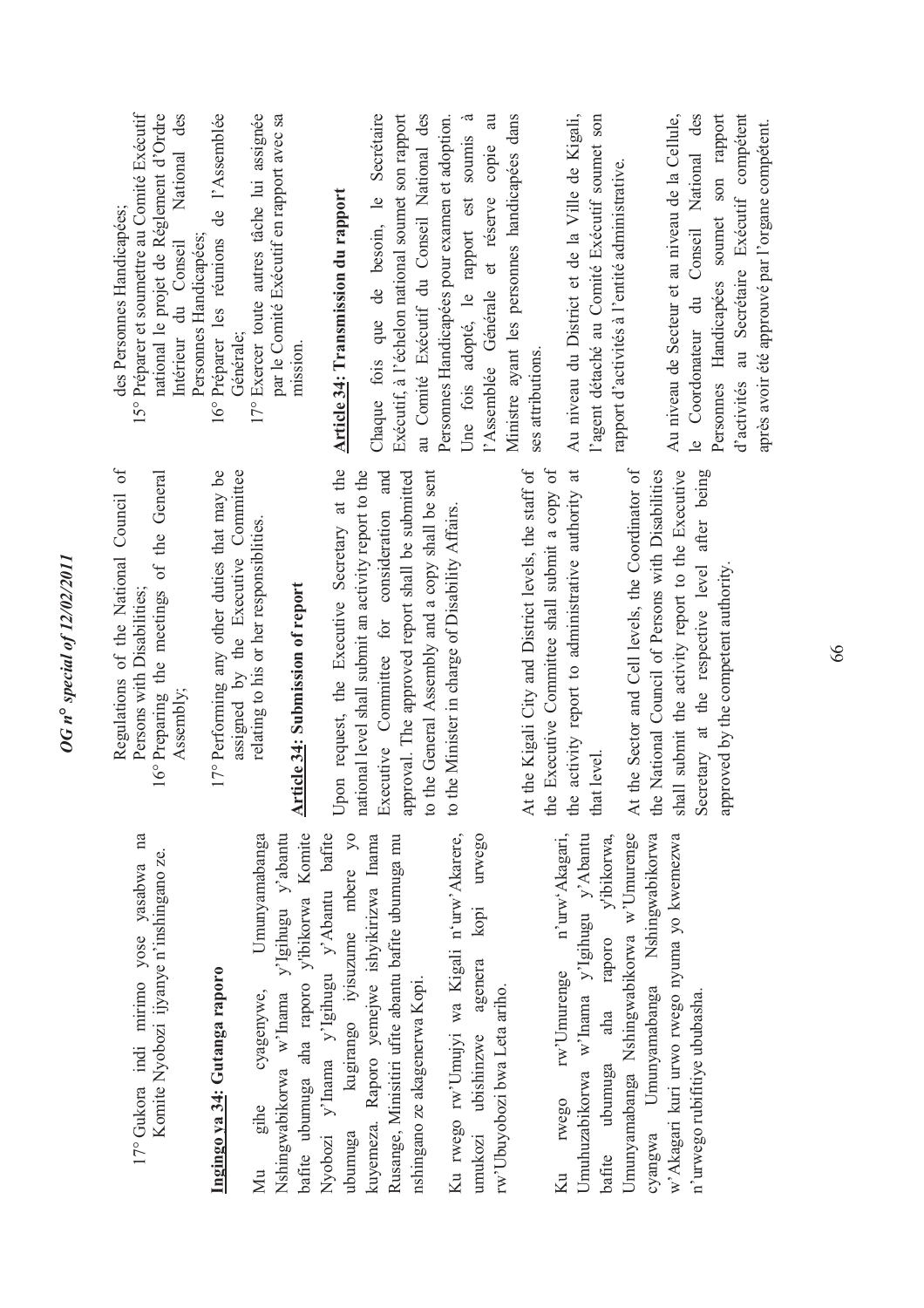#### **Ingingo ya 35: Impamvu zituma ugize Komite Nyobozi kuri buri rwego avanwa kuri uwo**  Ingingo ya 35: Impamvu zituma ugize Komite Nyobozi kuri buri rwego avanwa kuri uwo **mwanya**  mwanya

Umwe mu bagize Komite Nyobozi kuri buri rwego Umwe mu bagize Komite Nyobozi kuri buri rwego ashobora kwirukanwa cyangwa agasimburwa manda ashobora kwirukanwa cyangwa agasimburwa manda itarangiye, byemejwe na bibiri bya gatatu (2/3) by'abitabiriye inama y'Inama Rusange, bitewe tarangiye, byemejwe na bibiri bya gatatu (2/3) by'abitabiriye inama y'Inama Rusange, bitewe n'imwe mu mpamvu zikurikira: n'imwe mu mpamvu zikurikira:

- 1° Iyo atagishoboye kuzuza neza inshingano Iyo atagishoboye kuzuza neza inshingano ze;  $\frac{1}{1}$ 
	- cyangwa kirengeje amezi atandatu (6); Iyo akatiwe burundu Igifungo kingana 2° Iyo akatiwe burundu Igifungo kingana cyangwa kirengeje amezi atandatu (6);  $\beta$
- Iyo yireze akemera icyaha cya Jenoside; 3° Iyo yireze akemera icyaha cya Jenoside;  $3^\circ$
- Iyo arangwa n'ivangura iryo ari ryo ryose; 4° Iyo arangwa n'ivangura iryo ari ryo ryose;  $\frac{1}{4}$  $5^\circ$
- 5° Iyo akoresha nabi, asesagura, yangiza, anyereza cyangwa yiba umutungo w'Inama Iyo akoresha nabi, asesagura, yangiza, anyereza cyangwa yiba umutungo w'Inama y'Igihugu y'abantu bafite ubumuga; y'Igihugu y'abantu bafite ubumuga;
- Iyo yeguye akoresheje inyandiko; 6° Iyo yeguye akoresheje inyandiko;  $6^{\circ}$
- 7° Iyo abangamira inyungu y'abantu bafite Atagishoboye gukora imirimo ye kubera Iyo abangamira inyungu y'abantu bafite ubumuga;<br>Atagishoboye gukora imirimo ye kubera 8°
- ubumuga bwo mu mutwe, byemejwe na ubumuga bwo mu mutwe, byemejwe na muganga wemewe na Leta; muganga wemewe na Leta;
- 9° Iyo apfuye. Iyo apfuye.  $9^\circ$

#### **Article 35: Reasons for dismissal or replacement of Executive Committee members**  replacement of Executive Committee members for dismissal or Reasons Article 35: at each level **at each level**

his or her mandate upon a decision by two-thirds (2/3) of the General Assembly members present at An Executive Committee member at each level may be dismissed or replaced before the end of his or her mandate upon a decision by two-thirds (2/3) of the General Assembly members present at may be dismissed or replaced before the end of An Executive Committee member at each level a session for any of the following reasons: a session for any of the following reasons:

- 1° Manifest incompetence; Manifest incompetence;  $\frac{1}{1}$
- 2° Criminal sentence of at least six (6) Criminal sentence of at least six (6)  $2^{\circ}$ 
	- months;<br>Confession or guilty plea for the crime of 3° Confession or guilty plea for the crime of  $3^{\circ}$ 
		- genocide;<br>Conviction of a crime of discrimination; 4° Conviction of a crime of discrimination;  $rac{6}{5}$
- 5° Mismanagement, squandering, damaging, misappropriation or theft the property of the National Council of Persons with misappropriation or theft the property of the National Council of Persons with Mismanagement, squandering, damaging, Disabilities: Disabilities;
	- 6° Written resignation; Written resignation;  $6^{\circ}$
- 7° Actions against the interests of persons Actions against the interests of persons with disabilities; with disabilities:
	- 8° He or she is no longer able to perform her duties due to physical or mental disability as certified by an authorised medical He or she is no longer able to perform her duties due to physical or mental disability as certified by an authorised medical doctor;  $8^{\circ}$ 
		- 9° He or she dies. He or she dies.  $\delta$

### Article 35: Motifs de la perte de la qualité de **Article 35: Motifs de la perte de la qualité de membre du Comité Exécutif à chaque échelon**  membre du Comité Exécutif à chaque échelon

Tout membre du Comité Exécutif à chaque échelon peut être démis de ses fonctions ou remplacé avant le terme de son mandat, sur décision des deux tiers (2/3) des membres présents à une session de l'Assemblée Générale, Tout membre du Comité Exécutif à chaque échelon peut être démis de ses fonctions ou remplacé avant le terme de son mandat, sur décision des deux tiers  $(2/3)$  des membres présents à une session de l'Assemblée Générale, pour l'une des raisons suivantes: pour l'une des raisons suivantes:

- 1° Incompétence notoire;<br>2° Condamnation pénale 1° Incompétence notoire;
- 2° Condamnation pénale définitive d'au Condamnation pénale définitive d'au moins six (6) mois d'emprisonnement;
	- Aveu et plaidoyer de culpabilité pour Aveu et plaidoyer de culpabilité pour moins six (6) mois d'emprisonnement; crime de génocide; crime de génocide; 3°
		- 4° Pratiques discriminatoires; Pratiques discriminatoires;
		- 5° Mauvaise gestion, gaspillage, détérioration, détournement ou vol du patrimoine du Conseil National des gaspillage, ou vol du patrimoine du Conseil National des détérioration, détournement gestion, Personnes Handicapées; Personnes Handicapées; Mauvaise  $\frac{1}{9}$   $\frac{1}{9}$ 
			- 6° Démission par notification écrite; Démission par notification écrite;  $rac{6}{7}$
- 7° Agissement contre les intérêts des Agissement contre les intérêts des Personnes Handicapées; Personnes Handicapées ;
- 8° Incapacité mentale constatée par un  $\mathbf{m}$ par Incapacité mentale constatée médecin agréé par l'Etat; médecin agréé par l'Etat ;  $\frac{8}{3}$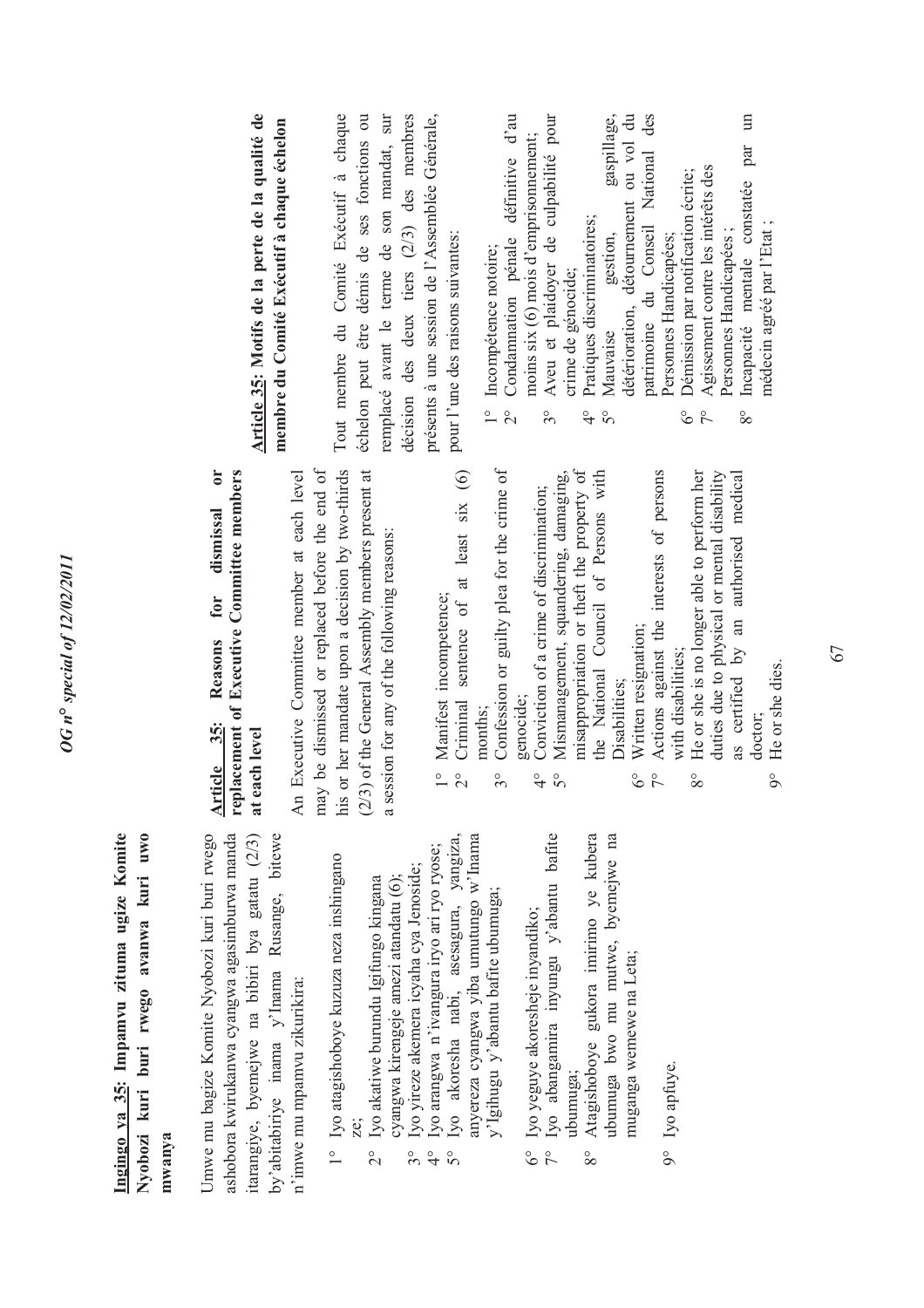9° Décès.

#### **UMUTWE WA III: IMIKORANIRE Y'INAMA Y'IGIHUGU Y'ABANTU BAFITE UBUMUGA**  UMUTWE WA III: IMIKORANIRE Y'INAMA Y'IGIHUGU Y'ABANTU BAFITE UBUMUGA HAMWE N'IZINDI NZEGO **HAMWE N'IZINDI NZEGO**

**Ingingo ya 36: Imikoranire n'izindi nzego**  Ingingo ya 36: Imikoranire n'izindi nzego

Inama y'Igihugu y'Abantu bafite ubumuga ikorana Inama y'Igihugu y'Abantu bafite ubumuga ikorana n'izindi nzego za Leta n'abandi bafatanyabikorwa, n'izindi nzego za Leta n'abandi bafatanyabikorwa, hagamijwe guteza imbere abafite ubumuga. hagamijwe guteza imbere abafite ubumuga. Komite Nyobozi y'Inama y'Igihugu Abagize Komite Nyobozi y'Inama y'Igihugu y'Abantu bafite ubumuga bakorana n'ubuyobozi bw'inzego z'ubuyobozi bwa Leta ku rwego bakoreraho. Batanga kopi ya gahunda na raporo y'Abantu bafite ubumuga bakorana n'ubuyobozi bw'inzego z'ubuyobozi bwa Leta ku rwego bakoreraho. Batanga kopi ya gahunda na raporo z'ibikorwa byabo kuri izo nzego. z'ibikorwa byabo kuri izo nzego. Abagize

# **Ingingo ya 37:Ubufatanye n'izindi nzego**  Ingingo ya 37: Ubufatanye n'izindi nzego

gihugu muri rusange n'abantu bafite ubumuga Inama y'Igihugu y'Abantu bafite ubumuga ishobora gukorana n'izindi nzego za Leta, iz'abikorera cyangwa Imiryango itari iya Leta, ariko iyo mikoranire igomba kuba igamije guteza imbere igihugu muri rusange n'abantu bafite ubumuga Inama y'Igihugu y'Abantu bafite ubumuga ishobora gukorana n'izindi nzego za Leta, iz'abikorera cyangwa Imiryango itari iya Leta, ariko iyo mikoranire igomba kuba igamije guteza imbere by'umwihariko. by'umwihariko.

#### **OTHER CHAPTER III: COOPERATION BETWEEN THE NATIONAL COUNCIL OF PERSONS WITH DISABILITIES AND OTHER**  CHAPTER III: COOPERATION BETWEEN THE NATIONAL COUNCIL OF PERSONS **AND** WITH DISABILITIES **INSTITUTIONS INSTITUTIONS**

Article 36: Cooperation with other institutions **Article 36: Cooperation with other institutions** 

partners in order to promote the interests of The National Council of Persons with Disabilities shall collaborate with government institutions and partners in order to promote the interests of The National Council of Persons with Disabilities shall collaborate with government institutions and persons with disabilities. persons with disabilities.

administrative level. They shall submit a copy of action plans and annual activity reports to those Executive Committee members shall cooperate with other government institutions at the relevant administrative level. They shall submit a copy of action plans and annual activity reports to those Executive Committee members shall cooperate with other government institutions at the relevant institutions. institutions.

### **Article 37: Partnership Article 37: Partnership**

The National Council of Persons with Disabilities The National Council of Persons with Disabilities governemental organisations and private sector entities for the purpose of promoting development of the country in general and persons with may collaborate with other governmental and nongovernemental organisations and private sector entities for the purpose of promoting development of the country in general and persons with may collaborate with other governmental and nondisabilities in particular. disabilities in particular.

**CHAPITRE III: COOPERATION ENTRE DES LE CONSEIL NATIONAL DES PERSONNES HANDICAPÉES ET AUTRES**  CHAPITRE III: COOPERATION ENTRE PERSONNES HANDICAPÉES ET AUTRES **NATIONAL CONSEIL INSTITUTIONS INSTITUTIONS**  $\mathbf{E}$ 

**Article 36: Coopération avec d'autres**  Coopération avec d'autres Article 36: **institutions**  institutions

Les membres du Conseil National des Personnes Handicapées collaborent avec les autres institutions de l'Etat et autres partenaires en vue de promouvoir le developpement des personnes Les membres du Conseil National des Personnes Handicapées collaborent avec les autres institutions de l'Etat et autres partenaires en vue de promouvoir le developpement des personnes handicapées. handicapées.

Les membres du comité exécutif du Conseil National des Personnes Handicapées collaborent avec les responsables des institutions étatiques à avec les responsables des institutions étatiques à leur échellon. Ils donnent copie des rapports et Les membres du comité exécutif du Conseil National des Personnes Handicapées collaborent eur échellon. Ils donnent copie des rapports et olan d'action annuel à ces institutions. plan d'action annuel à ces institutions.

### **Article 37: Partenariat Article 37: Partenariat**

Le Conseil National des Personnes Handicapées Le Conseil National des Personnes Handicapées peut collaborer avec toutes les instances Etatiques, les organisations non non gouvernementales ainsi que le secteur privé pour promouvoir le développement du pays en général avec toutes les instances gouvernementales ainsi que le secteur privé pour promouvoir le développement du pays en général organisations les peut collaborer Etatiques,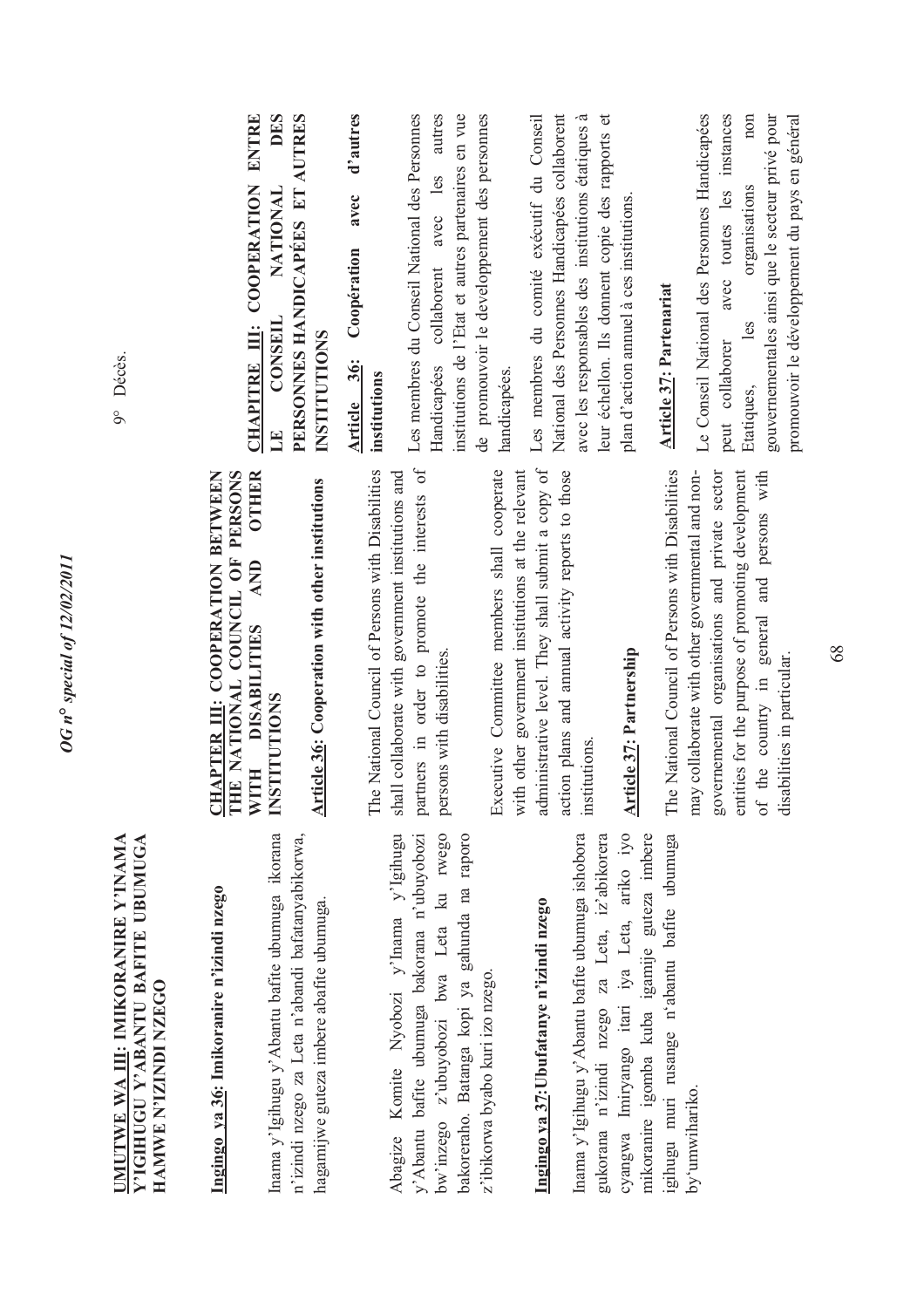| UMUTWE WA IV: UMUTUNGO                                                                                                                                                       |                                                                                                                                                                      | en<br>Handicapées<br>Personnes<br>des<br>particulier<br>celui<br>$\sigma$                                                                                                                 |
|------------------------------------------------------------------------------------------------------------------------------------------------------------------------------|----------------------------------------------------------------------------------------------------------------------------------------------------------------------|-------------------------------------------------------------------------------------------------------------------------------------------------------------------------------------------|
| Ingingo ya 38: Umutungo                                                                                                                                                      |                                                                                                                                                                      |                                                                                                                                                                                           |
| w'lnama y'lgihugu y'abantu bafite ubumuga ugizwe<br>Umutungo<br>biteganywa n'amategeko,<br>Nk'uko                                                                            | <b>CHAPTER IV: PROPERTY</b>                                                                                                                                          |                                                                                                                                                                                           |
| n'umutungo wimukanwa n'umutungo utimukanwa<br>ukomoka kuri ibi bikurikira:                                                                                                   | <b>Article 38: Property</b>                                                                                                                                          | <b>CHAPITRE IV: PATRIMOINE</b>                                                                                                                                                            |
| y'abantu bafite ubumuga n'inyungu ku<br>byakozwe n'Inama y'Igihugu<br>1° Ingengo y'imari igenwa na Leta buri<br>mutungo wayo;<br><b>Ibikorwa</b><br>mwaka;<br>$\overline{c}$ | The assets of the National Council of Persons with<br>property and shall come from the following<br>isabilities shall include movable and immovable<br>sources:<br>Ä | Le patrimoine du Conseil National des Personnes<br>$\sigma$<br>comprend les biens meubles<br>immeubles et provient des sources suivantes:<br><b>Article 38: Patrimoine</b><br>Handicapées |
|                                                                                                                                                                              | State budget allocations;<br>$\frac{1}{1}$                                                                                                                           |                                                                                                                                                                                           |
| Inkunga zinyuranye zaba iza Leta cyangwa<br>z'abafatanyabikorwa;<br>Impano n'indagano;<br>$\frac{1}{2}$<br>$\frac{1}{4}$                                                     | of the National Council of Persons with<br>Income from and interest on the property<br>$\frac{1}{2}$                                                                 | Dotations anuelles budgétaires de l'Etat;<br>$\overline{1}$                                                                                                                               |
| Umutungo waturuka ahandi hose mu buryo<br>$\overline{5}^{\circ}$                                                                                                             | Disabilities;                                                                                                                                                        | services prestés par le<br>des<br>Produit<br>$\frac{1}{2}$                                                                                                                                |
| Ingingo ya 39: Igenzura ry'umutungo<br>butanyuranyije n'amategeko.                                                                                                           | Government or partner subsidies;<br>Donations and bequests;<br>$3^{\circ}$<br>$\frac{1}{4}$                                                                          | son<br>Personnes<br>de<br>revenus<br>des<br>National<br>$\sigma$<br>handicapées<br>patrimoine;<br>Conseil                                                                                 |
| Umutungo w'Inama y'Igihugu y'Abantu bafite                                                                                                                                   | Any other lawful source.<br>$\mathcal{S}^{\circ}$                                                                                                                    | Subventions de l'Etat ou des partenaires;<br>Les dons et legs;<br>$\frac{1}{3}$<br>$\frac{1}{4}$                                                                                          |
| Imikoreshereze<br>birebana n'ibyo<br>ateganya.<br>gusa mu<br>ayigenga<br>ubumuga ukoreshwa<br>amategeko                                                                      |                                                                                                                                                                      | Toutes autres sources conformes à la loi.<br>$5^{\circ}$                                                                                                                                  |
| y'umutungo w'lnama y'lgihugu y'abantu bafite                                                                                                                                 | Article 39: Audit                                                                                                                                                    |                                                                                                                                                                                           |
| ubumuga igenzurwa hakurikijwe amategeko agenga<br>igenzurwa ryikoreshwa ry'umutungo wa Leta                                                                                  | The property of the National Council of Persons                                                                                                                      | <b>Article 39: Audit</b>                                                                                                                                                                  |
|                                                                                                                                                                              | with Disabilities shall only be used in accordance<br>with relevant laws. The use of such property shall<br>subject to audit done in conformity with laws<br>Le      | Personnes Handicapées est utilisé conformément<br>des<br>matière.<br>Conseil National<br>$\frac{a}{b}$<br>aux dispositions légales en<br>ਰੇ<br>ਚ<br>patrimoine<br>$\mathbb{E}$            |
|                                                                                                                                                                              |                                                                                                                                                                      | L'utilisation du patrimoine du Conseil National                                                                                                                                           |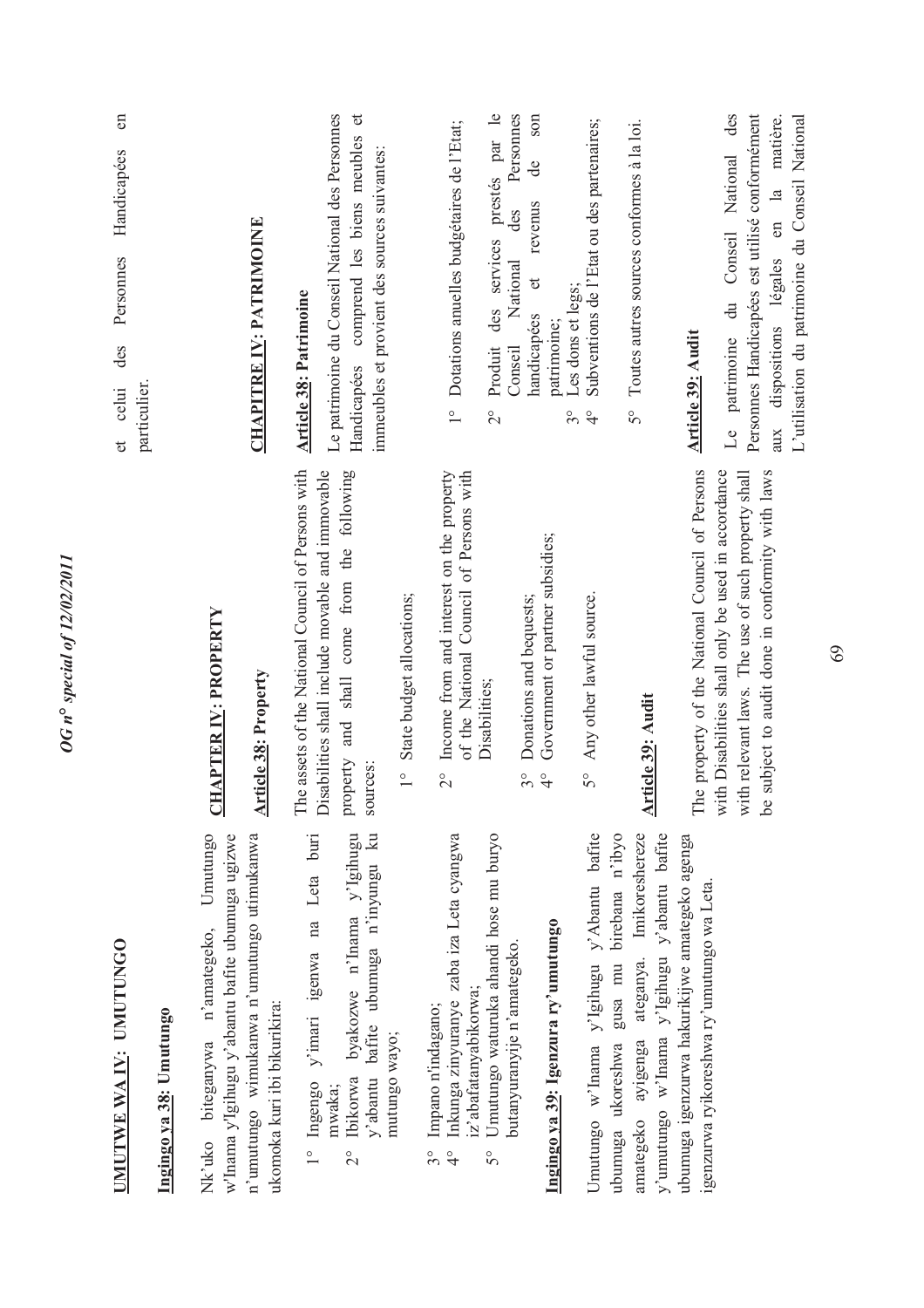| Ubugenzuzi bushinzwe igenzura rya buri munsi<br>ry'imikoreshereze y'umutungo w'Inama y'Igihugu<br>kopi Umunyamabanga Nshingwabikorwa w'Inama<br>y'abantu bafite ubumuga ku rwego rw'lgihugu<br>bushyikiriza raporo Komite Nyobozi bukagenera | governing the management of State property.                                                                                                                                                           | conformément aux dispositions légales régissant<br>des Personnes Handicapées fait l'objet d'audit<br>la gesion du patrimoine de l'Etat.                                                                       |
|----------------------------------------------------------------------------------------------------------------------------------------------------------------------------------------------------------------------------------------------|-------------------------------------------------------------------------------------------------------------------------------------------------------------------------------------------------------|---------------------------------------------------------------------------------------------------------------------------------------------------------------------------------------------------------------|
| y'Igihugu y'abantu bafite ubumuga ku rwego                                                                                                                                                                                                   | The internal audit department of the National<br>Council of Persons with Disabilities at national                                                                                                     | Le service d'audit interne au niveau national<br>$\ddot{a}$<br>rapport au Comité Exécutif<br>soumet le                                                                                                        |
| ZINYURANYE<br>IZ'INZIBACYUHO N'IZISOZA<br>UMUTWE WA V: INGINGO                                                                                                                                                                               | with Disabilities and shall send a copy to the<br>level shall submit a report to the Executive<br>Committee of the National Council of Persons                                                        | Conseil National des Personnes Handicapées et<br>réserve copie au Secrétaire Exécutif du Conseil<br>National des Personnes Handicapées, au niveau                                                             |
| Ingingo ya 40: Abemerewe gutora nogutorwa                                                                                                                                                                                                    | Executive Secretary at national level.                                                                                                                                                                | national                                                                                                                                                                                                      |
| Ku rwego rw'Umurenge, urw'Akarere, Intara,<br>Umujyi wa Kigali n'urw'Igihugu, abemerewe                                                                                                                                                      | MISCELLANEOUS,<br><b>CHAPTER V: MISCELLANEOUR</b><br>TRANSITORY AND FINAL PROVISIONS                                                                                                                  | CHAPITRE V: DISPOSITIONS DIVERSES,<br>TRANSITOIRES ET FINALES                                                                                                                                                 |
| kandi bari mu nteko itora y'urwego amatora<br>gutora no gutorwa ni abatowe ku rwego rubanziriza                                                                                                                                              | Article 40: Persons eligible to be elected or to<br>vote                                                                                                                                              | Article 40: Personnes admisse à être élues ou à<br>voter                                                                                                                                                      |
| Ingingo ya 41: Aho gahunda zakoreraga mu<br>bafite<br>y'Abantu<br>Mpuzamashyirahamwe                                                                                                                                                         | national levels, a person elected at a lower<br>At the Sector, District, Province, Kigali City and<br>administrative level and is in its electoral college<br>permitted to vote and be elected.<br>S. | été élues à l'échellon précédant et qui sont<br>de la Ville de Kigali et national, les personnes<br>admises à voter et à être élues sont celles qui ont<br>Au niveau du Secteur, du District, de la Province, |
| muri<br>zakorerwaga                                                                                                                                                                                                                          |                                                                                                                                                                                                       | membres du college électoral.                                                                                                                                                                                 |
| Impuzamashyirahamwe y'Abantu bafite ubumuga<br>Bunyamabanga<br>Nshingwabikorwa bw'Inama y'Igihugu y'Abantu<br>mu                                                                                                                             | <b>Article 41: Transfer of activities of the National Federation of Persons with Disabilities</b>                                                                                                     | des activités de la<br>Personnes<br>des<br>Nationale<br>Transfert<br>Handicapées<br>Article 41:<br>Fédération                                                                                                 |
| Ingingo ya 42: Ibyari umutungo wa FENAPH                                                                                                                                                                                                     | programmes being implemented by the<br>National Federation of Persons with Disabilities<br>$\overline{AB}$                                                                                            | Tous les programmes en cours d'exécution par la<br>Fédération National des Personnes Handicapées                                                                                                              |
| Umutungo wose wari uw'Impuzamashyirahamwe                                                                                                                                                                                                    | (FENAPH) shall be transferred to the Executive                                                                                                                                                        | Secrétariat<br>sont transferés au<br>(FENAPH)                                                                                                                                                                 |

**OG** n° special of 12/02/2011 *OG n***°** *special of 12/02/2011*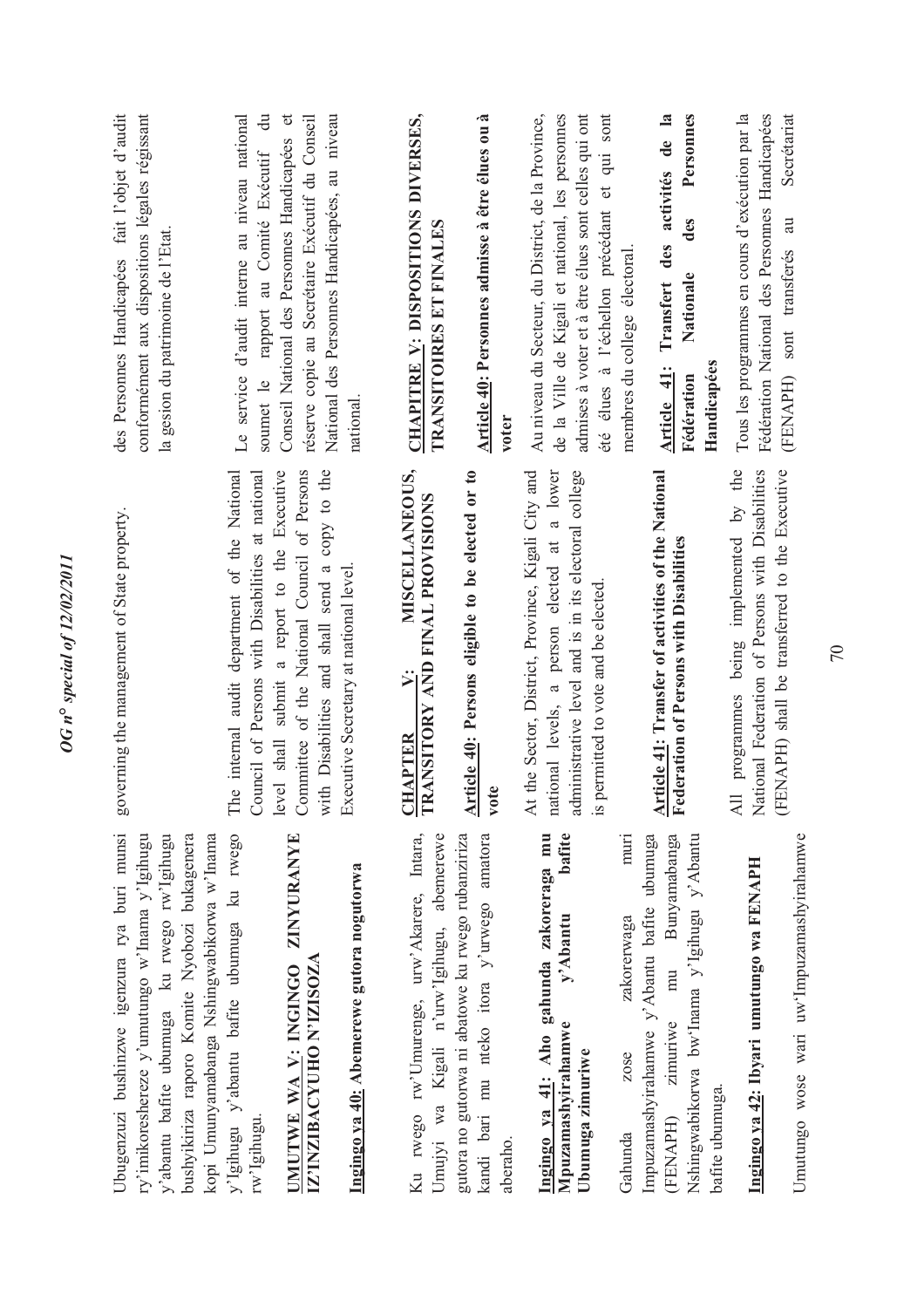| (FENAPH) ubaye<br>uw'Inama y'Igihugu y'Abantu bafite ubumuga.<br>y'Abantu bafite ubumuga                                  | Secretariat of the National Council of the Persons<br>with Disabilities.                                                   | Exécutif du Conseil National des Personnes<br>Handicapées                                                           |
|---------------------------------------------------------------------------------------------------------------------------|----------------------------------------------------------------------------------------------------------------------------|---------------------------------------------------------------------------------------------------------------------|
| Ingingo ya 43: Ivanwaho rya FENAPH                                                                                        | <b>Article 42: Assets of FENAPH</b>                                                                                        | Article 42: Actuel patrimoine de la FENAPH                                                                          |
| bafite<br>byari<br>ubumuga (FENAPH) n'amashyirahamwe<br>Icyari Impuzamashyirahamwe y'Abantu<br>biyigize bivanyweho.       | The assets of FENAPH shall be transferred to the<br>National Council of Persons with Disabilitities.                       | Tout le patrimoine de la FENAPH est transféré<br>su Conseil National des Personnes Handicapées.                     |
| ry'ingingo<br>Ivanwaho<br>zinyuranyije n'iri tegeko<br>$\frac{4}{4}$<br>$va$<br>Ingingo                                   | <b>Article 43: Dissolution of FENAPH</b>                                                                                   | Article 43: Dissolution de la FENAPH                                                                                |
| Ingingo zose z'amategeko abanziriza iri kandi<br>zinyuranyije naryo zivanyweho.                                           | with<br>Persons<br>$\sigma$<br>Disabilities is hereby dissolved.<br>National Federation<br>The                             | Personnes<br>des<br>Nationale<br>Handicapées est dissoute.<br>Fédération<br>$\mathbb{Z}$                            |
| Ingingo ya 45: Igihe iteka ritangira gukurikizwa                                                                          | <b>Article 44: Repealing provisions</b>                                                                                    | <b>Article 44: Disposition abrogatoire</b>                                                                          |
| munsi<br>ritangarijweho mu Igazeti ya Leta ya Repubulika y'u<br>$\mathbb{R}$<br>Iri teka ritangira gukurikizwa<br>Rwanda. | All prior legal provisions contrary to this Order<br>are hereby repealed                                                   | Toutes les dispositions antérieures et contraires<br>au présent arrêté sont abrogées.                               |
|                                                                                                                           | <b>Article 45: Commencement</b>                                                                                            | Entrée en vigueur<br><b>Article 45:</b>                                                                             |
|                                                                                                                           | This Order shall come into force on the date of its<br>publication in the Official Gazette of the Republic<br>Rwanda.<br>ð | La présente arrété entre en vigueur le jour de sa<br>publication au Journal Officiel de la République<br>du Rwanda. |
| Kigali, kuwa 11/02/2011                                                                                                   | gali, on 11/02/2011<br>Ÿ                                                                                                   | Kigali, le 11/02/2011                                                                                               |